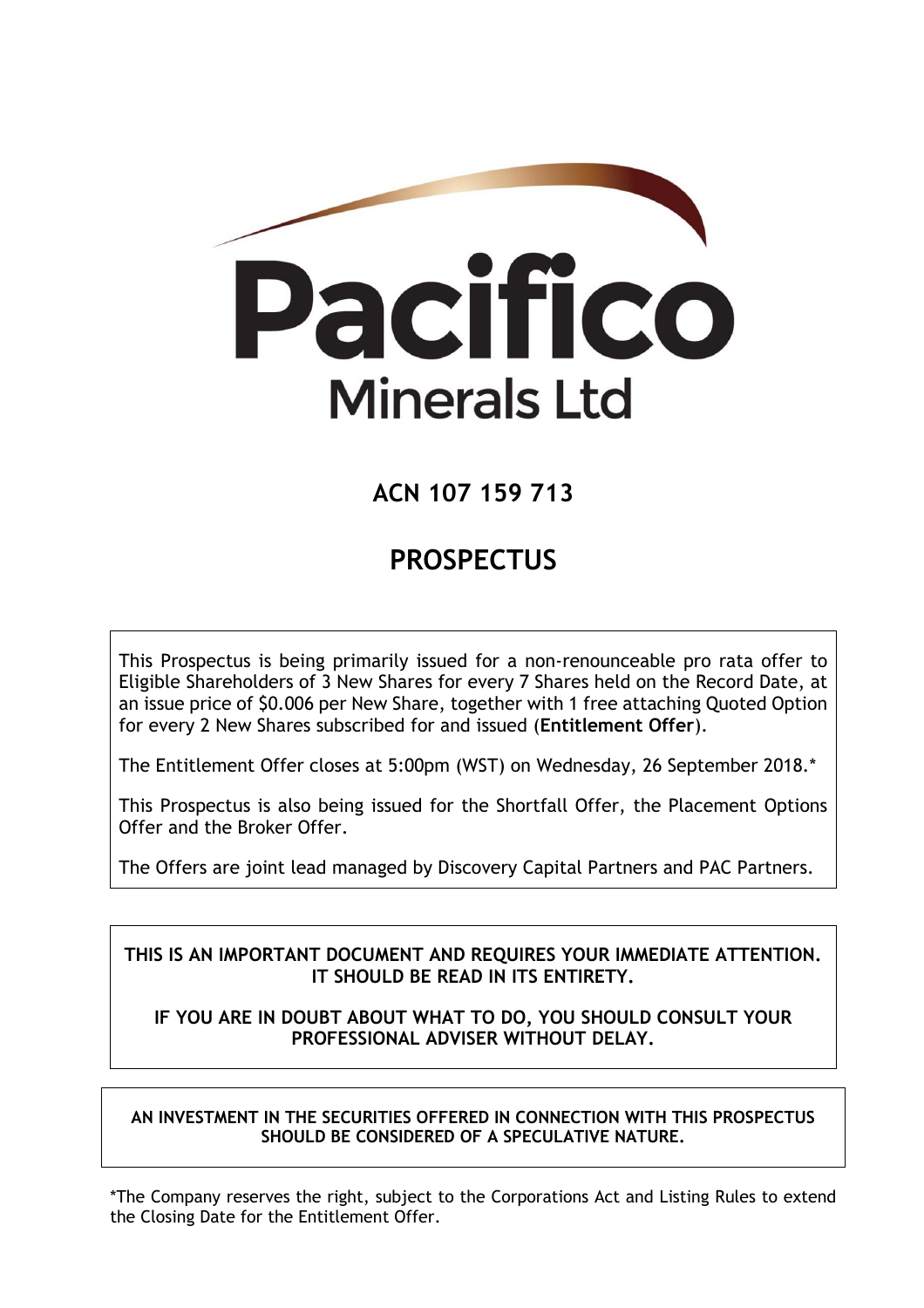## **IMPORTANT INFORMATION**

This Prospectus is dated 6 September 2018 and was lodged with ASIC on that date with the consent of all Directors. Neither ASIC nor ASX nor their respective officers take any responsibility for the contents of this Prospectus.

No Securities will be issued on the basis of this Prospectus any later than 13 months after the date of this Prospectus (being the expiry date of this Prospectus). The Company will apply for Official Quotation by ASX of the Shares and Quoted Options offered by this Prospectus.

A copy of this Prospectus is available for inspection at the registered office of the Company at Level 10, 553 Hay Street, Perth, Western Australia, during normal business hours. The Prospectus will also be made available in electronic form. Persons having received a copy of this Prospectus in its electronic form may obtain an additional paper copy of this Prospectus (free of charge) from the Company's registered office by contacting the Company. The Offers contemplated by this Prospectus is only available in electronic form to persons receiving an electronic version of this Prospectus within Australia, New Zealand or Hong Kong.

Applications for Securities will only be accepted on an Application Form attached to or provided by the Company with a copy of this Prospectus either in paper or electronic form. The Corporations Act prohibits any person from passing on to another person an Application Form unless it is accompanied by a complete and unaltered copy of this Prospectus.

No person is authorised to give any information or to make any representation in connection with the Offers in this Prospectus. Any information or representation not so contained may not be relied on as having been authorised by the Company in connection with the Offers.

No action has been taken to permit the offer of Securities under this Prospectus in any jurisdiction other than Australia. The distribution of this Prospectus in jurisdictions outside Australia may be restricted by law and therefore persons into whose possession this document comes should seek advice on and observe any such restrictions. Any failure to comply with these restrictions may constitute a violation of those laws. This Prospectus does not constitute an offer of the Securities in any jurisdiction where, or to any person to whom, it would be unlawful to issue this Prospectus.

This document is important and should be read in its entirety before deciding to participate in an Offer. This does not take into account the investment objectives, financial or taxation or particular needs of any Applicant. Before making any investment in the Company, each Applicant should consider whether such an investment is appropriate to their particular needs, and considering their individual risk profile for speculative investments, investment objectives and individual financial circumstances. Each Applicant should consult their stockbroker, solicitor, accountant or other professional adviser without delay. Some of the risk factors that should be considered by potential investors are outlined in Section 4.

This Prospectus includes forward looking statements that have been based on current expectations about future acts, events and circumstances. These forward looking statements are, however, subject to risks, uncertainties and assumptions that could cause those acts, events and circumstances to differ materially from the expectations described in the forward looking statements.

Definitions of certain terms used in this Prospectus are contained in Section 7. All references to currency are to Australian dollars and all references to time are to WST, unless otherwise indicated. Revenues and expenditures disclosed in this Prospectus are recognised exclusive of the amount of goods and services tax, unless otherwise disclosed.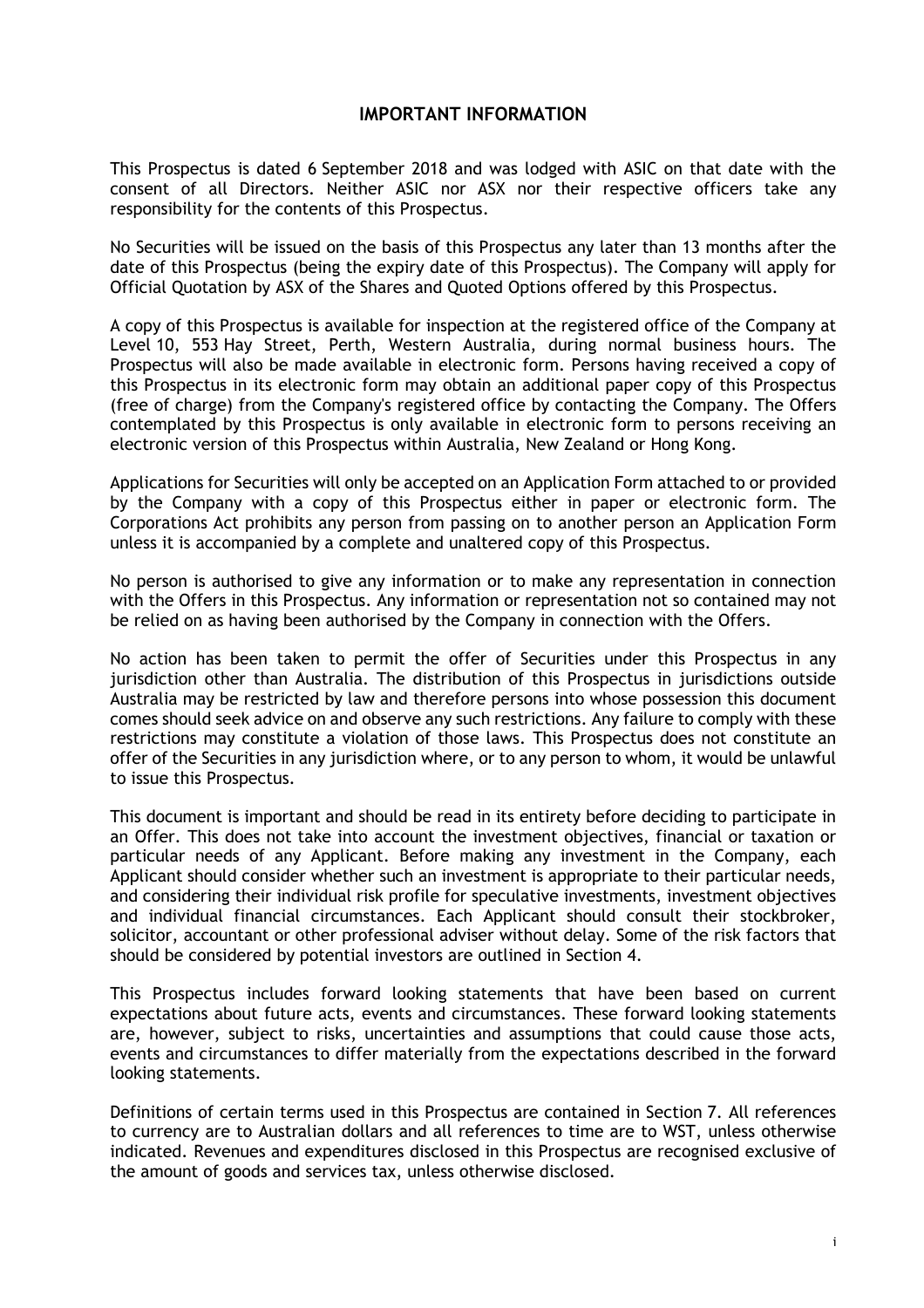# **CORPORATE DIRECTORY**

### **Directors**

Mr Simon Noon Managing Director Mr Richard Monti Non-Executive Chairman Mr Peter Harold Non-Executive Director<br>Mr Andrew Parker Non-Executive Director Non-Executive Director

### **Company Secretary**

Mr Patrick Holywell

### **Registered Office**

Level 10, 553 Hay Street PERTH WA 6000

| Telephone: | $+61862668642$               |
|------------|------------------------------|
| Facsimile: | +61 8 9421 1008              |
| Email:     | info@pacificominerals.com.au |
| Website:   | www.pacificominerals.com.au  |

## **ASX Codes**

| Shares:                | <b>PMY</b>      |
|------------------------|-----------------|
| <b>Quoted Options:</b> | PMYO (proposed) |

### **Share Registry\***

Security Transfer Australia Pty Ltd 770 Canning Highway APPLECROSS WA 6153<br>Telephone: 1300 992 1300 992 916 Facsimile: +61 8 9315 2233 Email: registrar@securitytransfer.com.au

### **Auditors\***

Stantons International Level 2, 1 Walker Avenue WEST PERTH WA 6005

### **Solicitors**

Bellanhouse Lawyers Level 19, Alluvion 58 Mounts Bay Road PERTH WA 6000

### **Joint Lead Managers**

Discovery Capital Partners Level 1, 50 Ord Street WEST PERTH WA 6005 AFSL 500 223

PAC Partners Level 10, 330 Collins Street MELBOURNE VIC 3000 AFSL 335 374

\* These entities are included for information purposes only. They have not been involved in the preparation of this Prospectus.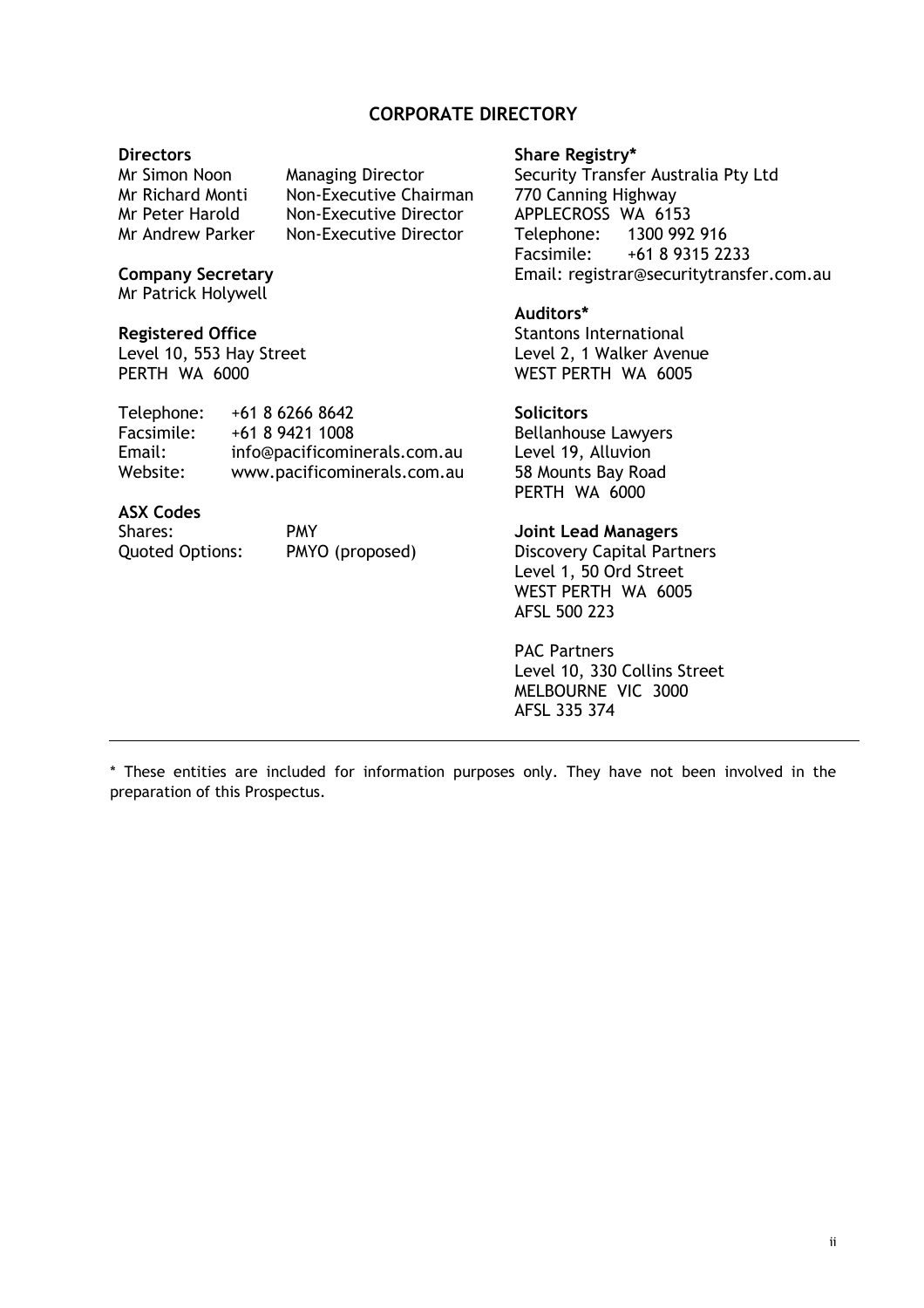| <b>Event</b>                                                                                 | <b>Date</b>       |
|----------------------------------------------------------------------------------------------|-------------------|
| Lodgement of Appendix 3B and Prospectus with ASX                                             | 7 September 2018  |
| Option holders notified of Offers                                                            |                   |
| Notice of Offers sent to Shareholders                                                        | 10 September 2018 |
| Shares quoted on an "EX" basis                                                               | 11 September 2018 |
| Record Date for determining Entitlements                                                     | 12 September 2018 |
| Prospectus and Entitlement and Acceptance Form despatched to<br><b>Eligible Shareholders</b> | 17 September 2018 |
| Last day to extend the Entitlement Offer Closing Date                                        | 21 September 2018 |
| Closing Date of Entitlement Offer (5pm WST)*                                                 | 26 September 2018 |
| Securities quoted on a deferred settlement basis                                             | 27 September 2018 |
| Notification of Shortfall                                                                    | 1 October 2018    |
| Anticipated date for issue of the Securities under the Entitlement<br><b>Offer</b>           | 3 October 2018    |
| Deferred settlement trading ends                                                             |                   |
| Anticipated date for commencement of Securities trading on a<br>normal settlement basis      | 4 October 2018    |

All dates (other than the date of the Prospectus and the date of lodgement of the Prospectus with ASX) are indicative only. The Directors may extend the Entitlement Offer Closing Date by giving at least 3 Business Days' notice to ASX. The Company reserves the right, subject to the Corporations Act, Listing Rules and any other applicable laws, to vary any other date of the Offers, including accepting late Applications, either generally or in particular cases, without notice.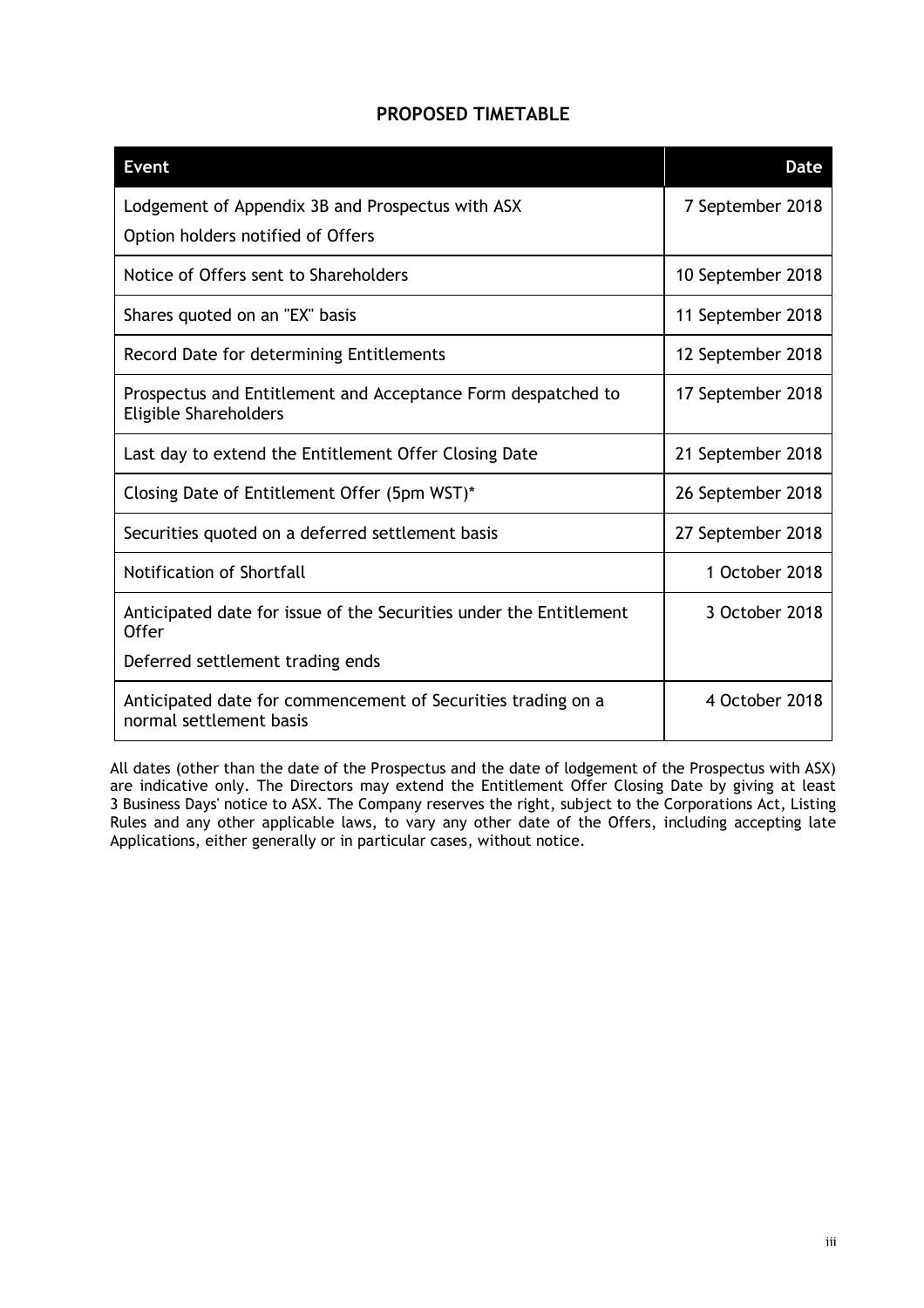# **LETTER TO SHAREHOLDERS**

Dear Shareholder,

On 29 August 2018, Pacifico Minerals Limited (**Company**) announced a capital raising consisting of a placement to institutional and sophisticated investors of Shares at \$0.006 each (**Placement**) and a non-renounceable 3-for-7 entitlement offer to Eligible Shareholders of Shares at an issue price of \$0.006 each (**Entitlement Offer**) to raise a total of approximately \$4.12 million (together, the **Capital Raising**). Participants in the Capital Raising will also be issued with one free-attaching Option for every two new Shares subscribed and issued. The free-attaching Options are intended to be quoted and exercisable at \$0.015 each on or before 21 November 2020.

The Entitlement Offer will only be made to Eligible Shareholders registered at the Record Date who will be sent an Entitlement and Acceptance Form which will be accompanied by this Prospectus. To accept your Entitlement under the Entitlement Offer, you will need to complete the Entitlement and Acceptance Form in accordance with the instructions on the form and as outlined in this Prospectus.

Completion of the Share portion of the Placement was announced on 5 September 2018. As the Shares issued under the Placement were issued before the Record Date for the Entitlement Offer, participants in the Placement will be entitled to participate in the Entitlement Offer. Participants in the Placement will be offered the free-attaching Quoted Options portion of the Placement under this Prospectus.

All Directors intend to participate in the Entitlement Offer.

The Capital Raising is joint lead managed by Discovery Capital Partners and PAC Partners. Refer to Section 5.3 for details regarding the joint lead managers' mandate with the Company.

Funds raised pursuant to the Capital Raising will be used towards project acquisition and an exploration program designed to add to the existing resource base and development studies of the Sorby Hills lead-silver-zinc Project in Western Australia, as well as for general working capital. For further details on the proposed use of funds please see Section 1.6 of this Prospectus.

The Prospectus includes further details of the Offers and the effect of the Offers on the Company, and a statement of the risks associated with investing in the Company. This is an important document and should be read in its entirety. If you have any doubts or questions in relation to the Prospectus you should consult your stockbroker, accountant, solicitor or other independent professional advisor to evaluate whether or not to participate in the Offers.

On behalf of the Board, I encourage you to consider this investment opportunity and thank you for your ongoing support.

Yours faithfully

Richard Monti Non-Executive Chairman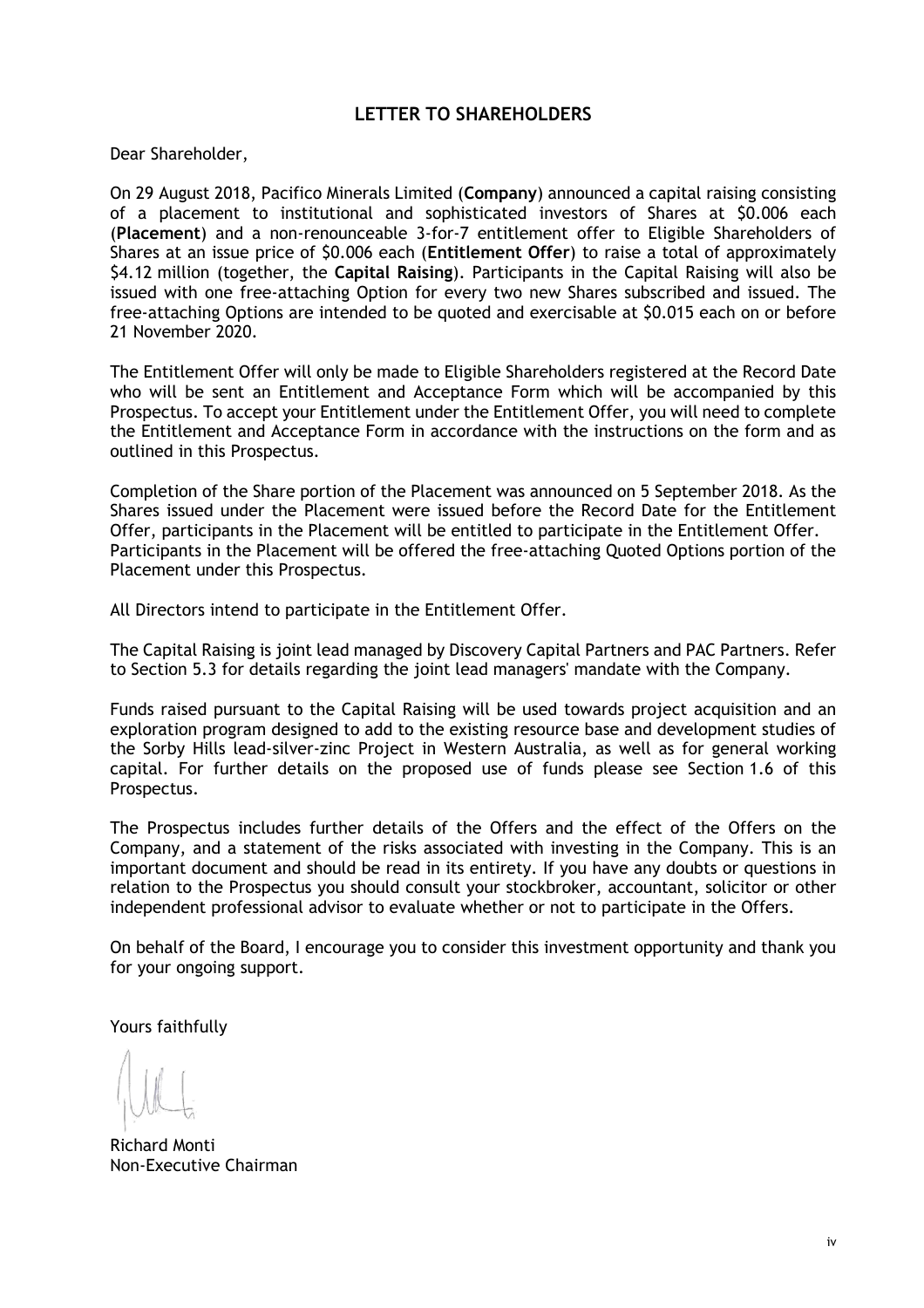# **INVESTMENT OVERVIEW**

This Section is intended to highlight key information for potential investors. It is an overview only, and is not intended to replace the Prospectus. Potential investors should read the Prospectus in full before deciding to invest in Securities.

|                                                                                                                                                                                                                                                                          | <b>Key Information</b>                                                                                                                                                                                                                                                                                                                                                                                                                                                                                                                                                                                                                     | <b>Further</b><br><b>Information</b> |
|--------------------------------------------------------------------------------------------------------------------------------------------------------------------------------------------------------------------------------------------------------------------------|--------------------------------------------------------------------------------------------------------------------------------------------------------------------------------------------------------------------------------------------------------------------------------------------------------------------------------------------------------------------------------------------------------------------------------------------------------------------------------------------------------------------------------------------------------------------------------------------------------------------------------------------|--------------------------------------|
| <b>Transaction specific prospectus</b>                                                                                                                                                                                                                                   | Section 5.4                                                                                                                                                                                                                                                                                                                                                                                                                                                                                                                                                                                                                                |                                      |
|                                                                                                                                                                                                                                                                          | This Prospectus is a transaction specific prospectus for offers of continuously<br>quoted securities (as defined in the Corporations Act) and has been prepared<br>in accordance with section 713 of the Corporations Act. It does not contain the<br>same level of disclosure as an initial public offering prospectus. In making<br>representations in this Prospectus regard has been had to the fact that the<br>Company is a disclosing entity for the purposes of the Corporations Act and<br>certain matters may reasonably be expected to be known to investors and<br>professional advisers whom potential investors may consult. |                                      |
|                                                                                                                                                                                                                                                                          | <b>Risk factors</b>                                                                                                                                                                                                                                                                                                                                                                                                                                                                                                                                                                                                                        | Section 4                            |
|                                                                                                                                                                                                                                                                          | Potential investors should be aware that subscribing for Securities in the<br>Company involves a number of risks. The key risk factors of which investors<br>should be aware are set out in Section 4, including (but not limited to) risks in<br>respect of:                                                                                                                                                                                                                                                                                                                                                                              |                                      |
|                                                                                                                                                                                                                                                                          | <b>Completion risk:</b> There is a risk that if any of the conditions to completion<br>are not satisfied or waived, or the vendor does not comply with its<br>obligations, the Company's acquisition of an interest in the Sorby Hills<br>Project may be deferred, occur in part or not at all.                                                                                                                                                                                                                                                                                                                                            |                                      |
| $\bullet$                                                                                                                                                                                                                                                                | Exploration risk: Mineral exploration is a high risk undertaking. There can<br>be no assurance that further exploration on the Company's projects will<br>result in the discovery of an economic ore deposit.                                                                                                                                                                                                                                                                                                                                                                                                                              |                                      |
| $\bullet$                                                                                                                                                                                                                                                                | Future capital needs: Further funding will be required by the Company to<br>support its ongoing activities and operations. There can be no assurance<br>that such funding will be available on satisfactory terms or at all.                                                                                                                                                                                                                                                                                                                                                                                                               |                                      |
| $\bullet$                                                                                                                                                                                                                                                                | Jurisdictional risks: The Company is subject to the risks associated with<br>operating projects in Colombia and Mexico, which may include legislative<br>and administrative regime changes, government policy changes,<br>exploration licensing, regulatory consents and authorisations, rates of<br>exchange, and potential economic, social and/or political instability.                                                                                                                                                                                                                                                                |                                      |
| $\bullet$                                                                                                                                                                                                                                                                | General market risks: As a junior explorer with no production or income,<br>the Company is exposed to general market and economic condition risks.                                                                                                                                                                                                                                                                                                                                                                                                                                                                                         |                                      |
|                                                                                                                                                                                                                                                                          | <b>Entitlement Offer</b>                                                                                                                                                                                                                                                                                                                                                                                                                                                                                                                                                                                                                   | Section 1.2                          |
| This Prospectus is for a non-renounceable entitlement issue of 3 New Shares<br>for every 7 existing Shares held by Eligible Shareholders on the Record Date at<br>an issue price of \$0.006 per New Share to raise up to approximately<br>\$2.84 million (before costs). |                                                                                                                                                                                                                                                                                                                                                                                                                                                                                                                                                                                                                                            |                                      |
|                                                                                                                                                                                                                                                                          | Participants in the Entitlement Offer will also be issued with 1 free-attaching<br>Option for every 2 New Shares subscribed for and issued. The Options are<br>intended to be quoted on the Official List of ASX and exercisable at \$0.015<br>each on or before 21 November 2020, on terms set out in this Prospectus.                                                                                                                                                                                                                                                                                                                    |                                      |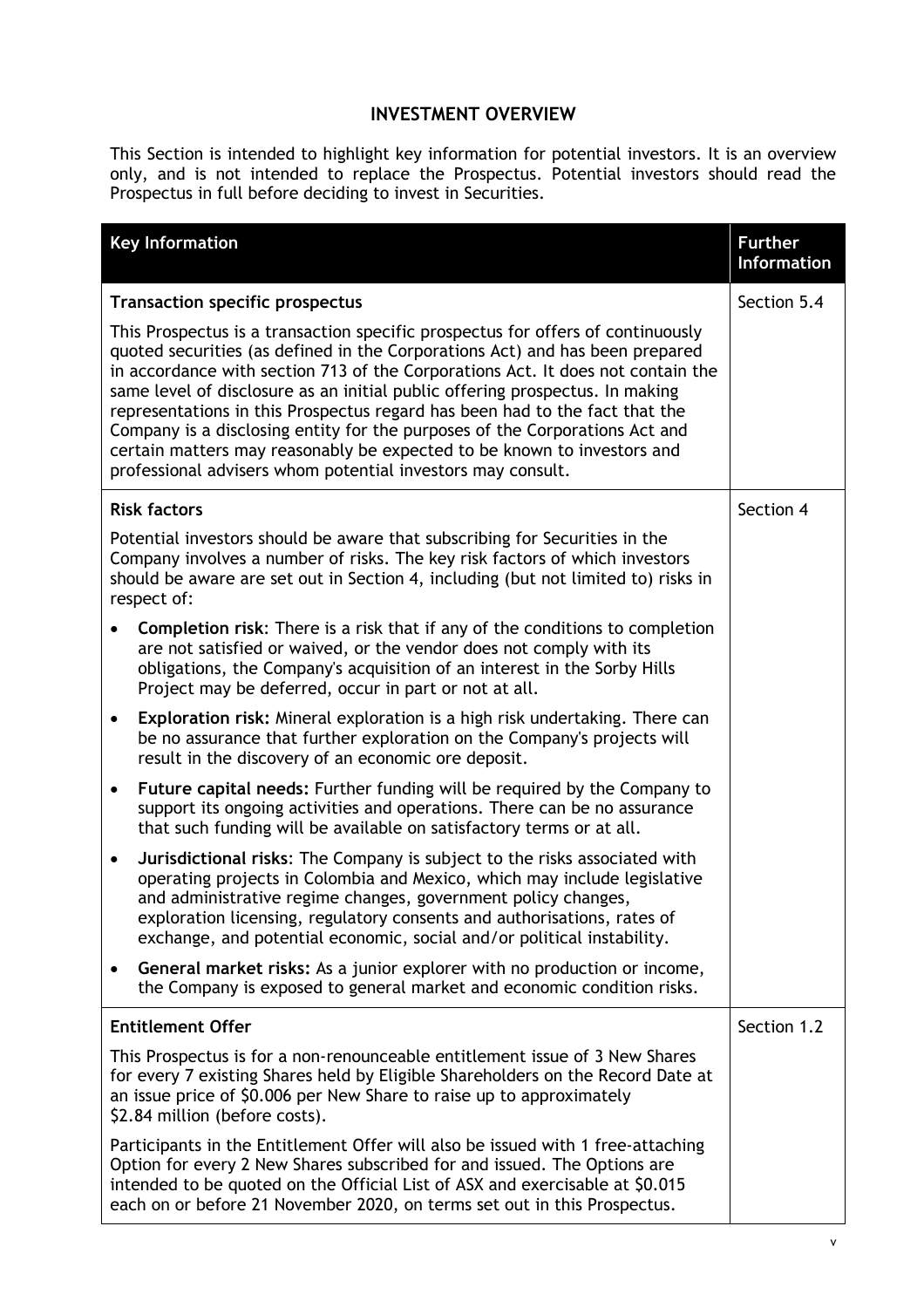| <b>Key Information</b>                                                                                                                                                                                                                                                                                                                                                            | <b>Further</b><br><b>Information</b> |  |
|-----------------------------------------------------------------------------------------------------------------------------------------------------------------------------------------------------------------------------------------------------------------------------------------------------------------------------------------------------------------------------------|--------------------------------------|--|
| <b>Eligible Shareholders</b>                                                                                                                                                                                                                                                                                                                                                      | Section 1.2                          |  |
| The Entitlement Offer is made to Eligible Shareholders only. Eligible<br>Shareholders are those Shareholders who:                                                                                                                                                                                                                                                                 |                                      |  |
| are the registered holder of Shares as at 5.00pm (WST) on the Record Date;<br>$\bullet$<br>and                                                                                                                                                                                                                                                                                    |                                      |  |
| have a registered address in Australia or, subject to the offer restrictions in<br>$\bullet$<br>Section 1.15, New Zealand or Hong Kong.                                                                                                                                                                                                                                           |                                      |  |
| <b>Shortfall Offer</b>                                                                                                                                                                                                                                                                                                                                                            | Section 1.3                          |  |
| Any New Shares and Quoted Options not applied for under the Entitlement<br>Offer by the Closing Date will become Shortfall Securities and will be offered<br>under this Prospectus (Shortfall Offer). Directors reserve the right, in<br>conjunction with the Joint Lead Managers, to issue any Shortfall Securities<br>within 3 months after the Entitlement Offer Closing Date. |                                      |  |
| <b>Placement Options Offer and Broker Offer</b>                                                                                                                                                                                                                                                                                                                                   | Sections 1.4<br>and 1.5              |  |
| Subject to the receipt of Shareholder approvals at a general meeting to be<br>convened shortly, this Prospectus is also for the offer of:                                                                                                                                                                                                                                         |                                      |  |
| up to 106,666,667 Placement Options to participants in the Placement, on<br>$\bullet$<br>the basis of 1 free-attaching Quoted Options for every 2 Shares subscribed<br>for and issued under the Placement (Placement Options Offer); and                                                                                                                                          |                                      |  |
| up to 41,250,211 Broker Options to the Joint Lead Managers (or their<br>$\bullet$<br>respective nominee/s), on the basis of 10 Quoted Options for every dollar<br>raised under the Placement, Entitlement Offer and Shortfall Offer (Broker<br>Offer).                                                                                                                            |                                      |  |
| The Placement Options and Broker Options will be issued on the same terms as<br>the Quoted Options offered under the Entitlement Offer.                                                                                                                                                                                                                                           |                                      |  |
| Use of funds                                                                                                                                                                                                                                                                                                                                                                      | Section 1.6                          |  |
| Funds raised under the Offers, together with funds raised under the<br>Placement, are intended to be used towards project acquisition and an<br>exploration program designed to add to the existing resource base and<br>development studies of the Sorby Hills lead-silver-zinc Project in Western<br>Australia, as well as for costs of the Offers and general working capital. |                                      |  |
| Underwriting                                                                                                                                                                                                                                                                                                                                                                      | Section 1.9                          |  |
| The Offers are not underwritten.                                                                                                                                                                                                                                                                                                                                                  |                                      |  |
| Discovery Capital Partners and PAC Partners are the joint lead managers to the<br>Offers.                                                                                                                                                                                                                                                                                         |                                      |  |
| <b>Effect on control of the Company</b>                                                                                                                                                                                                                                                                                                                                           | Section 3.3                          |  |
| Shareholders should note that if they do not participate in the Offers, their<br>holdings will be diluted. No investor or existing Shareholder is expected to<br>hold a voting power greater than 20% as a result of the Offers.                                                                                                                                                  |                                      |  |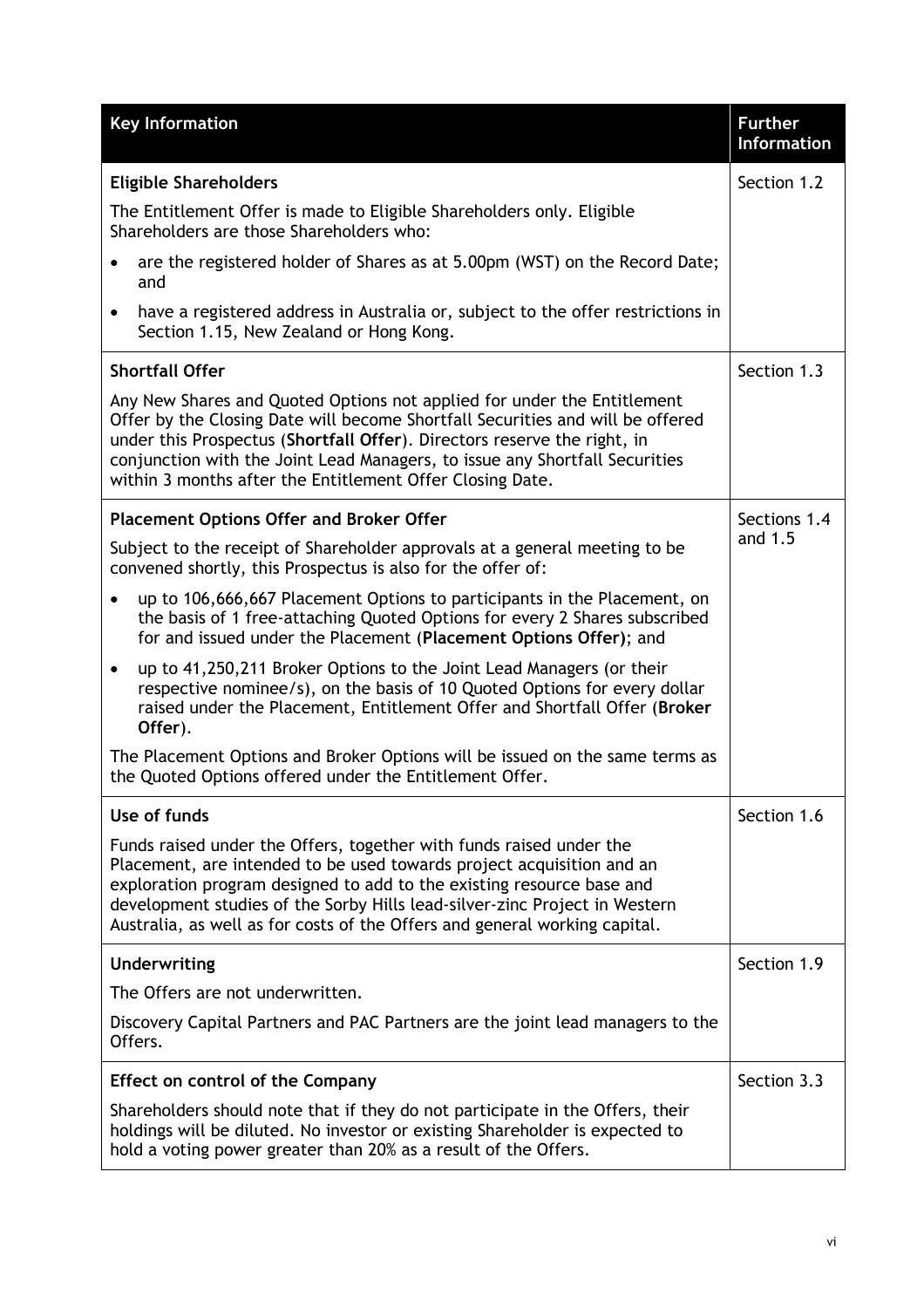| <b>Key Information</b>                                                                                                                                                                                                                    |               |  |                                   |               |                                 |                          | <b>Further</b><br><b>Information</b> |
|-------------------------------------------------------------------------------------------------------------------------------------------------------------------------------------------------------------------------------------------|---------------|--|-----------------------------------|---------------|---------------------------------|--------------------------|--------------------------------------|
| Indicative capital structure and pro-forma balance sheet                                                                                                                                                                                  |               |  |                                   |               |                                 |                          | Section 3                            |
| Subject to rounding and assuming:                                                                                                                                                                                                         |               |  |                                   |               |                                 |                          |                                      |
| the necessary Shareholder approvals are received at the General Meeting;                                                                                                                                                                  |               |  |                                   |               |                                 |                          |                                      |
| the Entitlement Offer/Shortfall Offer are fully subscribed;<br>$\bullet$                                                                                                                                                                  |               |  |                                   |               |                                 |                          |                                      |
| no further Securities are issued or Options exercised,                                                                                                                                                                                    |               |  |                                   |               |                                 |                          |                                      |
| the indicative capital structure upon completion of the Offers is set out below:                                                                                                                                                          |               |  |                                   |               |                                 |                          |                                      |
|                                                                                                                                                                                                                                           |               |  |                                   | <b>Shares</b> |                                 | <b>Quoted Options</b>    |                                      |
| Balance at the date of this Prospectus                                                                                                                                                                                                    |               |  |                                   | 1,106,397,082 |                                 |                          |                                      |
| To be issued pursuant to the Offers                                                                                                                                                                                                       |               |  |                                   | 474,170,178   |                                 | 385,001,967              |                                      |
| <b>TOTAL</b>                                                                                                                                                                                                                              |               |  |                                   | 1,580,567,260 |                                 | 385,001,967              |                                      |
| The Company also has 91,000,000 Unquoted Options on issue.                                                                                                                                                                                |               |  |                                   |               |                                 |                          |                                      |
| The indicative pro-forma balance sheet showing the effect of the Offers is in                                                                                                                                                             |               |  |                                   |               |                                 |                          |                                      |
| Section 3.                                                                                                                                                                                                                                |               |  |                                   |               |                                 |                          |                                      |
| Directors' interests in Securities and Entitlements                                                                                                                                                                                       |               |  |                                   |               |                                 |                          | Section 5.9                          |
| The relevant interest of each of the Directors in Securities as at the date of                                                                                                                                                            |               |  |                                   |               |                                 |                          |                                      |
| this Prospectus, together with their respective Entitlement (assuming no<br>Options are exercised), is set out in the table below:                                                                                                        |               |  |                                   |               |                                 |                          |                                      |
| <b>Name</b><br><b>Entitlements</b><br><b>Existing Securities</b>                                                                                                                                                                          |               |  |                                   |               |                                 |                          |                                      |
|                                                                                                                                                                                                                                           | <b>Shares</b> |  | <b>Unquoted</b><br><b>Options</b> | <b>Shares</b> |                                 | Quoted<br><b>Options</b> |                                      |
| Simon Noon                                                                                                                                                                                                                                | 22,200,000    |  | 8,500,000                         | 9,514,285     |                                 | 4,757,142                |                                      |
| <b>Richard Monti</b>                                                                                                                                                                                                                      | 18,835,308    |  | 4,000,000                         | 8,072,274     |                                 | 4,036,137                |                                      |
| Peter Harold                                                                                                                                                                                                                              | 4,250,495     |  | 4,000,000                         | 1,821,640     |                                 | 910,820                  |                                      |
| <b>Andrew Parker</b>                                                                                                                                                                                                                      | 3,717,596     |  | 4,000,000                         | 1,593,255     |                                 | 796,627                  |                                      |
| All Directors intend to participate in the Entitlement Offer.                                                                                                                                                                             |               |  |                                   |               |                                 |                          |                                      |
| <b>Forward looking statements</b>                                                                                                                                                                                                         |               |  |                                   |               | Important                       |                          |                                      |
| This Prospectus contains forward-looking statements which are identified by<br>words such as 'may', 'could', 'believes', 'estimates', 'targets', 'expects', or<br>'intends' and other similar words that involve risks and uncertainties. |               |  |                                   |               | Information<br>and<br>Section 4 |                          |                                      |
| These statements are based on an assessment of present economic and<br>operating conditions, and on a number of assumptions regarding future events<br>and actions that, as at the date of this Prospectus, are considered reasonable.    |               |  |                                   |               |                                 |                          |                                      |
| Such forward-looking statements are not guarantees of future performance<br>and involve known and unknown risks, uncertainties, assumptions and other                                                                                     |               |  |                                   |               |                                 |                          |                                      |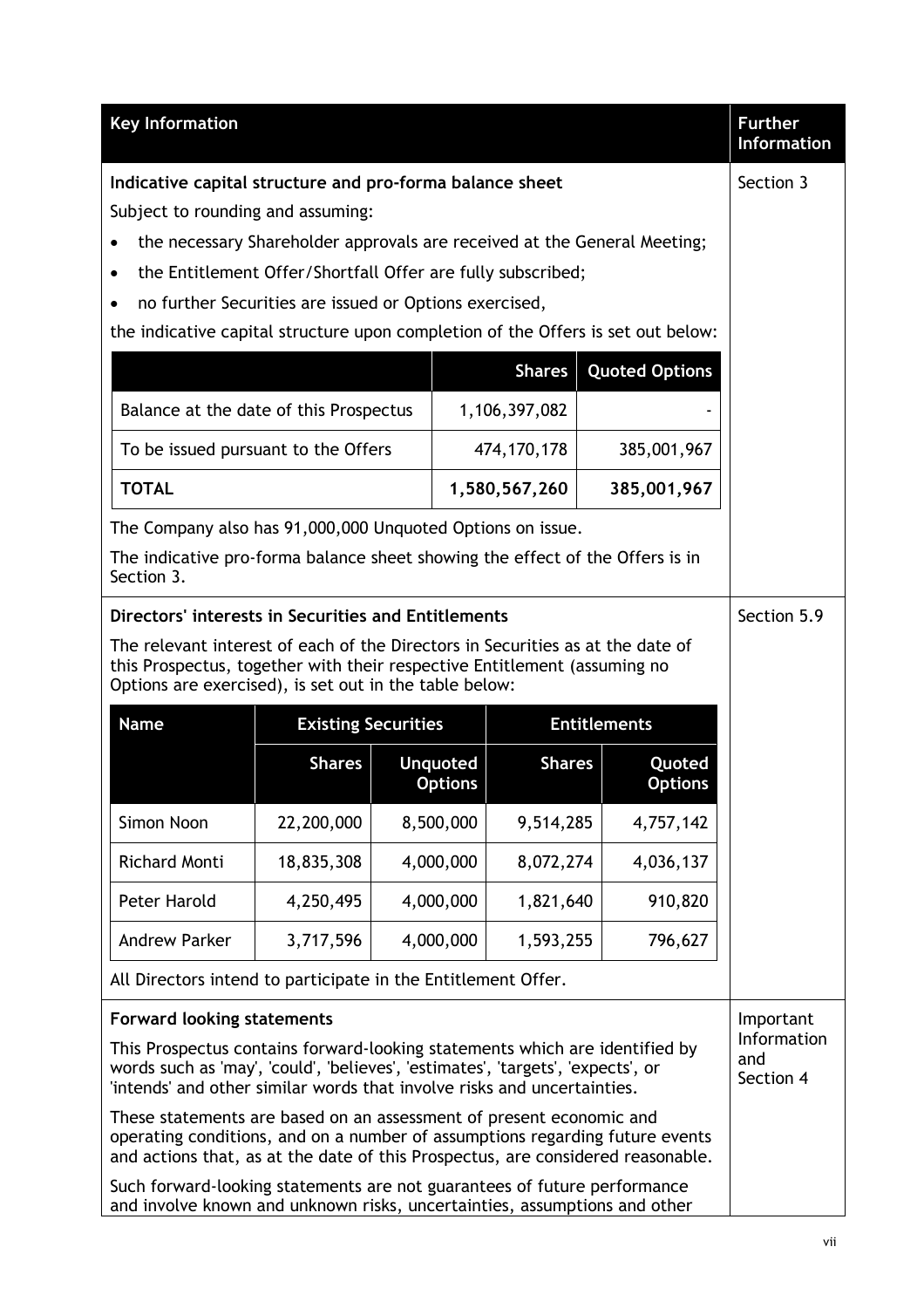| <b>Key Information</b>                                                                                                                                                                                                                                                                                                  | <b>Further</b><br><b>Information</b> |
|-------------------------------------------------------------------------------------------------------------------------------------------------------------------------------------------------------------------------------------------------------------------------------------------------------------------------|--------------------------------------|
| important factors, many of which are beyond the control of the Company, the<br>Directors and the management.                                                                                                                                                                                                            |                                      |
| The Directors cannot and do not give any assurance that the results,<br>performance or achievements expressed or implied by the forward-looking<br>statements contained in this Prospectus will actually occur and investors are<br>cautioned not to place undue reliance on these forward-looking statements.          |                                      |
| The Directors have no intention to update or revise forward-looking<br>statements, or to publish prospective financial information in the future,<br>regardless of whether new information, future events or any other factors<br>affect the information contained in this Prospectus, except where required by<br>law. |                                      |
| These forward looking statements are subject to various risk factors that could<br>cause the Company's actual results to differ materially from the results<br>expressed or anticipated in these statements. These risk factors are set out in<br>Section 4.                                                            |                                      |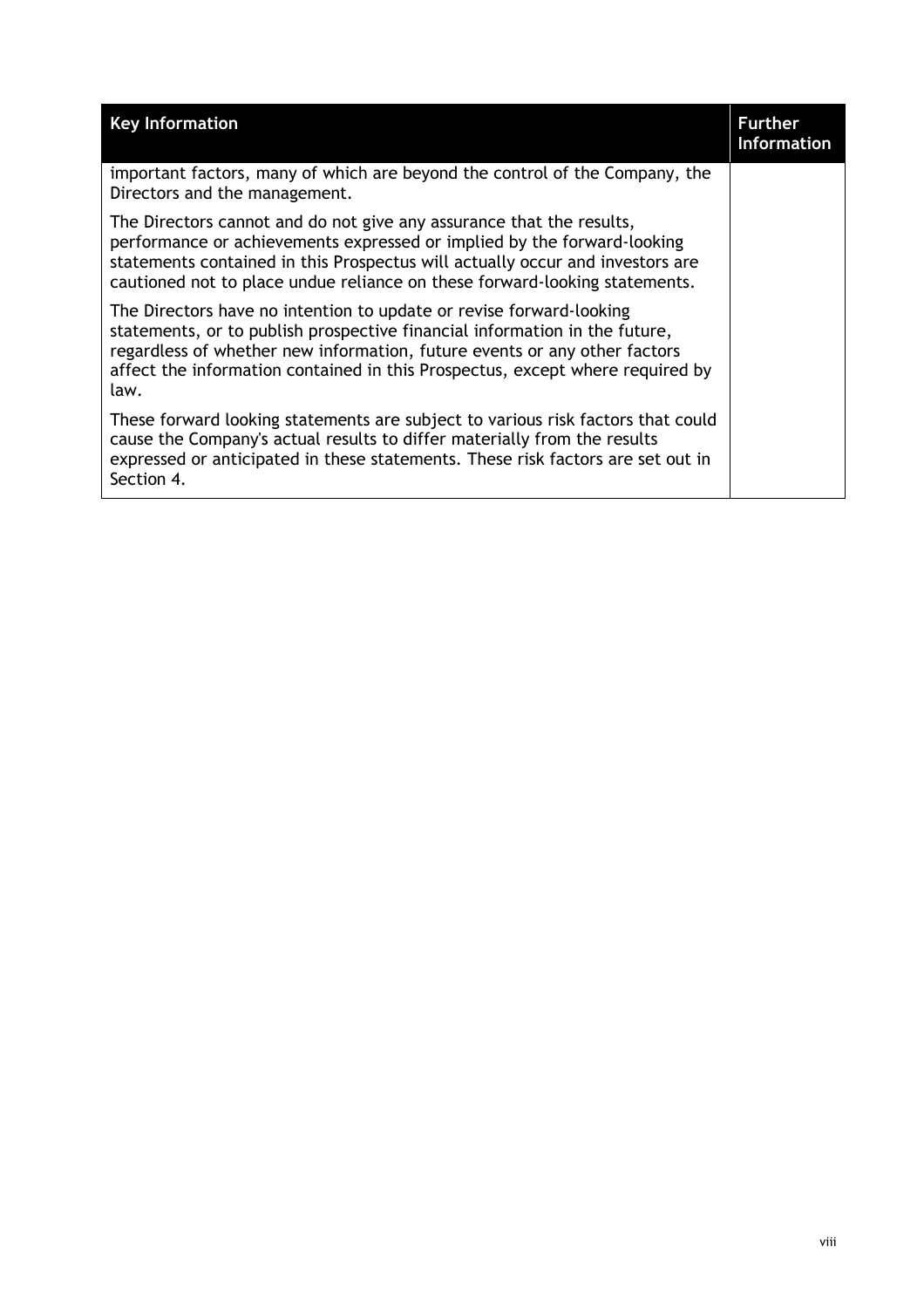# **TABLE OF CONTENTS**

| <b>Section</b>   | Page No. |
|------------------|----------|
|                  |          |
| 2.               |          |
| 3.               |          |
| $\overline{4}$ . |          |
| 5 <sub>1</sub>   |          |
|                  |          |
|                  |          |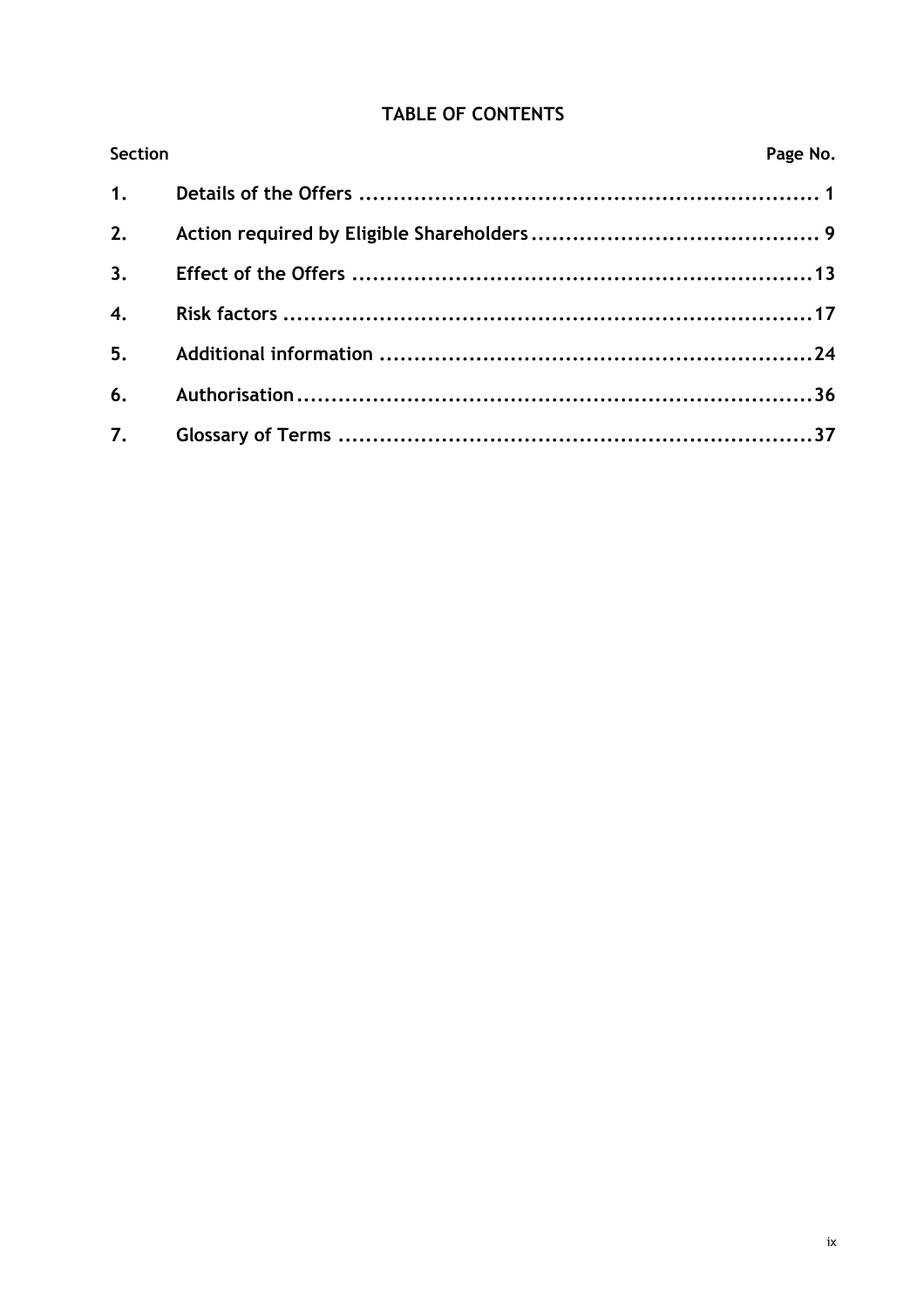# **1. Details of the Offers**

# **1.1 The Offers**

This Prospectus is primarily being issued for the offer of New Shares and Quoted Options under the Entitlement Offer and the Shortfall Offer.

This Prospectus is also being issued for the offer of Quoted Options under the Placement Options Offer and the Broker Offer.

# **1.2 Entitlement Offer**

The Company is making a non-renounceable pro rata offer to Eligible Shareholders of New Shares at an issue price of \$0.006 each, on the basis of 3 New Shares for every 7 Shares held at 5.00pm (WST) on the Record Date, together with 1 free-attaching Quoted Option for every 2 New Shares subscribed for and issued (**Entitlement Offer**). Each Quoted Option will have an exercise price of \$0.015 each and an expiry date of 21 November 2020. The Company intends to apply for Official Quotation of the Quoted Options on the ASX.

As at the date of this Prospectus, the Company has on issue 1,106,397,082 Shares and 91,000,000 Unquoted Options.

On the basis that no Unquoted Options are exercised prior to the Record Date and subject to rounding, the Entitlement Offer is for a maximum of 474,170,178 New Shares and 237,085,089 Quoted Options to raise up to \$2,845,021 (before costs).

Up to 513,170,178 New Shares and 256,585,089 Quoted Options could be issued under the Entitlement Offer to raise up to \$3,079,021 if all the existing Unquoted Options are exercised between the date of the Prospectus and the Record Date.

Where the determination of the Entitlement of any Eligible Shareholder results in a fraction of a New Share or Quoted Option, such fraction will be rounded down to the nearest whole New Share or Quoted Option.

New Shares issued under the Entitlement Offer will be issued as fully paid ordinary shares and will rank equally in all respects with existing Shares on issue. Further details on the rights and liabilities attaching to the New Shares proposed to be issued under the Entitlement Offer are contained in Section 5.1. Quoted Options issued under the Entitlement Offer will be issued on the terms and conditions contained in Section 5.2.

# **1.3 Shortfall Offer**

Any New Shares and Quoted Options not taken up pursuant to the Entitlement Offer will become Shortfall Securities. The Shortfall Offer is a separate offer of the Shortfall Securities made pursuant to this Prospectus and will remain open for up to 3 months following the Entitlement Offer Closing Date.

Each of the Shortfall Securities to be granted under the Shortfall Offer shall be granted on the same terms and conditions as the New Shares and Quoted Options being offered under the Entitlement Offer (including the issue price). Shortfall Securities will only be issued if the Entitlement Offer is undersubscribed and will only be issued to the extent necessary to make up any shortfall in subscriptions.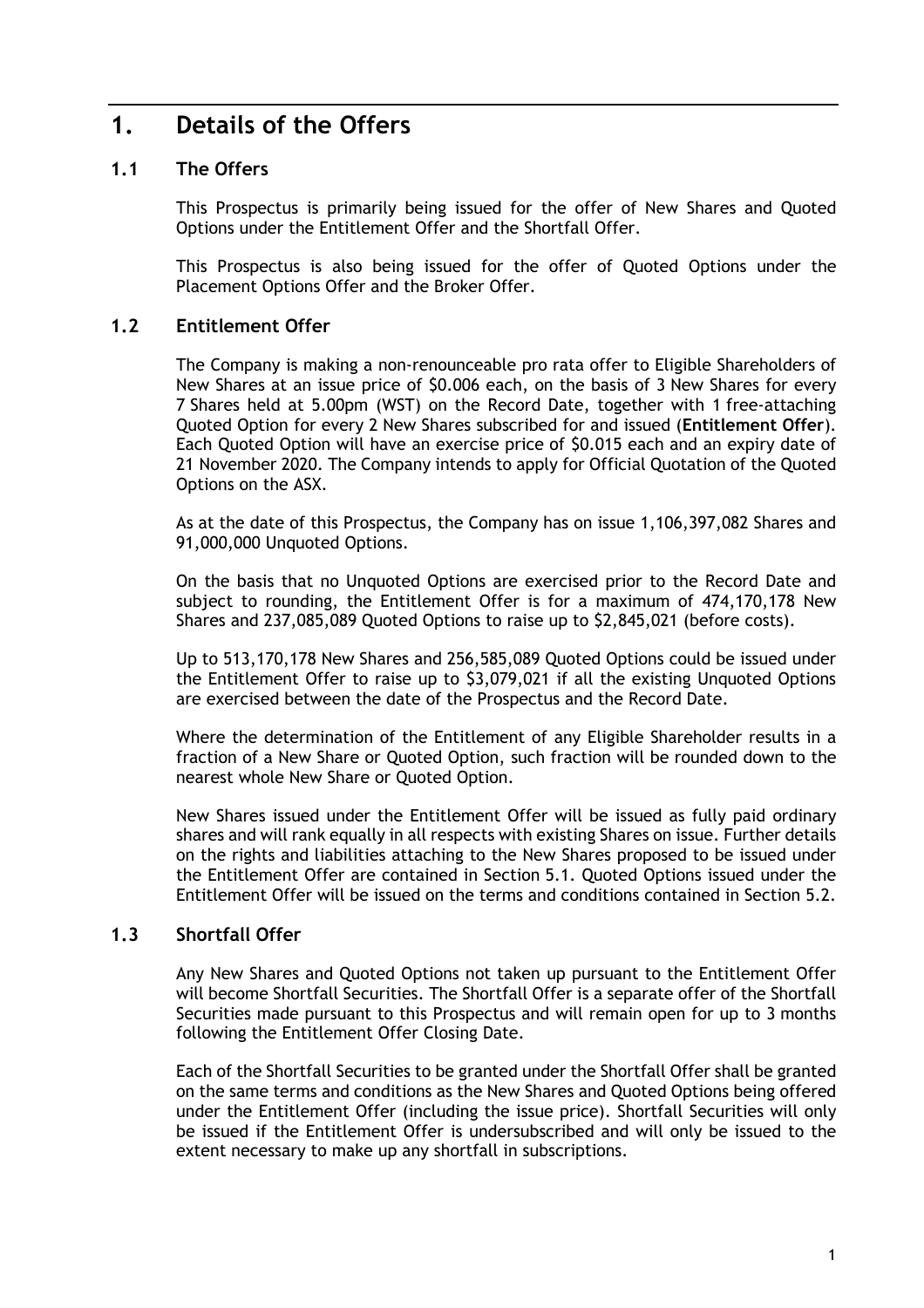The allocation policy for the issuance of Shortfall Securities will be as follows:

- (a) Eligible Shareholders who wish to subscribe for New Shares and Quoted Options above their Entitlement may apply for Shortfall Securities under the Shortfall Offer by completing the appropriate section on their Entitlement and Acceptance Form or by making payment for such Shortfall Securities using BPAY® (refer to Section 2.4);
- (b) if any Shortfall Securities are remaining after the applications made in accordance with paragraph (a) above are satisfied, the Directors reserve the discretion to place any such remaining Shortfall Securities within three months after the close of the Entitlement Offer to investors who are not Eligible Shareholders who apply for Shortfall Securities by completing the relevant Application Form;
- (c) the Shortfall Securities are to be issued at the discretion of the Joint Lead Managers (in consultation with the Company), subject to compliance with the Listing Rules and Corporations Act, in a manner that does not prejudice the rights of Eligible Shareholders, having regard to the number of Eligible Shareholders applying for Shortfall Securities;
- (d) notwithstanding paragraph (c) above, there is no guarantee that any or all of the Shortfall Securities applied for will be issued to Eligible Shareholders or other third parties. It is a term of the Shortfall Offer that, should the Company scale back applications for Shortfall Securities, the Applicant will be bound to accept such lesser number allocated to them. Excess Application Monies for the Shortfall Offer will be refunded without interest; and
- (e) no Securities will be issued under the Shortfall Offer if their issue would contravene the takeover prohibition in section 606 of the Corporations Act.

# **1.4 Placement and Placement Options Offer**

As announced on 5 September 2018, the Company has issued a total of 213,333,333 Shares at \$0.006 per Share to institutional and sophisticated investors, none of whom is a related party of the Company, (**Placement Subscribers**) to raise \$1,280,000 (before costs) (**Placement**). As the issue of the Shares under the Placement occurred prior to the Record Date for the Entitlement Offer, the Placement Subscribers who are Eligible Shareholders are entitled to participate in the Entitlement Offer.

The Placement Subscribers are entitled to be issued 1 free-attaching Quoted Option for every 2 Shares subscribed for and issued under the Placement (**Placement Options**), subject to Shareholder approval. The offer of up to 106,666,667 Placement Options to the Placement Subscribers is made pursuant to this Prospectus (**Placement Options Offer**) and is subject to the receipt of relevant Shareholder approval at the General Meeting. The Company intends to issue the Placement Options following receipt of Shareholder approval at the General Meeting on the terms and conditions set out in Section 5.2.

## **1.5 Broker Offer**

Discovery Capital Partners and PAC Partners (**Joint Lead Managers**) have been appointed by the Company to joint lead manage the Placement and the Shortfall Offer. The terms of the appointment of the Joint Lead Managers are summarised in Section 5.3.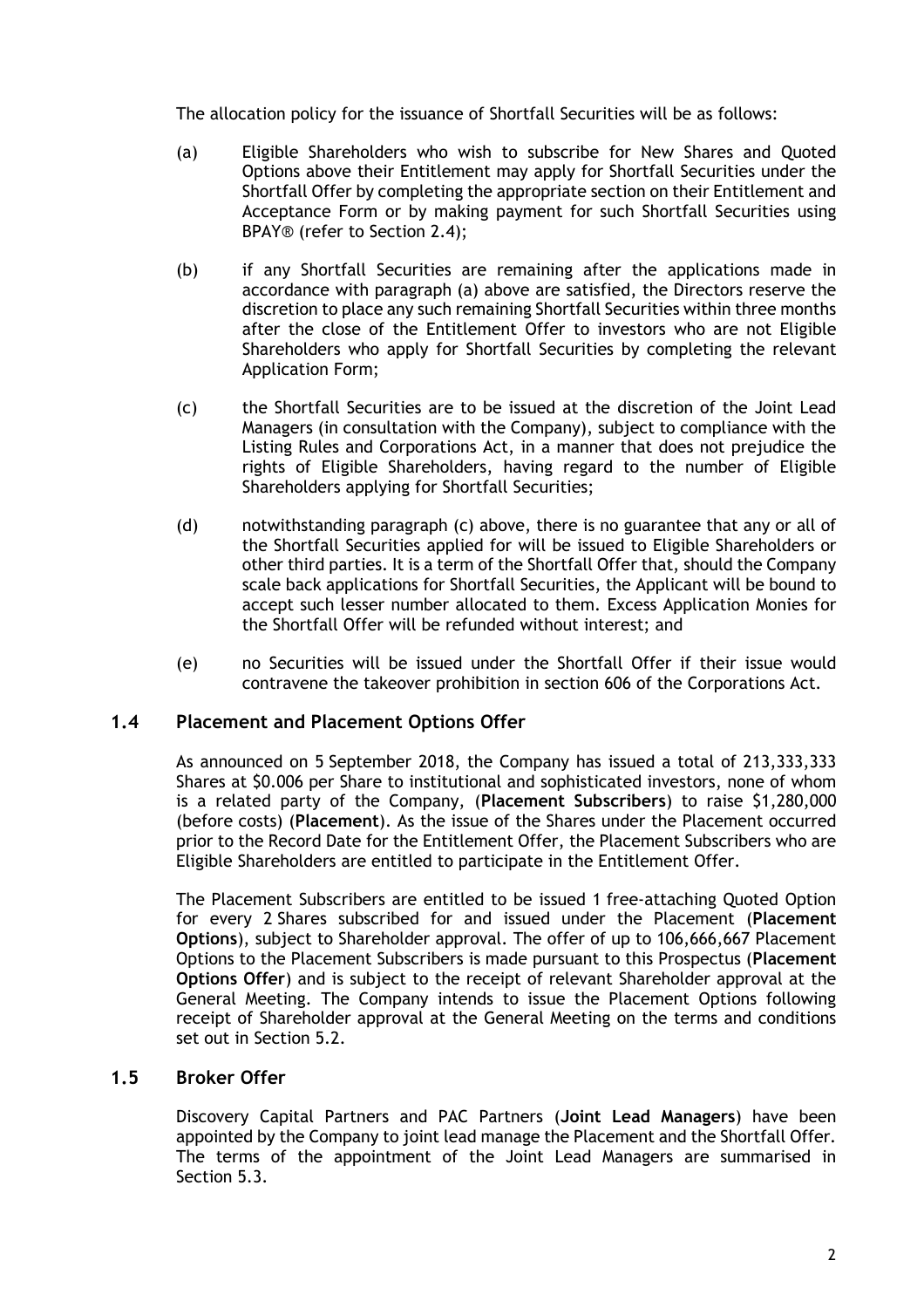As part consideration for the joint lead manager services provided to the Company, the Company has agreed to issue 10 Quoted Options to the Joint Lead Managers for every dollar raised under the Placement, Entitlement Offer and Shortfall Offer (**Broker Options**). The offer of up to 41,250,211 Broker Options to the Joint Lead Managers (or their respective nominee/s) is made pursuant to this Prospectus (**Broker Offer**) and it is intended that the Broker Options will be issued following the General Meeting on the terms and conditions set out in Section 5.2.

The Company is seeking Shareholder approval for the issue of the Broker Options at the General Meeting, but in the event that Shareholder approval is not obtained, the Company intends to issue the Broker Options under its refreshed Listing Rule 7.1 placement capacity. Therefore, the Broker Offer is not subject to the receipt of Shareholder approval.

# **1.6 Purpose of the Offers and Use of Funds**

Completion of the Offers and the Placement will result in an increase in cash at hand of up to approximately \$4.12 million before costs (assuming no Unquoted Options are exercised prior to the Record Date).

The Company intends to apply the funds raised from the Offers and Placement in accordance with the table set out below:

| Item of expenditure                      | Amount <sup>1</sup> (\$'000) | %     |
|------------------------------------------|------------------------------|-------|
| Acquisition costs of Sorby Hills Project | 900                          | 21.8  |
| Exploration                              | 2,400                        | 58.3  |
| Working capital requirements             | 650                          | 15.8  |
| Placement costs <sup>2</sup>             | 100                          | 2.4   |
| Expenses of the Offers <sup>3</sup>      | 70                           | 1.7   |
| TOTAL                                    | 4,120                        | 100.0 |

**Notes:** 

- 1. If the Entitlement Offer is not fully subscribed, and the Shortfall Securities are not subsequently placed, the Company intends to adjust the use of funds on a pro rata basis.
- 2. Costs include Joint Lead Manager fees (refer to Section 5.3 for further details), legal and other preparation expenses.
- 3. See Section 5.12 for further details relating to the estimated expenses of the Offers.

The above is a statement of current intentions at the date of this Prospectus. Intervening events and new circumstances have the potential to affect the manner in which the funds are ultimately applied, including market conditions, the development of new opportunities and/or any number of other factors. For example, in the event completion of the acquisition of the Sorby Hills Project does not occur for any reason, the Company will need to re-allocate any remaining funds to general working capital, its existing assets and the acquisition of other complementary assets. The Board reserves the right to alter the way the funds are applied on this basis.

The Placement Options and Broker Options are being issued with disclosure under this Prospectus in order to: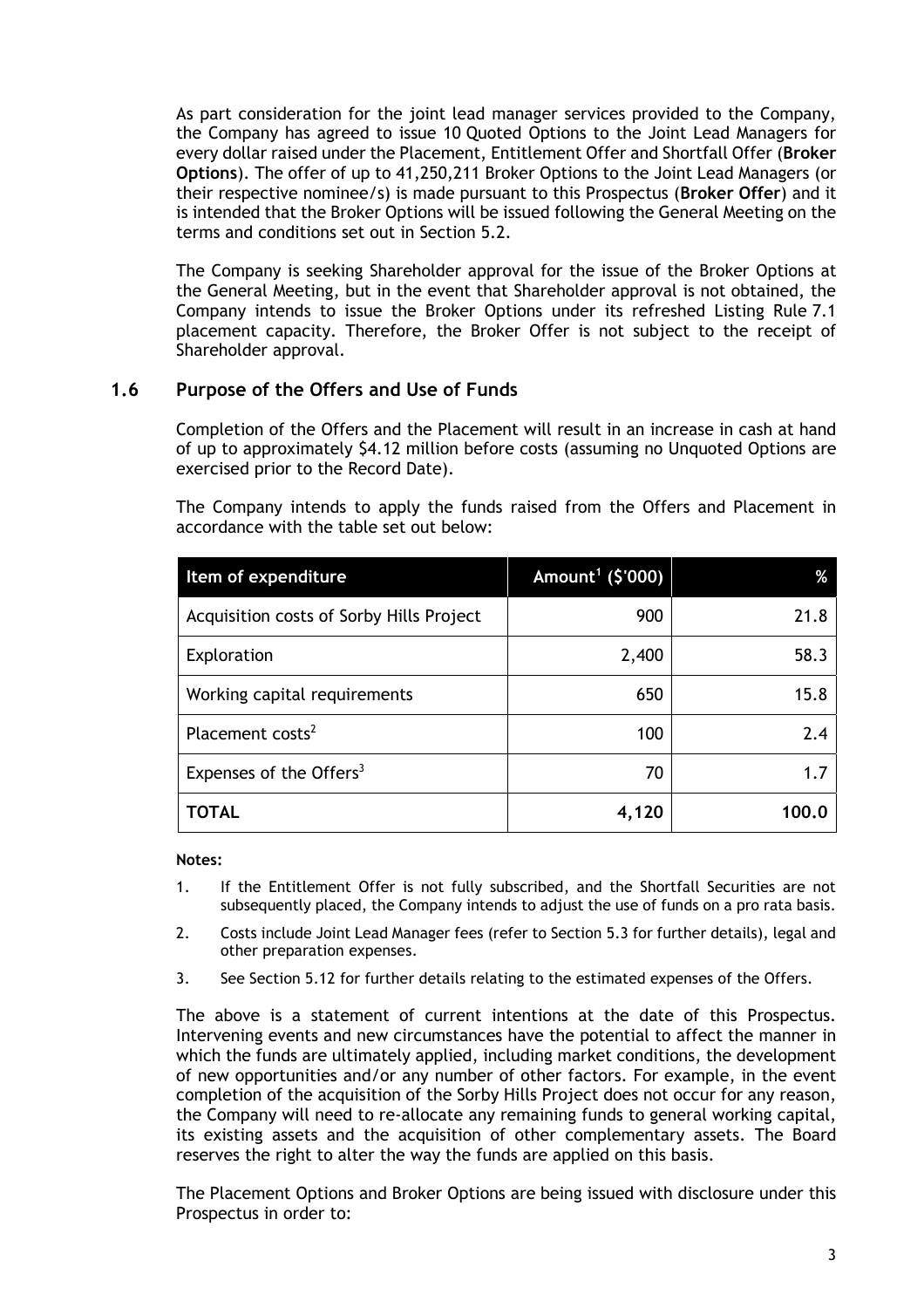- (a) remove any secondary sale restrictions that may otherwise attach to such Options; and
- (b) ensure a disclosure exception is available for the issue of Shares on the exercise of such Options and any on-sale of those Shares in the 12 months from the date of issue, pursuant to ASIC Corporations (Sale Offers That Do Not Need Disclosure) Instrument 2016/08.

# **1.7 Opening and Closing Dates**

For the Entitlement Offer, the Company will accept Entitlement and Acceptance Forms from the Record Date for determining Eligible Shareholders' Entitlements under the Entitlement Offer until 5.00pm WST on 26 September 2018 or such other date as the Directors in their absolute discretion shall determine, subject to the requirements of the Listing Rules (**Entitlement Offer Closing Date**).

The Shortfall Offer, Placement Options Offer and Broker Offer will remain open after the Entitlement Offer Closing Date, unless closed earlier at the discretion of the Directors. The issue of Placement Options is conditional on Shareholder approval at the General Meeting.

## **1.8 Minimum subscription**

There is no minimum subscription for the Offers.

# **1.9 Underwriting**

The Offers are not underwritten.

Discovery Capital Partners and PAC Partners have been appointed as the joint lead managers to the Offers. A summary of the terms of the appointment of the Joint Lead Managers is in Section 5.3.

## **1.10 No rights trading**

The rights under the Entitlement Offer are non-renounceable. Accordingly, there will be no trading of rights on ASX and you may not dispose of your rights to subscribe for Securities to any other party. If you do not take up your Entitlement to Securities under the Entitlement Offer by the Entitlement Offer Closing Date, the Entitlement Offer to you will lapse.

## **1.11 Issue and dispatch**

All Securities under the Entitlement Offer are expected to be issued on or before the date set out in the proposed timetable in this Prospectus.

Subject to the Corporations Act and the Listing Rules the Company intends to issue the Placement Options under the Placement and the Broker Options as soon as practicable after the General Meeting.

Security holder statements will be dispatched as soon as possible after the issue of the Securities under the Offers.

It is the responsibility of Applicants to determine their allocation prior to trading in the Securities. Applicants who sell Securities before they receive their holding statements will do so at their own risk.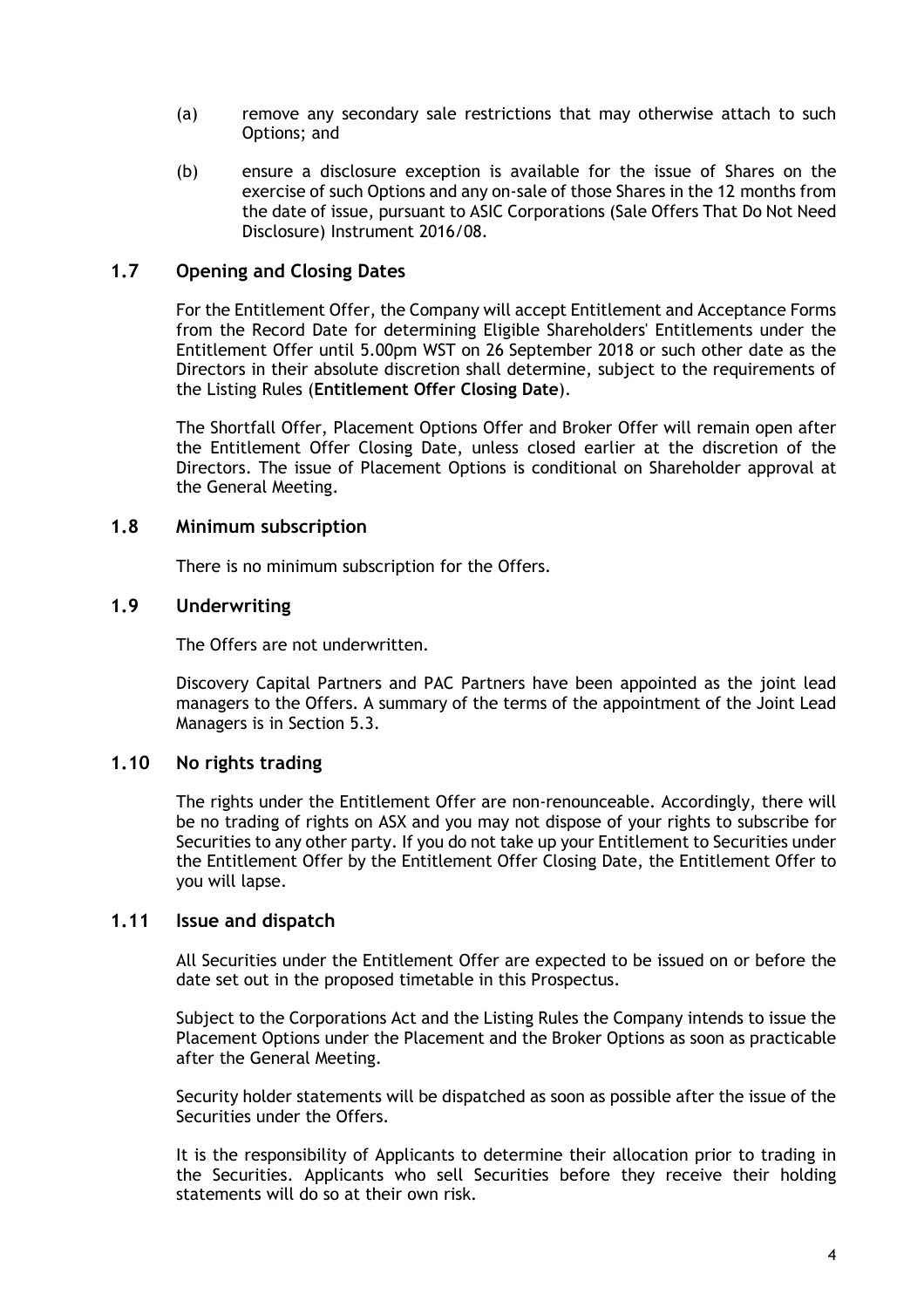# **1.12 Application Monies held on trust**

All Application Monies received for the New Shares will be held on trust in a bank account maintained solely for the purpose of depositing Application Monies received pursuant to this Prospectus until the New Shares are issued. All Application Monies will be returned (without interest) if the New Shares are not issued.

# **1.13 ASX Quotation**

Application has been or will be made for the Official Quotation of the Securities offered by this Prospectus.

The Quoted Options will only be admitted to Official Quotation by ASX if the conditions for quotation of a new class of securities are satisfied (which include, amongst other things, there being a minimum of 100,000 Quoted Options on issue, with at least 50 holders with a marketable parcel (within the meaning of the Listing Rules).

If permission is not granted by ASX for the Official Quotation of the Securities offered by this Prospectus within 3 months after the date of this Prospectus (or such period as the ASX allows), the Company will repay, as soon as practicable, without interest, all Application Monies received pursuant to this Prospectus.

# **1.14 CHESS**

The Company participates in the Clearing House Electronic Sub-register System, known as CHESS, operated by ASX Settlement Pty Limited (a wholly owned subsidiary of ASX), in accordance with the Listing Rules and ASX Settlement Operating Rules.

Under CHESS, Applicants will not receive a certificate but will receive a statement of their holding of Securities pursuant to their acceptance of the Offers.

Shareholders and investors who are broker sponsored will receive a CHESS statement from ASX Settlement Pty Limited.

The CHESS statement will set out the number of Securities issued under this Prospectus, provide details of your holder identification number, the participant identification number of the sponsor and the terms and conditions applicable to the Securities.

If you are registered on the Issuer Sponsored sub-register, your statement will be dispatched by the Share Registry and will contain the number of Securities issued to you under this Prospectus and your security holder reference number.

A CHESS statement or Issuer Sponsored statement will routinely be sent to Shareholders at the end of any calendar month during which the balance of their Shareholding changes. Shareholders may request a statement at any other time; however, a charge may be made for additional statements.

# **1.15 Residents outside Australia**

# (a) **General**

This Prospectus, and any accompanying Application Form do not, and are not intended to, constitute an offer of Securities in any place or jurisdiction in which, or to any person to whom, it would not be lawful to make such an offer or to issue this Prospectus or the Securities under the Offers.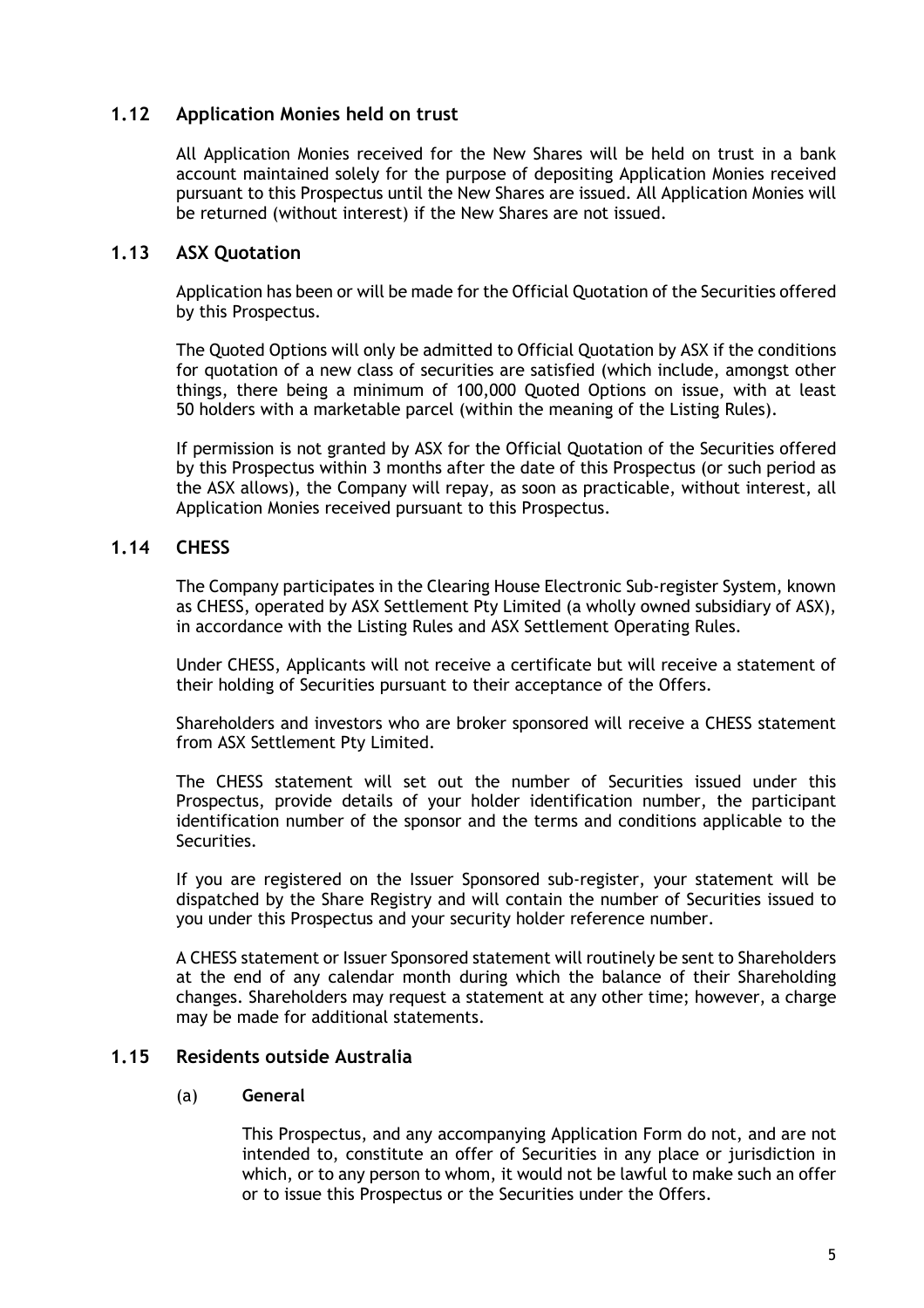The distribution of this Prospectus in jurisdictions outside Australia may be restricted by law and persons who come into possession of this Prospectus should seek advice on and observe any such restrictions. Any failure to comply with such restrictions may constitute a violation of applicable securities laws.

Shareholders and potential investors with a registered address outside Australia should consult their professional advisers as to whether any governmental or other consents are required, or other formalities need to be observed to enable them to accept or deal with their Entitlement or an Offer. The return of a completed Application Form from a Shareholder or potential investor with a registered address outside Australia will be taken by the Company to constitute a representation and warranty by that Shareholder or potential investor that all relevant approvals have been obtained and that the Company may legally issue the Securities to that Shareholder or potential investor.

### (b) **New Zealand offer restrictions**

The Securities are not being offered or sold to the public within New Zealand other than to existing Shareholders of the Company with registered addresses in New Zealand at the Record Date to whom the offer of Securities is being made in reliance on the transitional provisions of the *Financial Markets Conduct Act 2013* (New Zealand) and the *Securities Act (Overseas Companies) Exemption Notice 2013* (New Zealand).

This Prospectus has not been registered, filed with or approved by any New Zealand regulatory authority. This Prospectus is not an investment statement or prospectus under New Zealand law and is not required to, and may not, contain all the information that an investment statement or prospectus under New Zealand law is required to contain.

### (c) **Hong Kong offer restrictions**

WARNING: The contents of this document have not been reviewed by any Hong Kong regulatory authority. You are advised to exercise caution in relation to the offer. If you are in doubt about any contents of this document, you should obtain independent professional advice.

### (d) **Ineligible Foreign Shareholders and Investors**

The Company believes that it is unreasonable to extend the Offers to Ineligible Foreign Shareholders and Investors. The Company has formed this view having considered:

- (i) the number and value of the Securities that would be offered to those Shareholders and Investors; and
- (ii) the cost of complying with the legal requirements and the requirements of regulatory authorities in the overseas jurisdictions.

Accordingly, Ineligible Foreign Shareholders and Investors will not be entitled to participate in the Offers.

### (e) **Notice to nominees and custodians**

Nominees and custodians that hold Shares should note that the Entitlement Offer is available only to Eligible Shareholders. The Company is not required to determine whether or not any registered holder is acting as a nominee or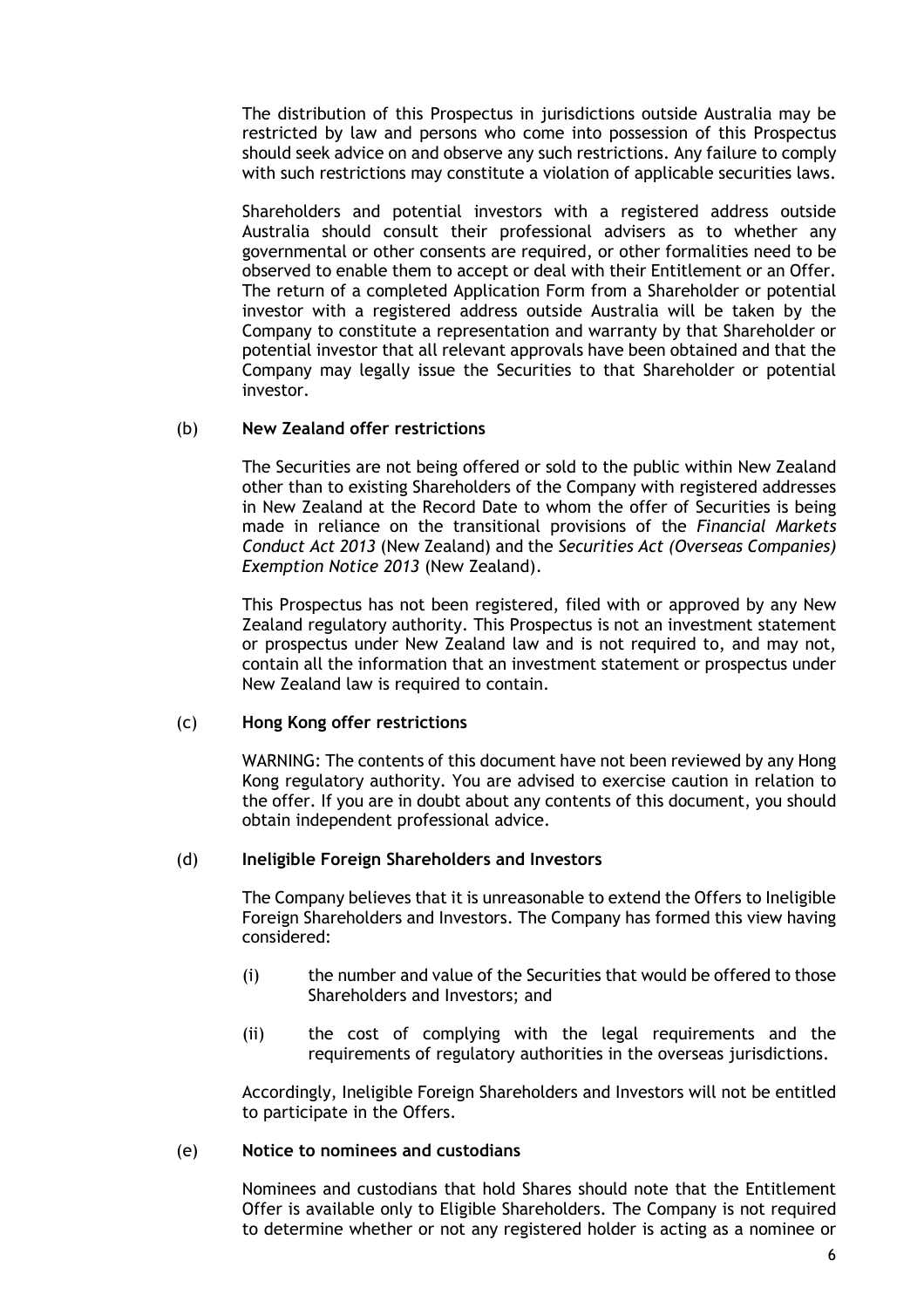the identity or residence of any beneficial owners of Securities. If any nominee or custodian is acting on behalf of a foreign person, that holder, in dealing with its beneficiary, will need to assess whether indirect participation by the beneficiary in the Entitlement Offer is compatible with applicable foreign laws.

Nominees and custodians may not distribute this Prospectus, and may not permit any beneficial Shareholder to participate in the Offers, in any country outside Australia except, with the consent of the Company, to beneficial Shareholders resident in certain other countries where the Company may determine it is lawful and practical to make the Offers.

# **1.16 Risk factors**

An investment in Securities of the Company should be regarded as speculative. In addition to the general risks applicable to all investments in listed securities, there are specific and general risks associated with an investment in the Company which are detailed in Section 4.

# **1.17 Taxation implications**

The Directors do not consider it appropriate to give Shareholders or potential investors advice regarding the taxation consequences of subscribing for Securities under this Prospectus. The Company, its advisers and its officers do not accept any responsibility or liability for any such taxation consequences to Shareholders or potential investors. As a result, Shareholders and potential investors should consult their professional tax adviser in connection with subscribing for Securities under this Prospectus.

## **1.18 Major activities and financial information**

A summary of the major activities and financial information relating to the Company is outlined in the following documents:

- (a) Quarterly Activities Report lodged with ASX on 31 July 2018;
- (b) Quarterly Activities Report lodged with ASX on 30 April 2018;
- (c) Half Year Accounts lodged with ASX on 7 March 2018;
- (d) Quarterly Activities Report lodged with ASX on 31 January 2018;
- (e) Quarterly Activities Report lodged with ASX on 30 October 2017; and
- (f) Annual Report lodged with ASX on 20 September 2017.

The Company has made continuous disclosure notices (i.e. ASX announcements) since the lodgement of its Annual Report on 20 September 2017, as outlined in Section 5.5(b).

Copies of these documents are available free of charge from the Company. The Directors strongly recommend that Applicants review these and all other announcements prior to deciding whether or not to participate in the Offers.

## **1.19 Privacy**

If you complete an Application Form, you will be providing personal information to the Company (directly or by Share Registry). The Company collects, holds and will use that information to assess the Application, service your needs as a Shareholder, facilitate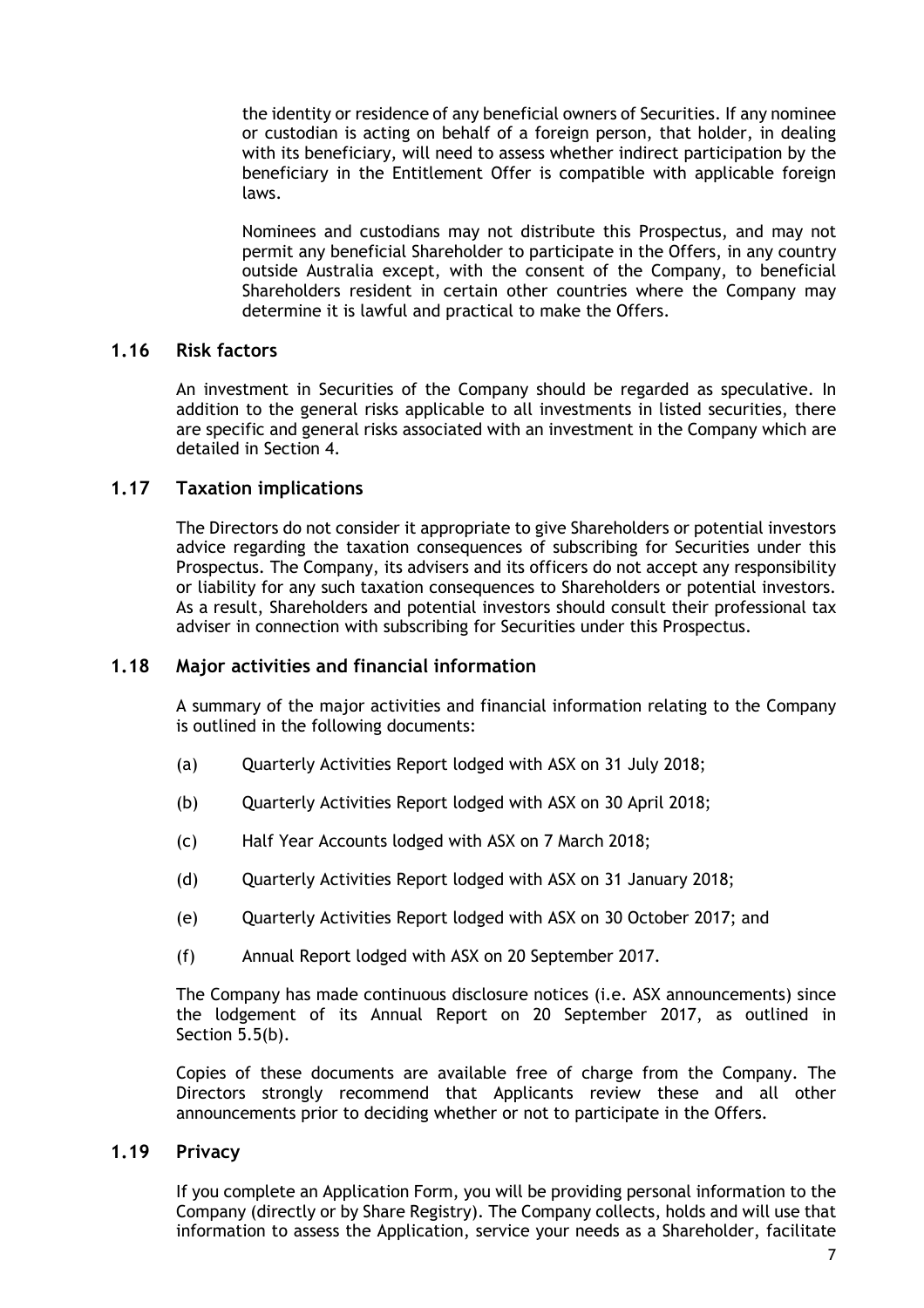distribution payments and corporate communications to you as a Shareholder, and carry out administration.

The information may also be used from time to time and disclosed to persons inspecting the register, bidders for your Securities in the context of takeovers, regulatory bodies, including the Australian Taxation Office, authorised securities brokers, print service providers, mail houses and the Share Registry.

By submitting an Application Form, each Applicant agrees that the Company may use the information provided by an Applicant on the Application Form for the purposes set out herein and may disclose it for those purposes to the Share Registry, the Company's related bodies corporate, agents, contractors and third party service providers, including mailing houses and professional advisers, and to ASX and regulatory authorities.

If you do not provide the information required on the Application Form, the Company may not be able to accept or process your Application. An Applicant has a right to gain access to, correct and update the information that the Company holds about that person subject to certain exemptions under law. A fee may be charged for access. Access requests must be made in writing to the Company's registered office.

Collection, maintenance and disclosure of certain personal information is governed by legislation including the *Privacy Act 1988* (Cth) (as amended), the Corporations Act and certain rules such as the ASX Settlement Operating Rules.

# **1.20 Enquiries concerning the Offers or this Prospectus**

Enquiries relating to the Offers or this Prospectus should be directed to the Company Secretary by telephone on +61 8 6266 8642.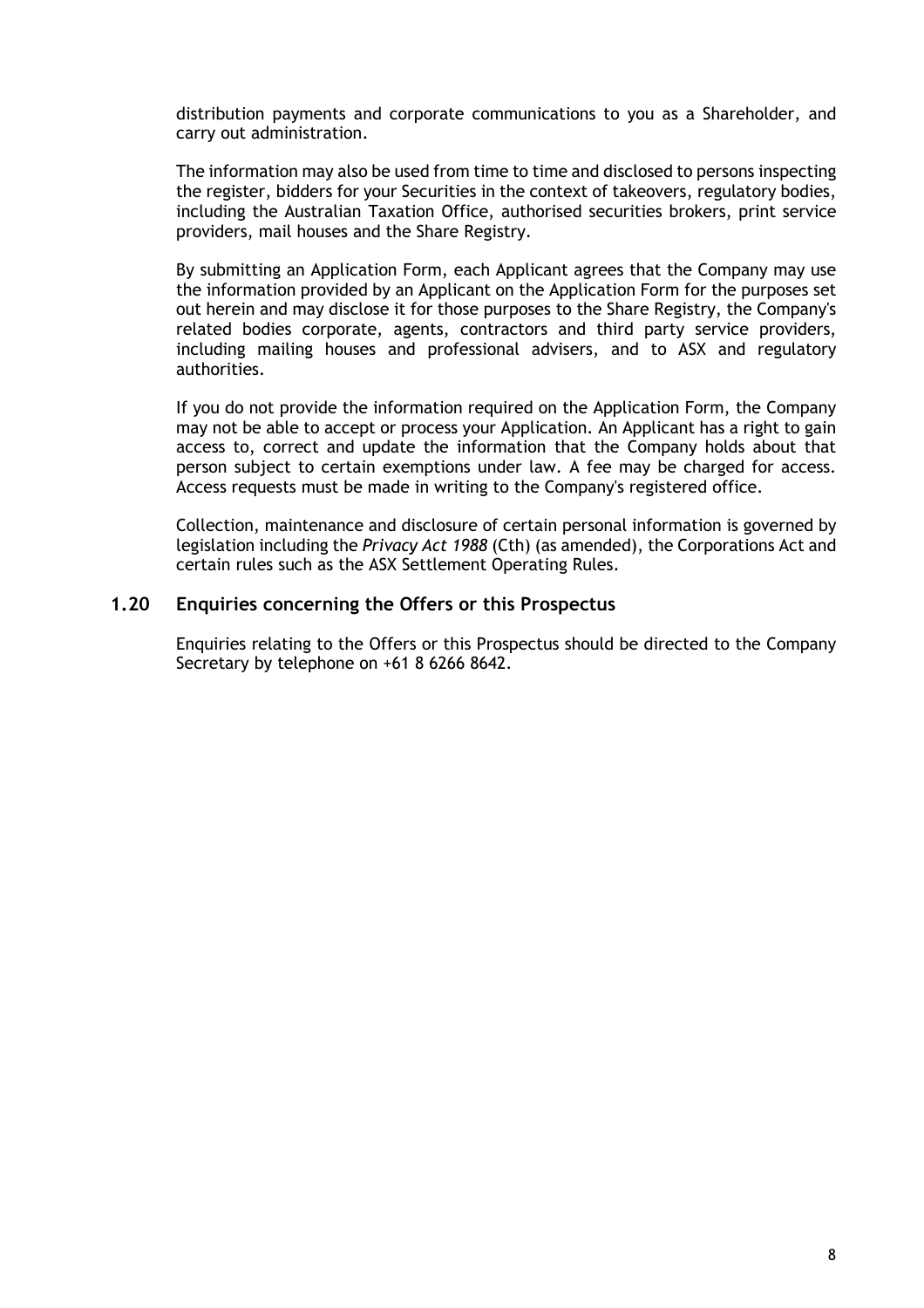# **2. Action required by Eligible Shareholders**

# **2.1 Action in relation to the Entitlement Offer**

The Company will send this Prospectus, together with a personalised Entitlement and Acceptance Form, to all Eligible Shareholders.

Should you wish to acquire New Shares and Quoted Options as part of the Entitlement Offer, you may either take up all of your Entitlement (refer to Section 2.2), part of your Entitlement (refer to Section 2.3), or Shortfall Securities in addition to your Entitlement (refer to Section 2.4) as shown on the accompanying personalised Entitlement and Acceptance Form.

If you do not wish to take up any of your Entitlement to New Shares and Quoted Options, you may allow your Entitlement to lapse (refer to Section 2.5).

# **2.2 Acceptance of New Shares and Quoted Options under the Entitlement Offer**

Your Entitlement to participate in the Entitlement Offer will be determined on the Record Date.

The number of New Shares to which you are entitled is shown on the accompanying Entitlement and Acceptance Form. You will also be entitled to 1 free-attached Quoted Options for every 2 New Shares subscribed for and issued under the Entitlement Offer.

Should you wish to accept all of your Entitlement to New Shares and Quoted Options under the Entitlement Offer and you are not paying by BPAY, then applications for Securities under this Prospectus must be made on the Entitlement and Acceptance Form which accompanies this Prospectus, in accordance with the instructions referred to in this Prospectus and on the Entitlement and Acceptance Form. Please read the instructions carefully.

Please complete the Entitlement and Acceptance Form by filling in the details in the spaces provided and attach a cheque for the amount indicated on the Entitlement and Acceptance Form.

Applications will be deemed not to have been received until the Company is in receipt of cleared funds.

Completed Entitlement and Acceptance Forms must be accompanied by a cheque, bank draft or money order in Australian dollars, crossed "Not Negotiable" and made payable to "**Pacifico Minerals Limited**" and lodged at any time after the issue of this Prospectus and on or before the Entitlement Offer Closing Date with the Share Registry (by post) at:

# **By Post**

Pacifico Minerals Limited C/- Security Transfer Australia Pty Ltd PO Box 52 Collins Street West VIC 8007

If paying via BPAY, Applicants should be aware that their own financial institution may implement earlier cut off times with regards to electronic payment and it is the responsibility of the Applicant to ensure that funds are submitted through BPAY by the Entitlement Offer Closing Date. If you elect to pay via BPAY, you must follow the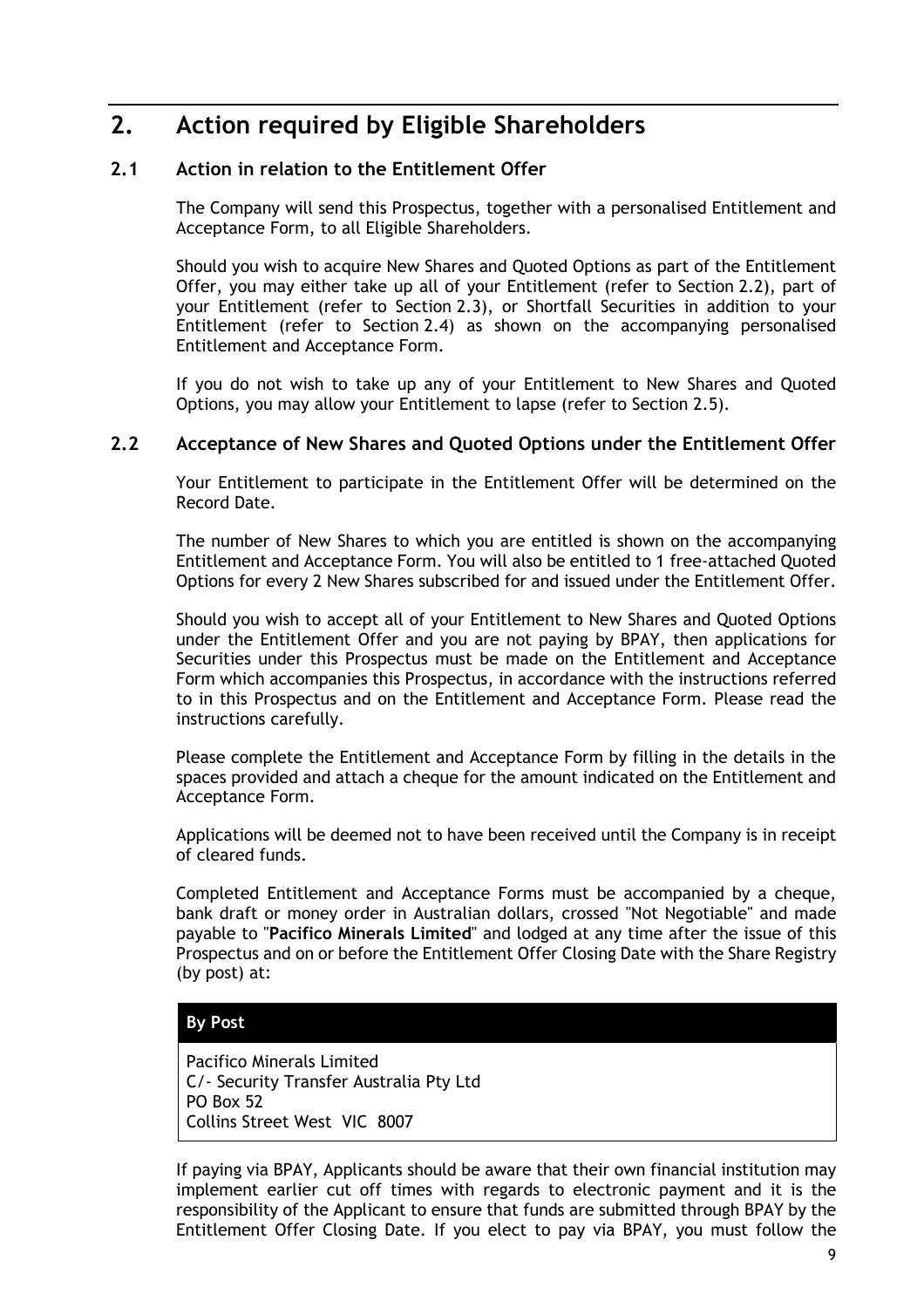instructions for BPAY set out in the Entitlement and Acceptance Form and you will not need to return the Entitlement and Acceptance Form.

Applicants are encouraged to pay by BPAY.

## **2.3 If you wish to take up only part of your Entitlement under the Entitlement Offer**

Should you wish to only take up part of your Entitlement under the Entitlement Offer and you are not paying by BPAY, then applications for New Shares and Quoted Options under the Entitlement Offer must be made on the personalised Entitlement and Acceptance Form which accompanies this Prospectus in accordance with the instructions referred to in this Prospectus and on the Entitlement and Acceptance Form. Please read the instructions carefully.

Please complete the Entitlement and Acceptance Form by filling in the details in the spaces provided, including the number of New Shares and Quoted Options you wish to accept and the amount payable (calculated at \$0.006 per New Share accepted), and attach a cheque for the appropriate Application Monies.

Completed Entitlement and Acceptance Forms must be accompanied by a cheque, bank draft or money order in Australian dollars, crossed "Not Negotiable" and made payable to "**Pacifico Minerals Limited**" and lodged at any time after the issue of this Prospectus and on or before the Entitlement Offer Closing Date at the address indicted at Section 2.2 above.

Applications will be deemed not to have been received until the Company is in receipt of cleared funds.

If paying via BPAY, Applicants should be aware that their own financial institution may implement earlier cut off times with regards to electronic payment and it is the responsibility of the Applicant to ensure that funds are submitted through BPAY by the Entitlement Offer Closing Date. If you elect to pay via BPAY, you must follow the instructions for BPAY set out in the Entitlement and Acceptance Form and you will not need to return the Entitlement and Acceptance Form.

Applicants are encouraged to pay by BPAY.

## **2.4 If you wish to apply for Shortfall Securities**

If you are an Eligible Shareholder and you wish to apply for New Shares and Quoted Options in excess of your Entitlement under the Entitlement Offer by applying for Shortfall Securities, you may do so by completing the relevant separate section of the Entitlement and Acceptance Form relating to the Shortfall Offer and which accompanies this Prospectus, in accordance with the instructions referred to in this Prospectus and on the Entitlement and Acceptance Form. Any Shares applied for in excess of your Entitlement will be applied for under the Shortfall Offer and will be issued in accordance with the allocation policy described in Section 1.3.

Completed Entitlement and Acceptance Forms must be accompanied by a cheque, bank draft or money order in Australian dollars, crossed "Not Negotiable" and made payable to "**Pacifico Minerals Limited**" and lodged at any time after the issue of this Prospectus and on or before the Entitlement Offer Closing Date at the address indicted at Section 2.2 above.

Applications will be deemed not to have been received until the Company is in receipt of cleared funds.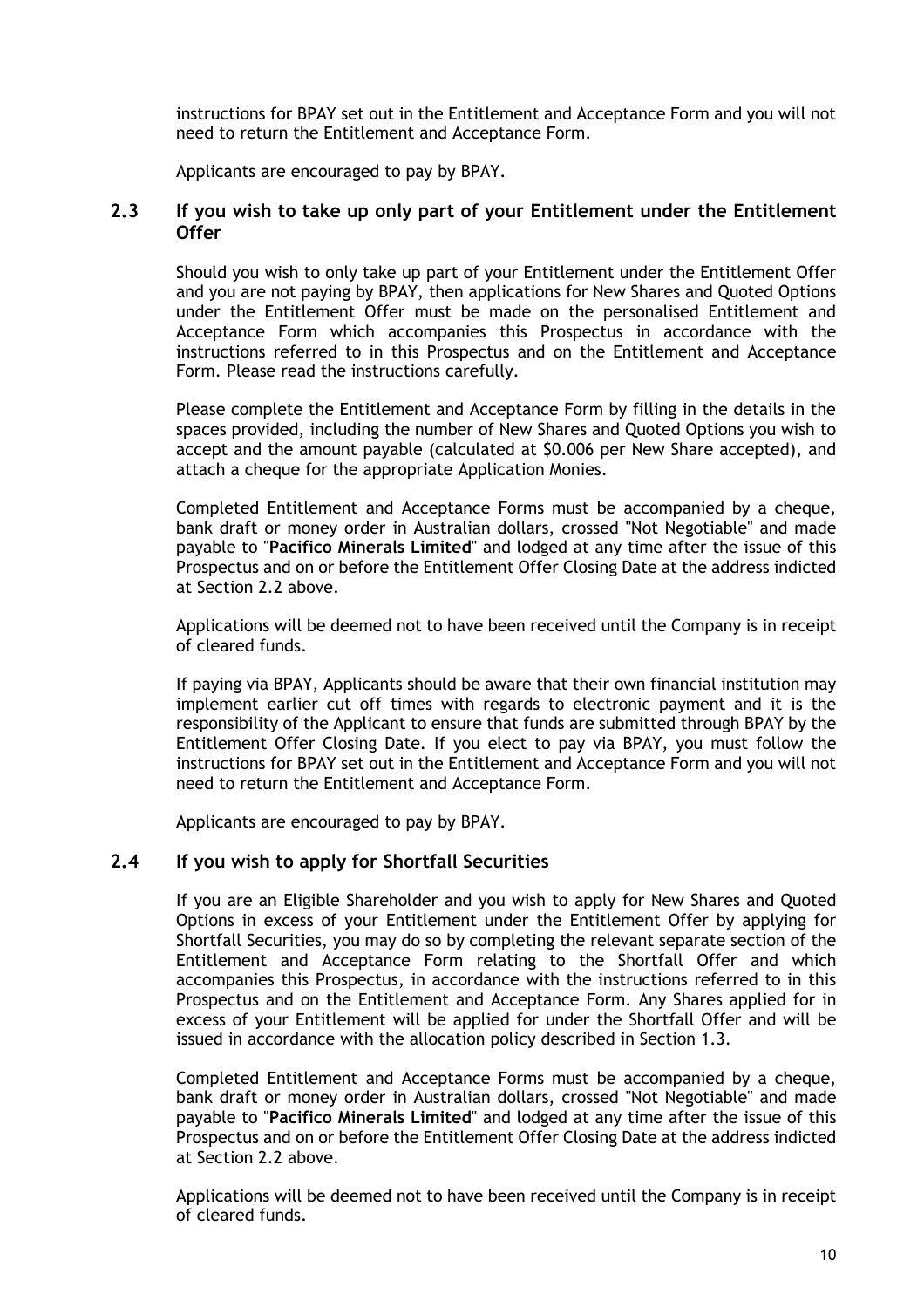If paying via BPAY, Applicants should be aware that their own financial institution may implement earlier cut off times with regards to electronic payment and it is the responsibility of the Applicant to ensure that funds are submitted through BPAY by the date and time mentioned above. If you elect to pay via BPAY, you must follow the instructions for BPAY set out in the Entitlement and Acceptance Form and you will not need to return the Entitlement and Acceptance Form.

The Company may also provide Application Forms to other investors who are invited to subscribe for Shortfall Securities in accordance with the allocation policy described in Section 1.3.

# **2.5 Entitlements not taken up**

If you do not wish to accept any of your Entitlement, you are not obliged to do anything. The number of Securities you hold and the rights attached to those Securities will not be affected should you choose not to accept any of your Entitlement.

## **2.6 Action in relation to the Placement Options Offer and Broker**

Separate Application Forms will be provided to the Placement Subscribers and Joint Lead Managers for completion and return in accordance with the instructions set out in the relevant Application Form and this Prospectus in respect of the Placement Options Offer and Broker Offer respectively.

# **2.7 Application Forms**

Acceptance of a completed Application Form by the Company creates a legally binding contract between the Applicant and the Company for the number of Securities accepted by the Company. The Application Form does not need to be signed to be a binding acceptance of Securities.

If the Application Form is not completed correctly it may still be treated as valid. The Directors' decision as to whether to treat the acceptance as valid and how to construe, amend or complete the Application Form is final.

By completing and returning an Application Form with any requisite Application Monies, Applicants will be deemed to have represented and warranted on behalf of themselves or each person on whose account they are acting that the law in their place of residence and/or where they have been given the Prospectus, does not prohibit them from being given the Prospectus and that they:

- (a) agree to be bound by the terms of the relevant Offer;
- (b) declare that all details and statements in the Application Form are complete and accurate;
- (c) declare that they are over 18 years of age and have full legal capacity and power to perform all their rights and obligations under the Application Form;
- (d) declare that they are the current registered holder of Shares as at the Record Date and have a registered address in Australia or subject to the Offer restrictions in Section 1.15, New Zealand or Hong Kong;
- (e) authorise the Company and its respective officers or agents, to do anything on their behalf necessary for the Securities to be issued to them, including to act on instructions of the Share Registry upon using the contact details set out in the Application Form;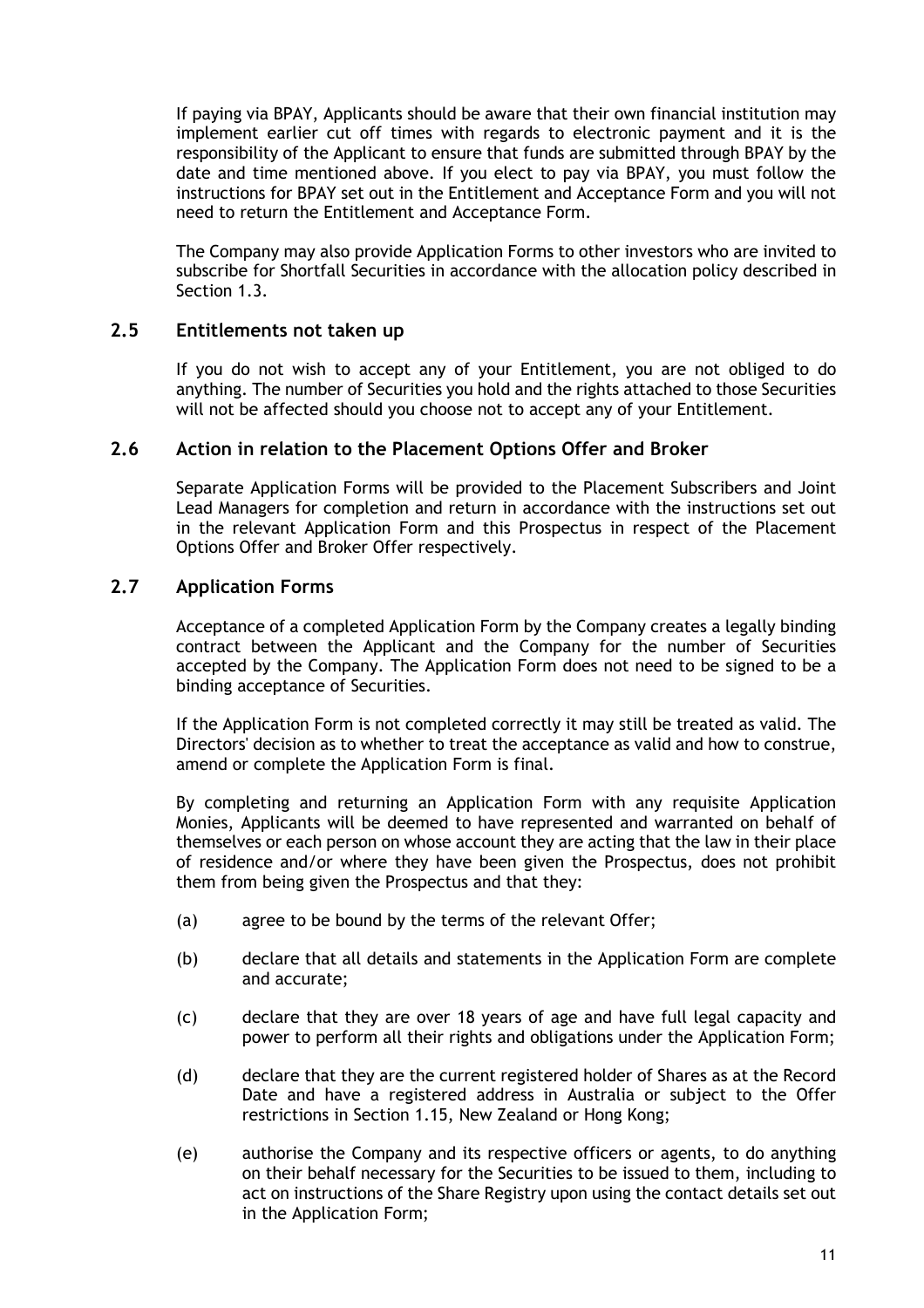- (f) acknowledge that the information contained in, or accompanying, the Prospectus is not investment or financial product advice or a recommendation that Securities are suitable for them given their investment objectives, financial situation or particular needs; and
- (g) acknowledge that the Securities have not, and will not be, registered under the securities laws in any other jurisdictions outside Australia.

# **2.8 Enquiries concerning an Application Form or your Entitlement**

For enquiries concerning an Application Form or your Entitlement, please contact Security Transfer Australia Pty Ltd on 1300 992 916 or consult your professional adviser.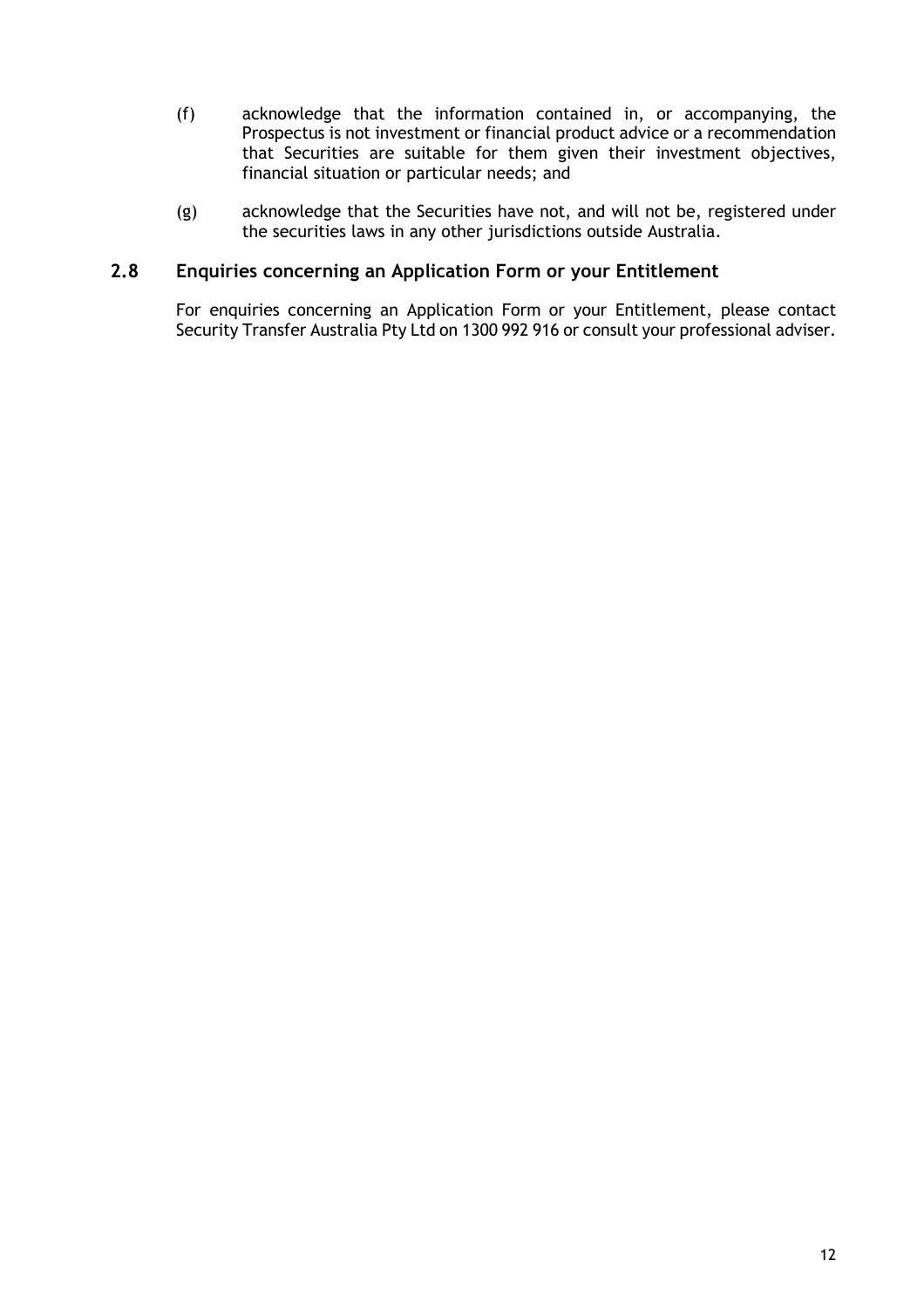# **3. Effect of the Offers**

# **3.1 Capital structure on completion of the Offers**

|                                                                              | <b>Shares</b> | Quoted<br>Options <sup>1</sup> | <b>Unquoted</b><br>Options <sup>2</sup> |
|------------------------------------------------------------------------------|---------------|--------------------------------|-----------------------------------------|
| Balance at the date of this Prospectus                                       | 1,106,397,082 |                                | 91,000,000                              |
| To be issued under the<br>Entitlement Offer and Shortfall Offer <sup>3</sup> | 474, 170, 178 | 237,085,089                    |                                         |
| To be issued under the<br>Placement Options Offer <sup>4</sup>               |               | 106,666,667                    |                                         |
| To be issued under the<br>Broker Offer <sup>5</sup>                          |               | 41,250,211                     |                                         |
| <b>TOTAL<sup>6</sup></b>                                                     | 1,580,567,260 | 385,001,967                    | 91,000,000                              |

### **Notes:**

- 1. Quoted Options are to be issued on the terms and conditions set out in Section 5.2.
- 2. The Unquoted Options on issue at the date of this Prospectus consist of:
	- (a) 2,000,000 Options exercisable at \$0.02 each on or before 23 April 2020;
	- (b) 62,500,000 Options exercisable at \$0.015 each on or before 6 May 2020; and
	- (c) 26,500,000 Options exercisable at \$0.015 each on or before 21 November 2020, of which 20.5 million are held by Directors with the remainder held by employees and consultants.
- 3. Assumes that all New Shares and Quoted Options offered under the Entitlement Offer and Shortfall Offer will be issued (i.e. those Offers are fully subscribed), and that no Securities will be issued or exercised prior to the Record Date. This number is also subject to rounding.
- 4. The number of free-attaching Placement Options to be issued to the Placement Subscribers is 1 Quoted Option for every 2 Shares subscribed for and issued to each Placement Subscriber under the Placement. The issue of the Placement Options is subject to the receipt of Shareholder approval to be sought at the General Meeting.
- 5. Assumes that the Entitlement Offer and Shortfall Offer are fully subscribed. The actual number of Broker Options to be issued to the Joint Lead Managers will be calculated on the basis of 10 Quoted Options for every dollar raised under the Placement, Entitlement Offer and Shortfall Offer.
- 6. Assumes no further Securities are issued by the Company and no Options are converted to Shares. A further 10 million Unquoted Options exercisable at \$0.02 each and expiring 3 years from the date of issue, and \$500,000 worth of Shares (based on a deemed issue price equal to the volume weighted average market price for Shares calculated over the 15 days on which sales in the Shares were recorded prior to the date of completion of the acquisition of an interest in the Sorby Hills Project) may be issued to the vendor of the Sorby Hills Project, subject to Shareholder approval at the General Meeting and completion of that acquisition.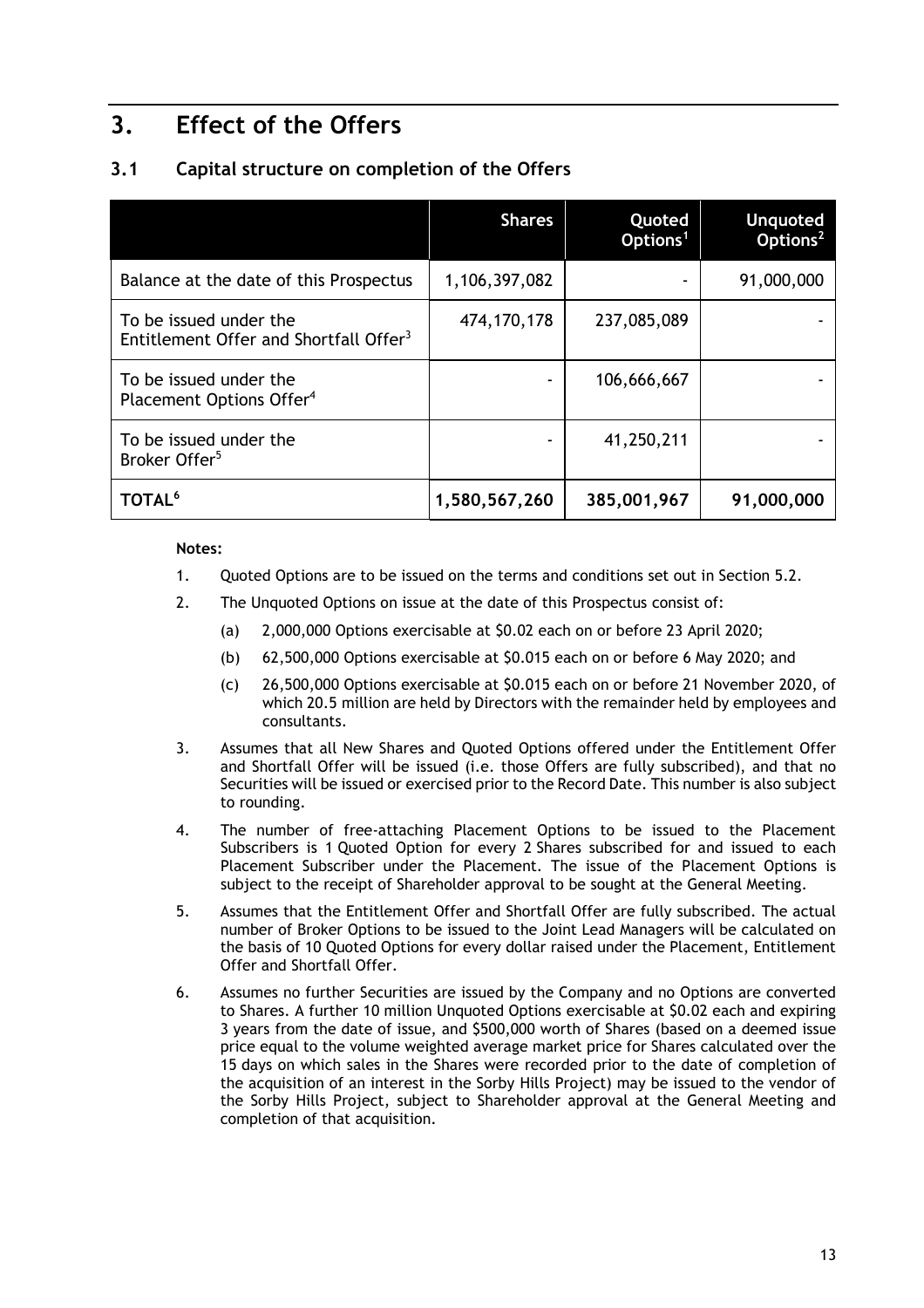# **3.2 Pro forma consolidated statement of financial position**

Set out below is:

- (a) the unaudited consolidated statement of financial position of the Company as at 30 June 2018 (**Balance Date**);
- (b) the unaudited significant changes since the Balance Date;
- (c) the unaudited effects of the Offers; and
- (d) the unaudited pro forma statement of financial position of the Company at the Balance Date adjusted to reflect paragraphs (b) and (c), assuming the Offers are fully subscribed.

|                                         | <b>Unaudited</b><br><b>Balance Sheet</b><br>as at 30/06/18 | Significant<br>changes since<br>30/06/18 | <b>Effect of</b><br><b>Offers</b> | <b>Unaudited</b><br><b>Pro Forma</b><br><b>Balance Sheet</b><br><b>Post Offers</b> |
|-----------------------------------------|------------------------------------------------------------|------------------------------------------|-----------------------------------|------------------------------------------------------------------------------------|
|                                         | (5'000)                                                    | (5'000)                                  | (5'000)                           | (5'000)                                                                            |
| <b>Current Assets</b>                   |                                                            |                                          |                                   |                                                                                    |
| Cash & cash equivalents                 | 791,267                                                    | 947,155                                  | 2,845,021                         | 4,583,443                                                                          |
| Other assets                            | 30,837                                                     |                                          |                                   | 30,837                                                                             |
| <b>Non Current Assets</b>               |                                                            |                                          |                                   |                                                                                    |
| Other assets                            | 24,637                                                     |                                          |                                   | 24,637                                                                             |
| Plant & equipment                       | 8,843                                                      |                                          |                                   | 8,843                                                                              |
| Exploration & evaluation<br>expenditure | 1,238,412                                                  | 50,000                                   |                                   | 1,288,412                                                                          |
| <b>TOTAL ASSETS</b>                     | 2,093,996                                                  | 997,155                                  | 2,845,021                         | 5,936,172                                                                          |
| <b>Current Liabilities</b>              |                                                            |                                          |                                   |                                                                                    |
| Trade & other payables                  | 69,445                                                     | 103,250                                  | 70,000                            | 242,695                                                                            |
| Provisions                              | 22,431                                                     |                                          |                                   | 22,431                                                                             |
| <b>Non Current Liabilities</b>          |                                                            |                                          |                                   |                                                                                    |
| Deferred tax liability                  | 221,008                                                    |                                          |                                   | 221,008                                                                            |
| <b>TOTAL LIABILITIES</b>                | 312,884                                                    | 103,250                                  | 70,000                            | 486,134                                                                            |
| <b>NET ASSETS</b>                       | 1,781,112                                                  | 893,905                                  | 2,775,021                         | 5,450,038                                                                          |
| <b>EQUITY</b>                           |                                                            |                                          |                                   |                                                                                    |
| Issued capital                          | 21,385,372                                                 | 1,280,000                                | 2,845,021                         | 25,510,393                                                                         |
| Capital raising costs                   | (528, 727)                                                 | (103, 250)                               | (70,000)                          | (701, 977)                                                                         |
| <b>Reserves</b>                         | 1,416,142                                                  |                                          |                                   | 1,416,142                                                                          |
| <b>Accumulated Losses</b>               | (20, 491, 675)                                             | (282, 845)                               |                                   | (20, 774, 520)                                                                     |
| <b>TOTAL EQUITY</b>                     | 1,781,112                                                  | 893,905                                  | 2,775,021                         | 5,450,038                                                                          |

The statements of financial position have been prepared to provide Shareholders and potential investors with information on the assets and liabilities of the Company and the pro forma assets and liabilities of the Company as noted above. The historical and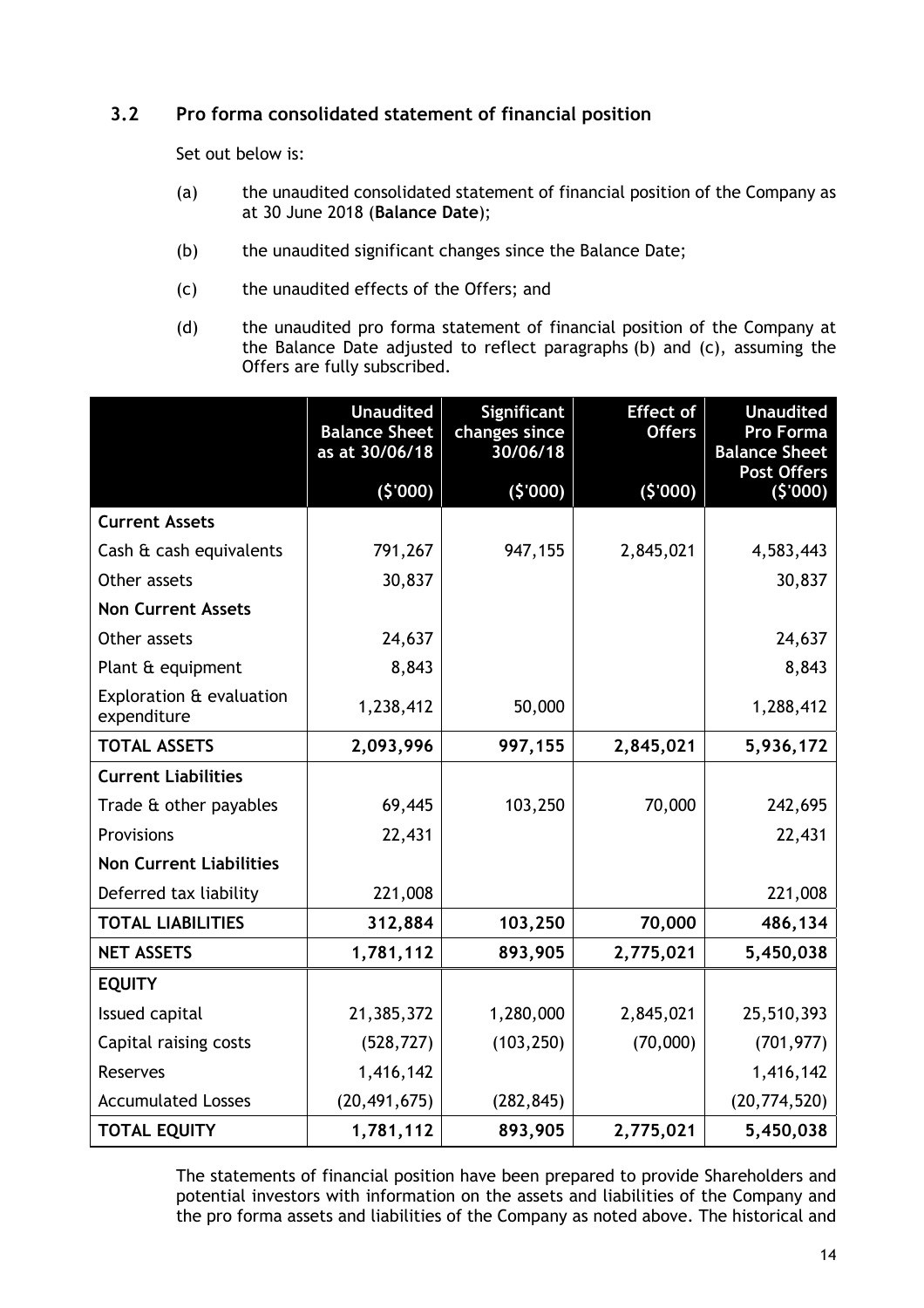pro forma information is presented in abbreviated form; it does not include all of the disclosures required by the Australian Accounting Standards applicable to annual financial statements.

The pro forma statement of financial position has been prepared on the basis that the assets and liabilities of the Company have not been subject to any material change between 30 June 2018 and the completion of the Offers except for:

- (a) the second due diligence payment in respect of the acquisition of an interest in the Sorby Hills Project of \$50,000 (see ASX announcement date 30 July 2018);
- (b) exploration and evaluation, staff, administrative and corporate costs of \$282,845; and
- (c) the issue of 213,333,333 Shares at \$0.006 each to raise \$1.28 million, under the Placement on 5 September 2018, and associated costs of \$103,250.

The pro forma statement of financial position assumes that the Entitlement Offer is fully subscribed (or that the Shortfall is placed in full).

# **3.3 Effect of the Offer on control of the Company**

The Company is of the view that the Offers will not affect the control (as defined by section 50AA of the Corporations Act) of the Company and that no investor or existing Shareholder will have a voting power greater than 20% as a result of the completion of the Offers.

## **3.4 Potential dilution**

Shareholders should note that if they do not participate in the Offers, their holdings are likely to be diluted (as compared to their holdings and number of Shares on issue as at the date of the Prospectus). Examples of how the dilution may impact Shareholders are set out in the table below:

|               | <b>Shareholding</b><br>as at Record<br><b>Date</b> | $%$ at<br>Record<br><b>Date</b> | <b>Entitlements to</b><br><b>New Shares under</b><br><b>Entitlement Offer</b> | Shareholding if<br><b>Entitlement Offer</b><br>not taken up | %<br>post<br><b>Offers</b> |
|---------------|----------------------------------------------------|---------------------------------|-------------------------------------------------------------------------------|-------------------------------------------------------------|----------------------------|
| Shareholder 1 | 55,000,000                                         | 4.97                            | 23,571,429                                                                    | 55,000,000                                                  | 3.48                       |
| Shareholder 2 | 28,000,000                                         | 2.53                            | 12,000,000                                                                    | 28,000,000                                                  | 1.77                       |
| Shareholder 3 | 14,000,000                                         | 1.27                            | 6,000,000                                                                     | 14,000,000                                                  | 0.89                       |
| Shareholder 4 | 7,000,000                                          | 0.63                            | 3,000,000                                                                     | 7,000,000                                                   | 0.44                       |
| Shareholder 5 | 3,500,000                                          | 0.32                            | 1,500,000                                                                     | 3,500,000                                                   | 0.22                       |

**Note:** Assumes that no Options are exercised. The dilution effect shown in the table is the maximum percentage on the assumption that those Entitlements not accepted are placed under the Shortfall Offer. In the event that not all Entitlements are accepted and some or all of the resulting Shortfall Securities are not subsequently placed, the dilution effect for each Shareholder not accepting their Entitlement would be a lesser percentage.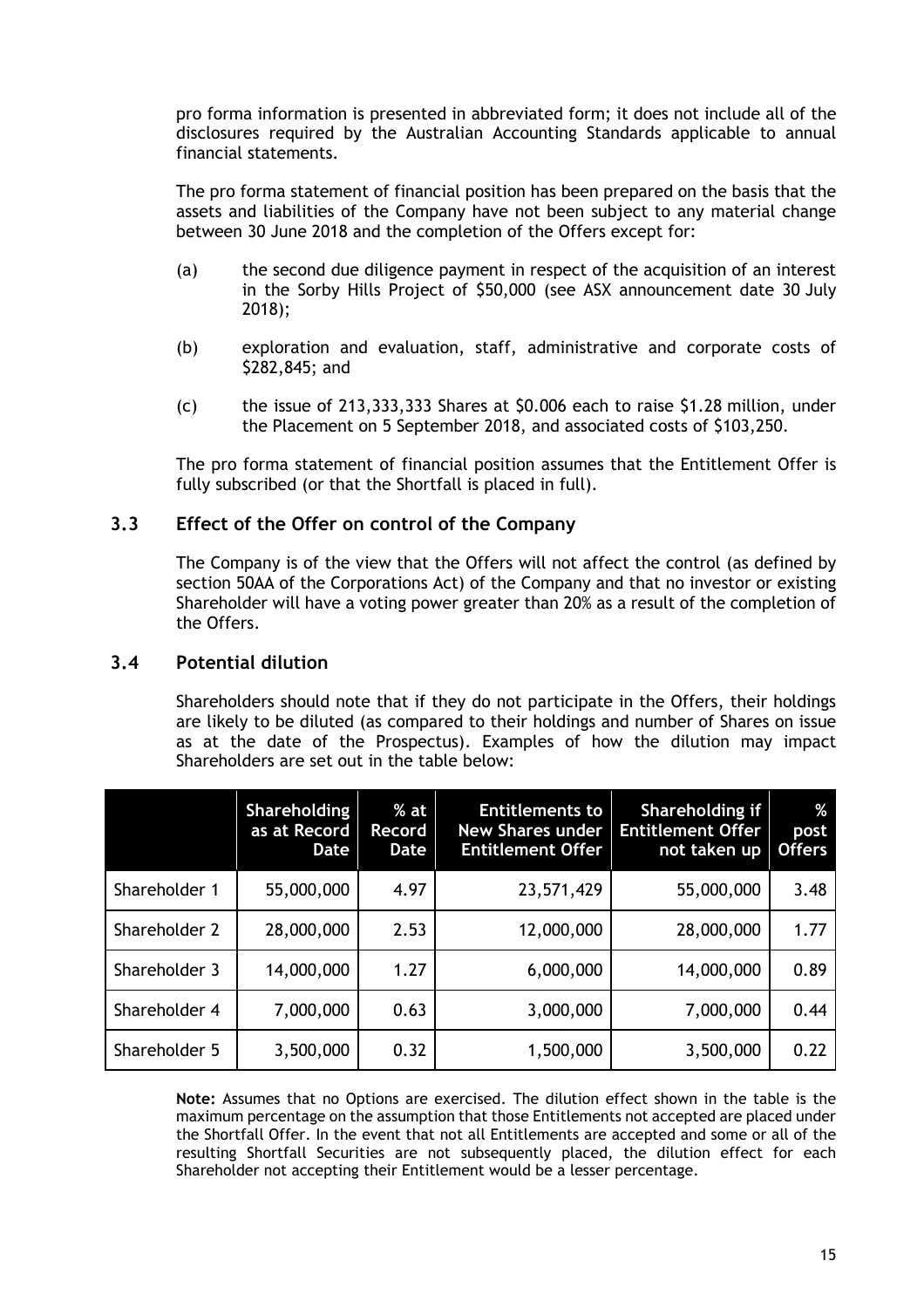# **3.5 Market price of Shares**

The highest and lowest market closing prices of the Shares on ASX during the 3 months immediately preceding the date of lodgement of this Prospectus with ASIC and the respective dates of those sales were:

Highest: \$0.012 per Share on 6 and 7 June 2018

Lowest: \$0.006 per Share on 30 and 31 August and 4 and 5 September 2018

The latest available market closing price of the Shares on ASX prior to the date of lodgement of this Prospectus with ASIC was \$0.006 per Share on 5 September 2018.

# **3.6 Dividend policy**

The Directors are not able to say when and if dividends will be paid in the future, as the payment of any dividends will depend on the future profitability, financial position and cash requirements of the Company.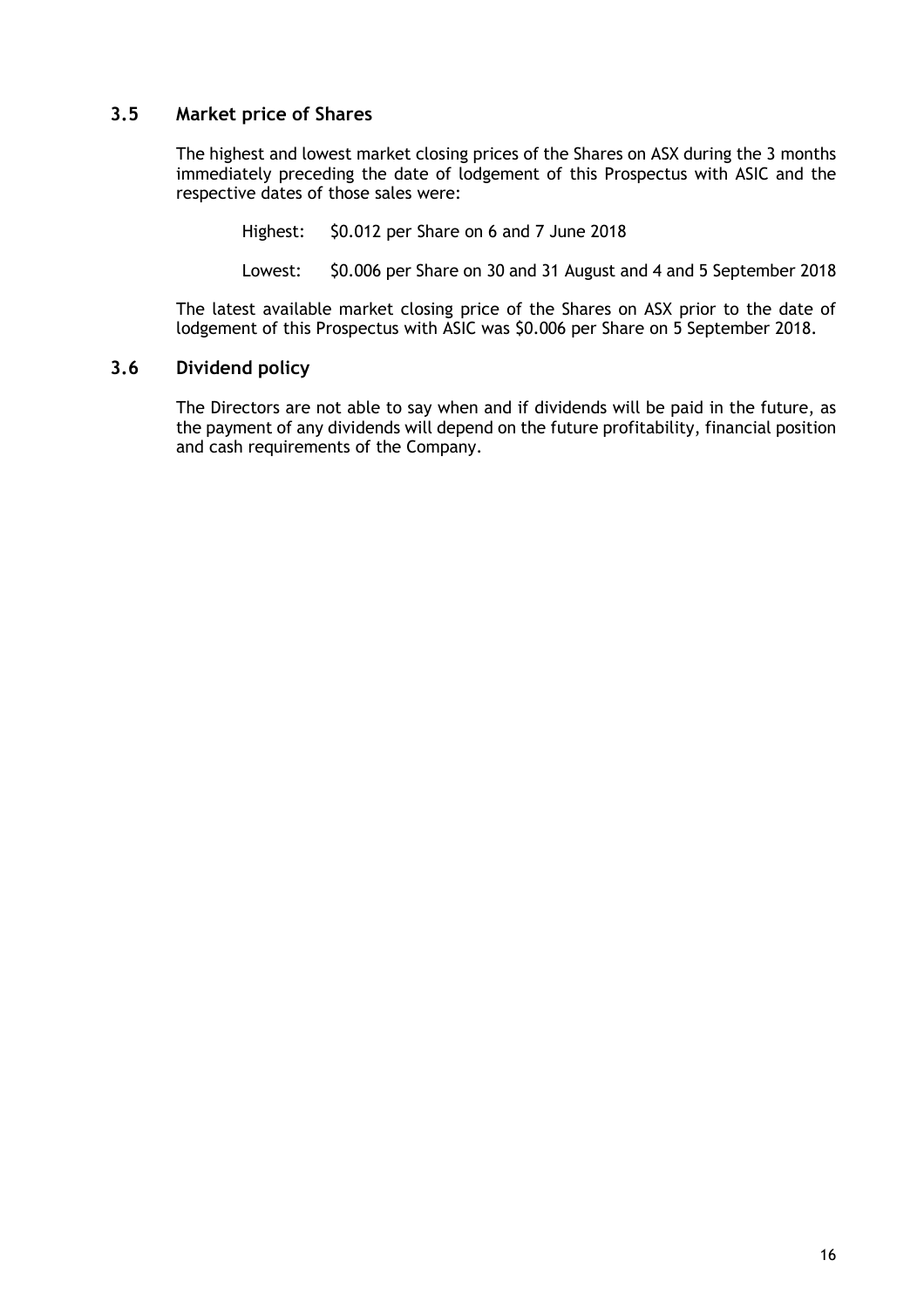# **4. Risk factors**

The Securities offered under this Prospectus should be considered speculative because of the nature of the business activities of the Company. Whilst the Directors commend the Offers, potential investors should consider whether the Securities offered are a suitable investment having regard to their own personal investment objectives and financial circumstances and the risk factors set out below. This list is not exhaustive and potential investors should read this Prospectus in its entirety and if in any doubt consult their professional adviser before deciding whether to participate in the Offers.

The principal risks include, but are not limited to, the following:

# **4.1 Specific Risks**

A number of specific risk factors that may adversely affect the Company's financial position, prospects and price of its quoted Securities are described below. In particular, the Company is subject to risks relating to the exploration and development of mineral properties which are not generally associated with other businesses. Shareholders should note that this list is not exhaustive.

# (a) **Completion risk**

As announced on 26 June 2018, the Company has entered into a binding conditional term sheet to acquire all of the shares in KBL Sorby Hills Pty Ltd (**KBL Sorby Hills**) and Sorby Management Pty Ltd (**Acquisition**). KBL Sorby Hills owns 75% of the Sorby Hills Project in the Kimberley Region of Western Australia which is prospective for lead, silver and zinc, with Chinese group Henan Yuguang Gold & Lead Co. Ltd owing the remaining 25%. Completion of the Acquisition is subject, inter alia, to any regulatory or Shareholder approval requirements and obligations of the Company.

The Company does not have a registered legal interest in the Sorby Hills Project and must complete the Acquisition in order to obtain an indirect interest in part of the project. There is a risk that if any of the conditions to completion under the term sheet (or any formal sale and purchase agreement entered into) are not satisfied or waived, or any of the counterparties do not comply with their obligations, completion of the Acquisition may be deferred, occur in part, or may not occur at all. If the Acquisition does not complete, the Company will not obtain a 75% indirect shareholder interest in the Sorby Hills Project.

## (b) **Exploration stage and success**

The Company is not at the development stage. Exploration is a high-risk activity that requires large amounts of expenditure over extended periods of time. The Company's exploration activities are subject to all the hazards and risks normally encountered in the exploration of minerals, including climatic conditions, hazards of operating vehicles and plant, risks associated with operating in remote areas and other similar considerations. Conclusions drawn during mineral exploration are subject to the uncertainties associated with all sampling techniques and to the risk of incorrect interpretation of geological, geochemical, geophysical, drilling and other data.

There can be no assurance that exploration of the tenements currently held by the Company, or any other tenements that may be acquired in the future by the Company via the Acquisition or otherwise, will result in the discovery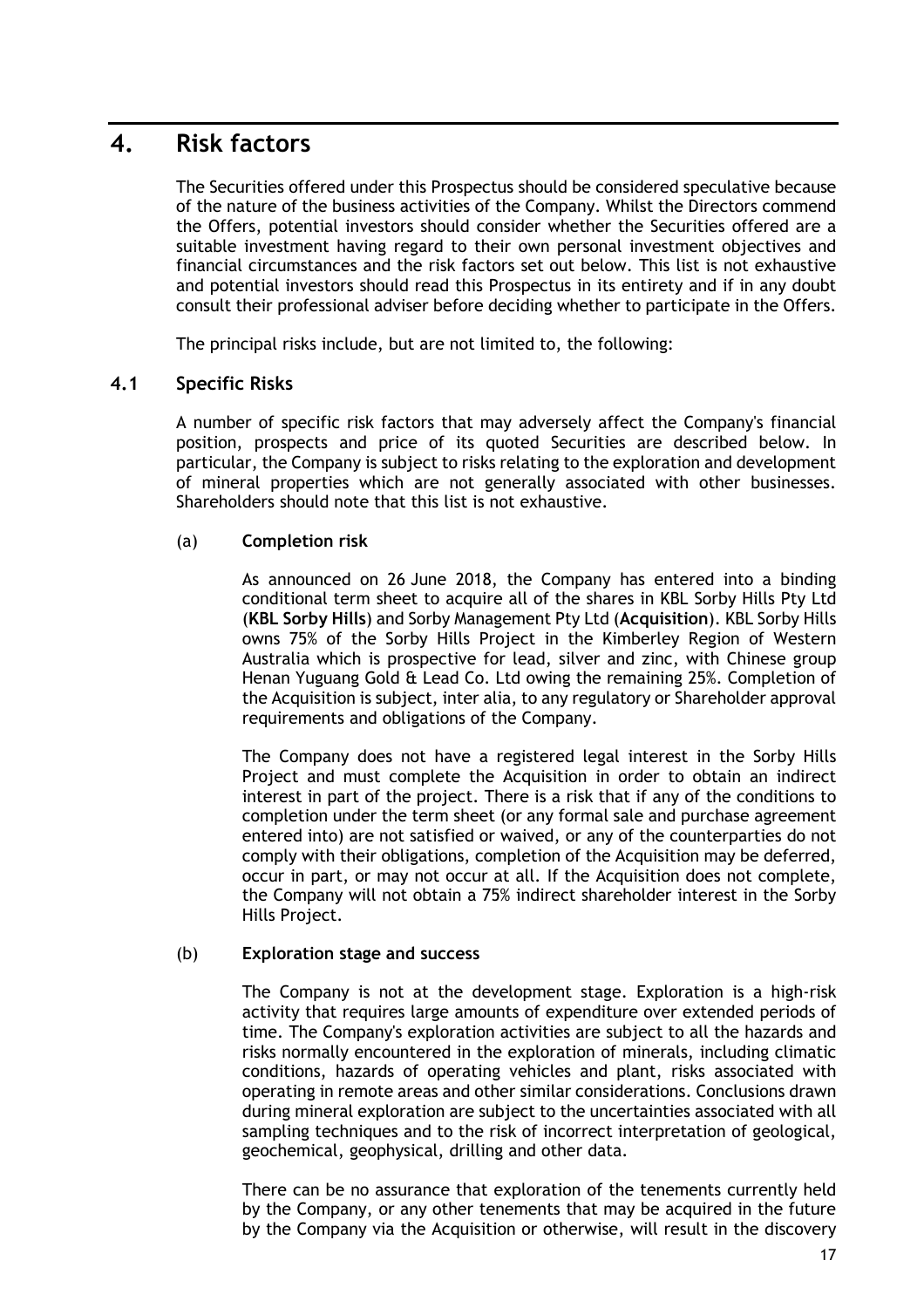of an economic deposit. Investors should understand that mineral exploration and any subsequent development are high-risk undertakings.

Further, the costs of the Company's exploration activities may materially differ from its estimates and assumptions. No assurance can be given that the Company's cost estimates and the underlying assumptions will be realised in practice, which may materially and adversely affect the value of the Company's Shares.

Despite the best efforts of the Company, there is no guarantee of exploration success, and even if there is exploration success, there is no guarantee that development of any such success will be commercially viable. The current and future operations of the Company will be affected by a range of factors. If exploration is successful, there will be additional costs and processes involved in moving to the development phase.

### (c) **Operating and project risks**

The business of mineral exploration and mining involves risks and hazards. For example, in an exploration context no assurance can be given that ore bodies will be detected with preferred or desirable tonnages or grades. High risk and substantial expense can be incurred without the requisite or expected degree of reward. Even if commercial quantities of ore are discovered, unforeseen risks can arise in the development and production phase including mining or processing issues, environmental hazards, industrial and environmental accidents, industrial disputes and unexpected shortages or increases in the costs of consumables, labour forced disruption, the unavailability of materials and plant and equipment, mechanical failure or plant breakdown, unusual or unexpected geological formation, pit failures, changes in the regulatory environment and weather conditions. Such occurrences could result in damage to, or destruction of, mineral properties or production facilities, personal injury or death, environmental damage, delays in mining, monetary losses and possible legal liability.

### (d) **Future capital requirements**

The Company's activities will require substantial expenditure. There can be no guarantees that the funds raised through the Entitlement Offer and Placement will be sufficient to successfully achieve all the objectives of the Company's overall business strategy. If the Company is unable to use debt or equity to fund development after the substantial exhaustion of the net proceeds of the Entitlement Offer and Placement, there can be no assurances that the Company will have sufficient capital resources for that purpose, or other purposes, or that it will be able to obtain additional resources on terms acceptable to the Company or at all. Any additional equity financing may be dilutive to Shareholders and any debt financing if available may involve restrictive covenants, which may limit the Company's operations and business strategy.

The Company's failure to raise capital if and when needed could delay or suspend the Company's business strategy and could have a material adverse effect on the Company's activities.

### (e) **Counterparty and joint venture risks**

The Company is currently, and may in the future become a party to joint venture agreements governing the exploration and development of its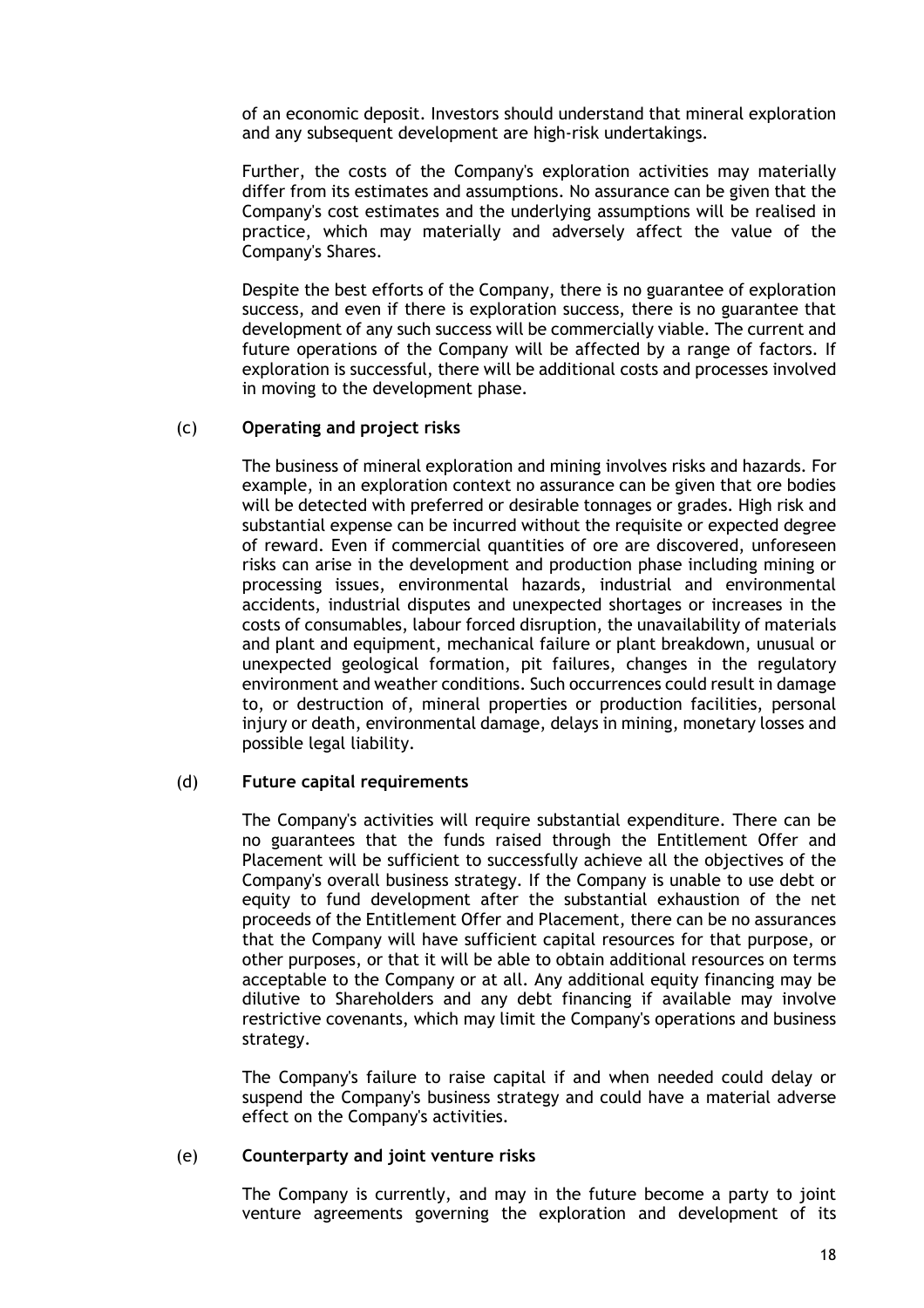projects. There is a risk that one of the Company's joint venture partners may default in their joint venture obligations or not act in the best interests of the joint venture. There is a risk of insolvency or managerial failure by any of the contractors or other suppliers used by the Company in any of its activities, or that any of those agreements are terminated in accordance with their terms. There is also a risk of legal or other disputes between the Company and coventurers or contractors or others suppliers. This may have an adverse effect on the interests and prospects of the Company.

### (f) **Reliance on key management**

The responsibility of overseeing the day-to-day operations and the strategic management of the Company depends substantially on its senior management and its key personnel, including technical personnel and sub-contractors. There can be no assurance given that there will be no detrimental impact on the Company if one or more of these employees cease their employment or are incapacitated for any length of time.

### (g) **Tenement title**

The Company's title to its tenements generally requires the Company to continue to satisfy its expenditure or work commitments. The Company currently has no reason to believe that it will not satisfy those commitments. However, this cannot be guaranteed.

Interests in tenements in Australia are governed by federal and state legislation and are evidenced by the granting of licences. Each licence is for a specific term and carries with it annual expenditure and reporting commitments, as well as other conditions requiring compliance, such as satisfaction of statutory payments (including land taxes and statutory duties) and compliance with work programmes and public health and safety laws. Consequently, the Company could lose title to or its interest in tenements if licence conditions are not met or if insufficient funds are available to meet expenditure commitments as and when they arise.

Further, mining and exploration tenements, once granted, are subject to periodic renewal. There is no guarantee that current or future tenement renewals will be approved. Renewal of the term of a granted tenement is at the discretion of the relevant government authority and may include additional or varied expenditure or work commitments or compulsory relinquishment of the areas comprising the Company's projects. The imposition of new conditions or the inability to meet those conditions may adversely affect the operations, financial position and/or performance of the Company.

### (h) **Access and infrastructure risks**

It is also possible that, in relation to tenements which the Company has an interest in or will in the future acquire such an interest, there may be areas over which legitimate rights of Indigenous owners or surface rights holders exist. In this case, the ability of the Company to gain access to tenements (through obtaining consent of any relevant Indigenous owner, body, group or landowner), or to progress from the exploration phase to the development and mining phases of operations may be adversely affected. The Company's mineral titles may also be subject to access by third parties including, but not limited to, the areas' indigenous people. This access could potentially impact the Company's activities and/or may involve payment of compensation to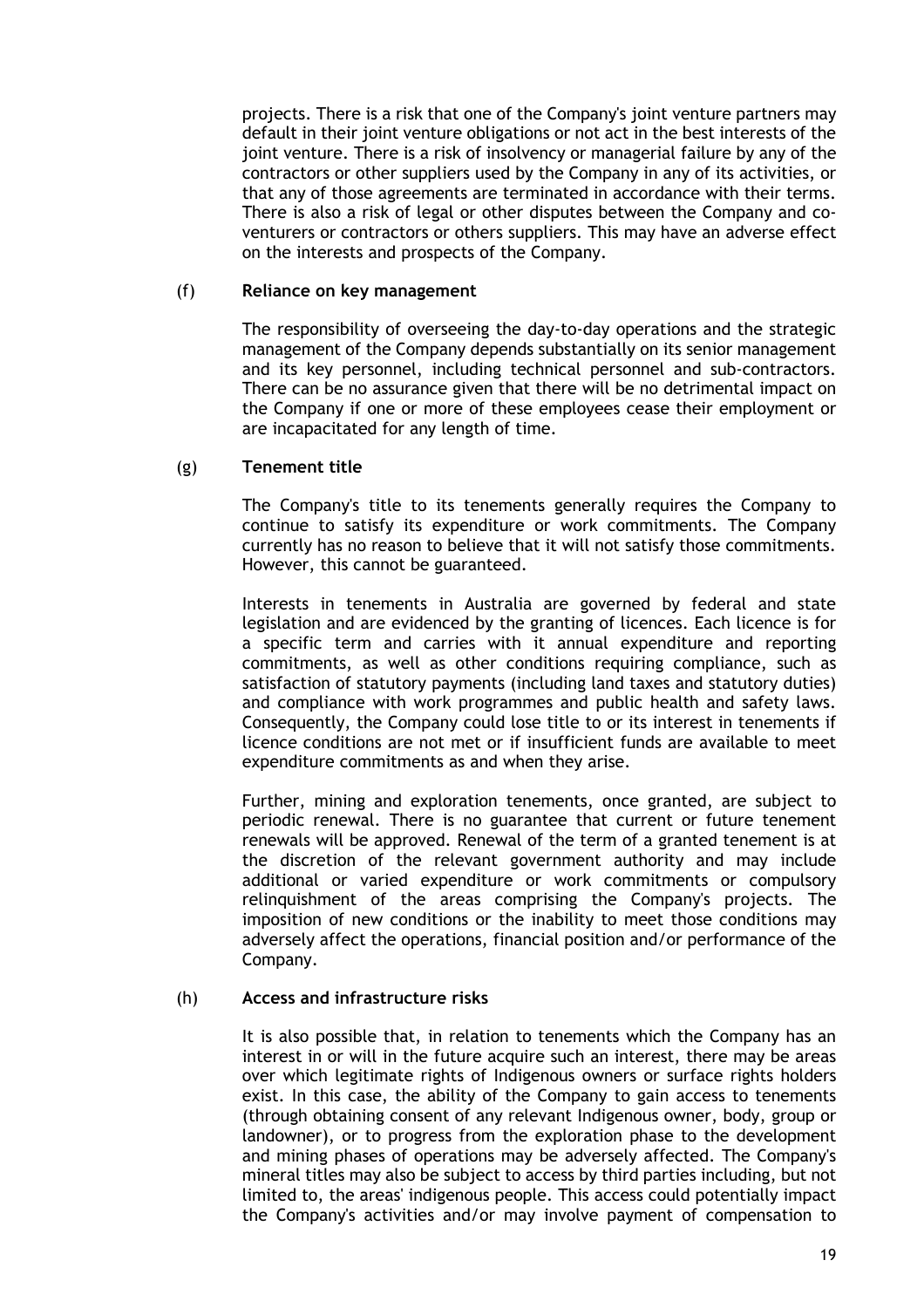parties whose existing access to the land may be affected by the Company's activities.

In addition, the current poor condition or further deterioration of Colombia's physical infrastructure may harm the national economy, disrupt the transportation of goods and supplies, add costs to doing business and interrupt the Company's business operations in Colombia, including delivery of its products to customers and ability to fully comply with product quality standards, each of which could have a material adverse effect on the Company's business, results of operations, financial condition and prospects.

### (i) **Regulatory risks**

The Company's projects are located in Australia, Colombia and Mexico. Changes in legislative and administrative regimes, taxation laws, interest rates, other legal and government policies in these jurisdictions may have an adverse effect on the assets, operations and ultimately the financial performance of the Company and the market price of Shares.

Exploration and prospective production are dependent upon the granting and maintenance of appropriate licences, permits and regulatory consents and authorisations, which may not be granted or may be withdrawn or by made subject to limitations at the discretion of government or regulatory authorities. Although the authorisations may be renewed following expiry or grant (as the case may be), there can be no assurance that such authorisations will be continued, renewed or granted, or as to the terms of renewals or grants. If the Company cannot obtain or retain the appropriate authorisations or there is a material delay in obtaining or renewing them or they are granted subject to onerous conditions, then the Company's ability to conduct its exploration or development operations may be adversely affected.

### (j) **Environmental risks**

The Company's operations and activities are subject to the environmental laws of Australia and any other places the Company may conduct business. As with most exploration projects, the Company's operations and activities are expected to have an impact on the environment, particularly if advanced exploration or mine development proceeds. The Company attempts to conduct its operations and activities to the highest standard of environmental obligation, including compliance with all environmental laws and regulations. However, non-compliance with or breach of any conditions attached to the Company's mining or environmental licences may lead to penalties and/or revocation of the licence, and significant liability could be imposed on the Company for damages, clean-up costs or penalties in the event of certain environmental damage. This would require the Company to incur significant costs and may result in an adverse impact on the Company's cash flows, financial position and performance.

Further, the Company is unable to predict the effect of additional environmental laws and regulations which may be adopted in the future, including whether any such laws or regulations would materially increase the Company's cost of doing business or affect its operations in any area. There can be no assurances that new environmental laws, regulations or stricter enforcement policies, once implemented, will not oblige the Company to incur significant expenses and undertake significant investments which could have a material adverse effect on the Company's operations, financial position and performance.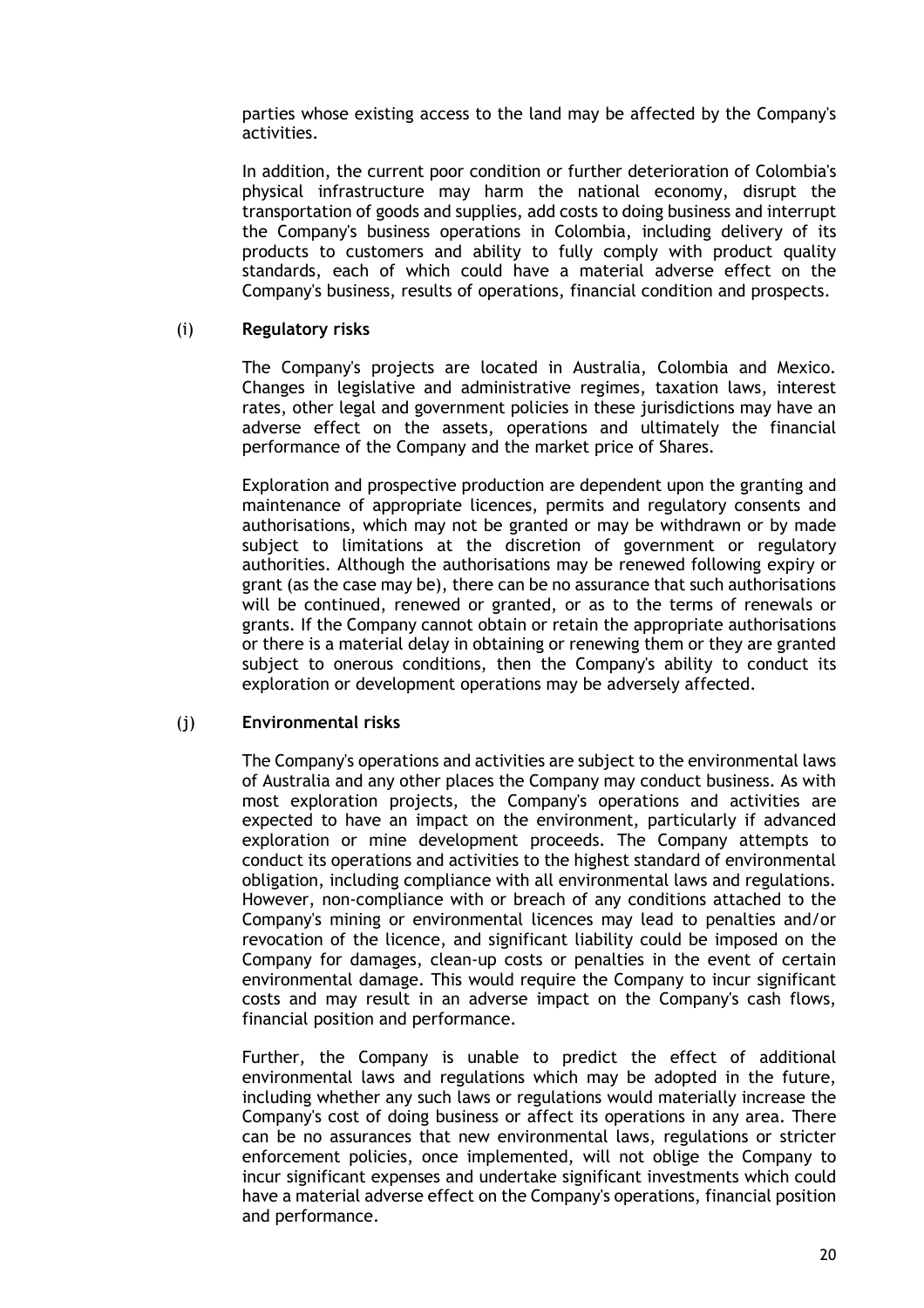## (k) **Resource and reserve estimates**

Resource and reserve estimates are expressions of judgements based on knowledge, experience and industry practice. Estimates that are valid when made may change significantly when new information becomes available through drilling, sampling and similar examinations. In addition, resource and reserve estimates are necessarily imprecise and depend to some extent on geological interpretations, as well as various economic, commercial, technical, environmental and legal assumptions which may prove to be inaccurate. Should the Company encounter mineralisation or formations different from those predicted, resource estimates may have to be adjusted and mining plans may have to be altered in a way which could adversely affect the Company's operations.

## (l) **Foreign governments and legal systems**

The Colombian and Mexican Governments and Central Bank frequently intervene in their respective economies and may make significant changes in monetary, fiscal and regulatory policy. Accordingly, operations in Colombia and Mexico will be subject to potential economic instability. Possible economic instability includes fluctuations in exchange rates, inflation, instability of prices, changes in interest rates, liquidity of domestic capital and debt markets, exchange controls, deposit requirements on foreign borrowings, controls on capital flows, and limits on foreign trade.

Some of the Company's exploration projects are located in Colombia and Mexico. The Colombian and Mexican jurisdictional legal systems differ from the legal systems found in Australia. This could lead to exposure to any of the following risks:

- (i) lack of guidance or interpretation of the applicable rules and regulations; and
- (ii) delays in redress or greater discretion on the part of governmental authorities.

The Company cannot guarantee that joint ventures, licences, licence applications or other legal arrangements will not be adversely affected by the actions of government authorities or others, or the effectiveness of and enforcement of such arrangements in these jurisdictions. In addition, political instability and changes in foreign law, including taxation law, may affect the Company's ability to operate successfully, profitably or optimally in foreign jurisdictions.

# **4.2 General Risks**

The future prospects of the Company's business may be affected by circumstances and external factors beyond the Company's control. Financial performance of the Company may be affected by a number of business risks that apply to companies generally and may include economic, financial, market or regulatory conditions.

## (a) **Discretion in use of capital**

The Board and the Company's management have discretion concerning the use of the Company's capital resources as well as the timing of expenditures. Capital resources may be used in ways not previously anticipated or disclosed. The results and the effectiveness of the application of capital resources are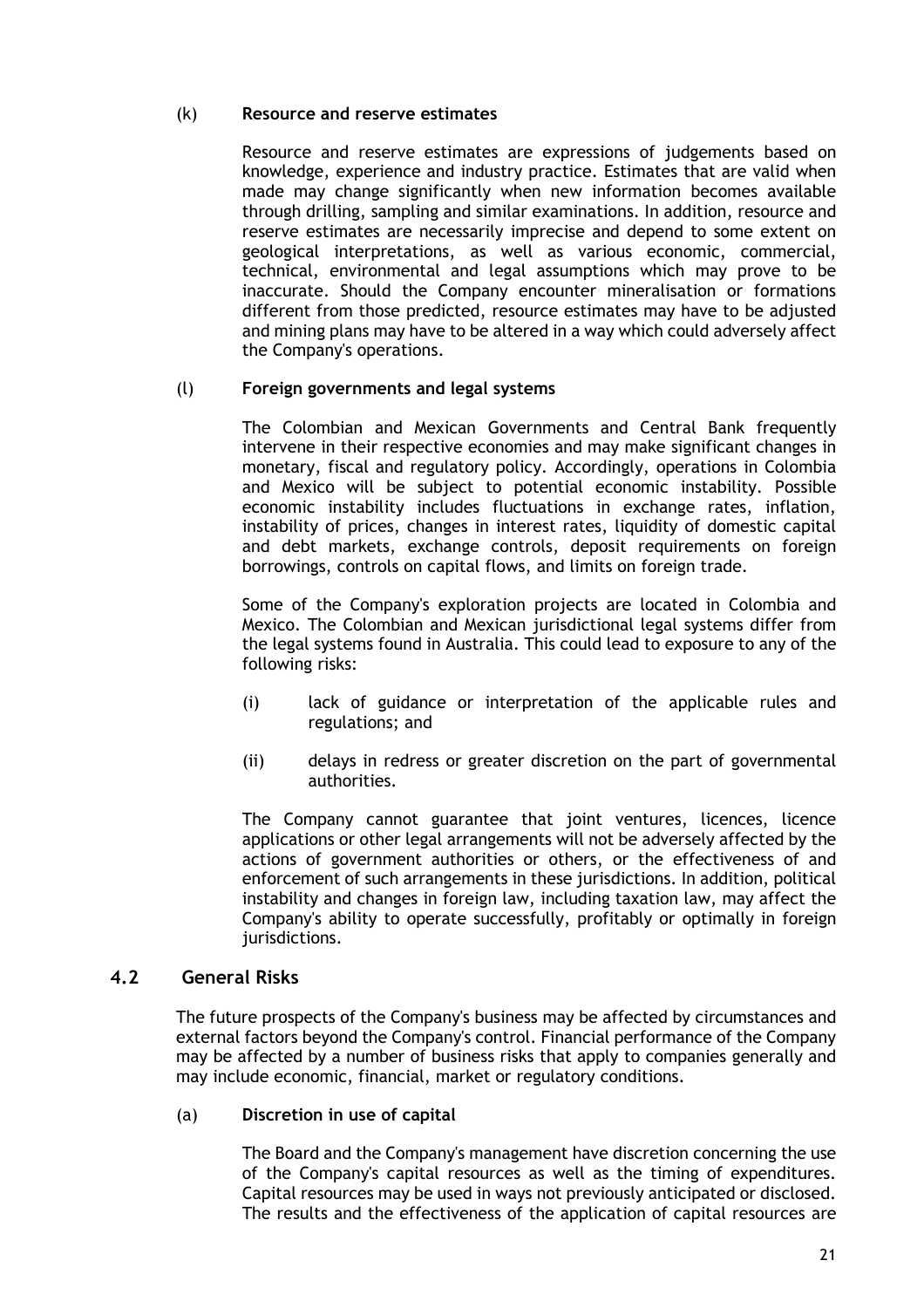uncertain. If they are not applied effectively, the Company's financial and/or operational performance may suffer.

### (b) **Economic risks**

General economic conditions, movements in interest and inflation rates, the prevailing global commodity prices and currency exchange rates may have an adverse effect on the Company's exploration, development and production activities, as well as on its ability to fund those activities.

As with any mining project, the economics are sensitive to metal and commodity prices. Commodity prices fluctuate and are affected by many factors beyond the control of the Company. Such factors include supply and demand fluctuations for oil and gas, technological advances, forward selling activities and other macro-economic factors. These prices may fluctuate to a level where the proposed mining operations are not profitable. Should the Company achieve success leading to mineral production, the revenue it will derive through the sale of commodities also exposes potential income of the Company to commodity price and exchange rate risks.

Further, share market conditions may affect the value of the Company's quoted Securities regardless of the Company's operating performance. Share market conditions are affected by many factors such as:

- (i) general economic outlook;
- (ii) interest rates and inflation rates;
- (iii) currency fluctuations;
- (iv) changes in investor sentiment;
- (v) the demand for, and supply of, capital; and
- (vi) terrorism or other hostilities.

### (c) **Market conditions**

General economic conditions, movements in interest and inflation rates, commodity prices and currency exchange rates may have an adverse effect on the Company's operations and any future development activities, as well as on its ability to fund those activities. The market price of the Company's Securities can fall as well as rise and may be subject to varied and unpredictable influences on the market for equities in general and resource exploration stocks in particular. Neither the Company nor the Directors warrant the future performance of the Company or any return on an investment in the Company.

### (d) **Government and legal risk**

Changes in government, monetary policies, taxation and other laws can have a significant impact on the Company's assets, operations and ultimately the financial performance of the Company and its Securities. Such changes are likely to be beyond the control of the Company and may affect industry profitability as well as the Company's capacity to explore and mine.

Other than as previously announced the Company is not aware of any reviews or changes that would affect its permits. However, changes in community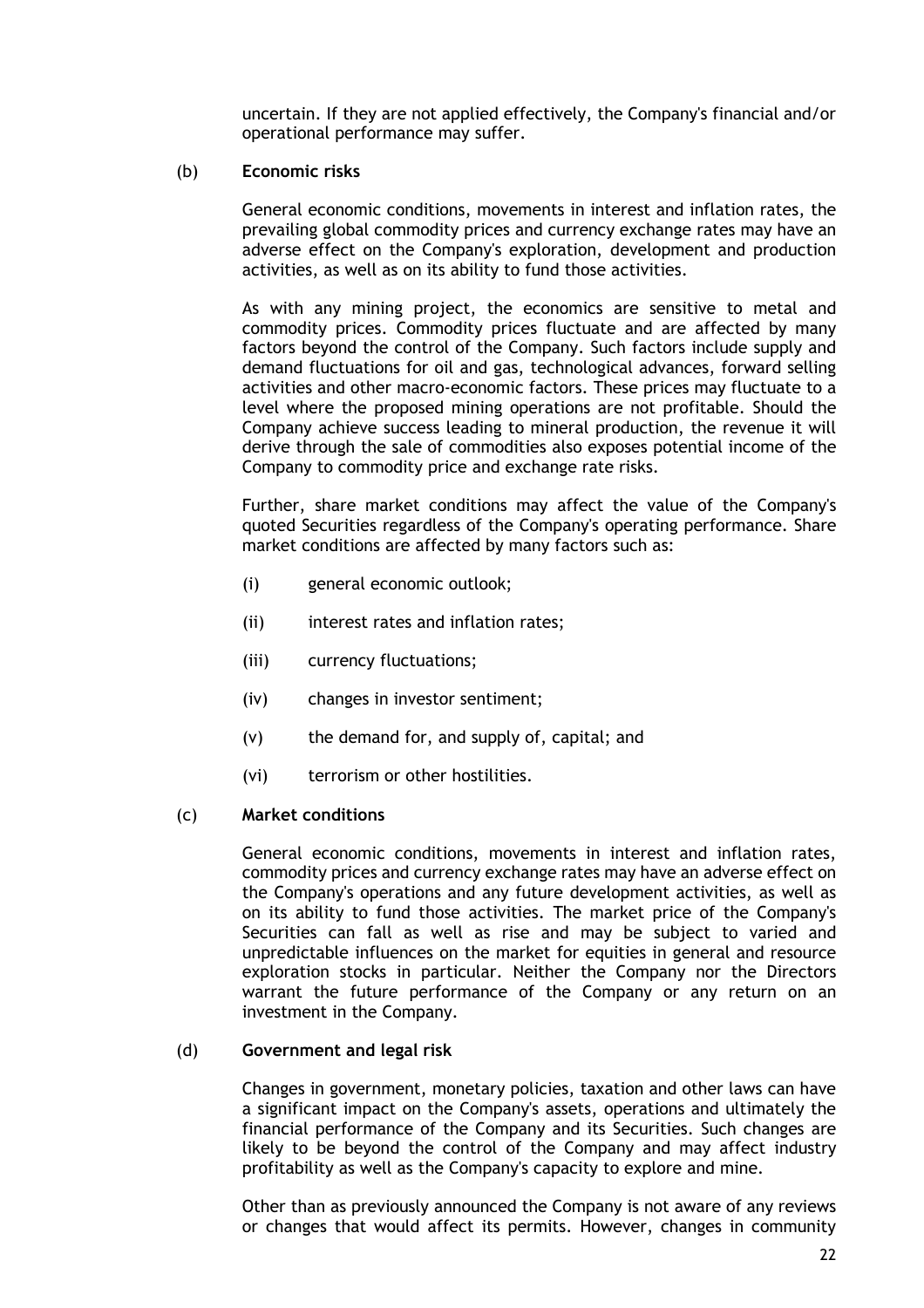attitudes on matters such as taxation, competition policy and environmental issues may bring about reviews and possibly changes in government policies. There is a risk that such changes may affect the Company's development plans or its rights and obligations in respect of its permits. Any such government action may also require increased capital or operating expenditures and could prevent or delay certain operations by the Company.

### (e) **Insurance**

The Company will, where possible and economically practicable, endeavour to mitigate some project and business risks by procuring relevant insurance cover. However, such insurance cover may not always be available or economically justifiable and the policy provisions and exclusions may render a particular claim by the Company outside the scope of the insurance cover.

Insurance of risks associated with minerals exploration is not always available and, where available, the costs can be prohibitive. There is a risk that insurance premiums may increase to a level where the Company considers it is unreasonable or not in its interests to maintain insurance cover or not to a level of coverage that is in accordance with industry practice. The Company will use reasonable endeavours to insure against the risks it considers appropriate for the Company's needs and circumstances. However, no assurance can be given that the Company will be able to obtain such insurance coverage in the future at reasonable rates or that any coverage it arranges will be adequate and available to cover claims.

# **4.3 Speculative Nature of Investment**

The above list of risk factors ought not to be taken as exhaustive of the risks faced by the Company or by investors in the Company. The above factors, and others not specifically referred to above, may in the future materially affect the financial performance of the Company and the value of the Securities offered under this Prospectus. Therefore, the Securities offered pursuant to this Prospectus carry no guarantee with respect to the payment of dividends, returns of capital or the market value of the Securities.

Potential investors should consider that the investment in the Company is speculative and should consult their professional advisers before deciding whether to apply for Securities.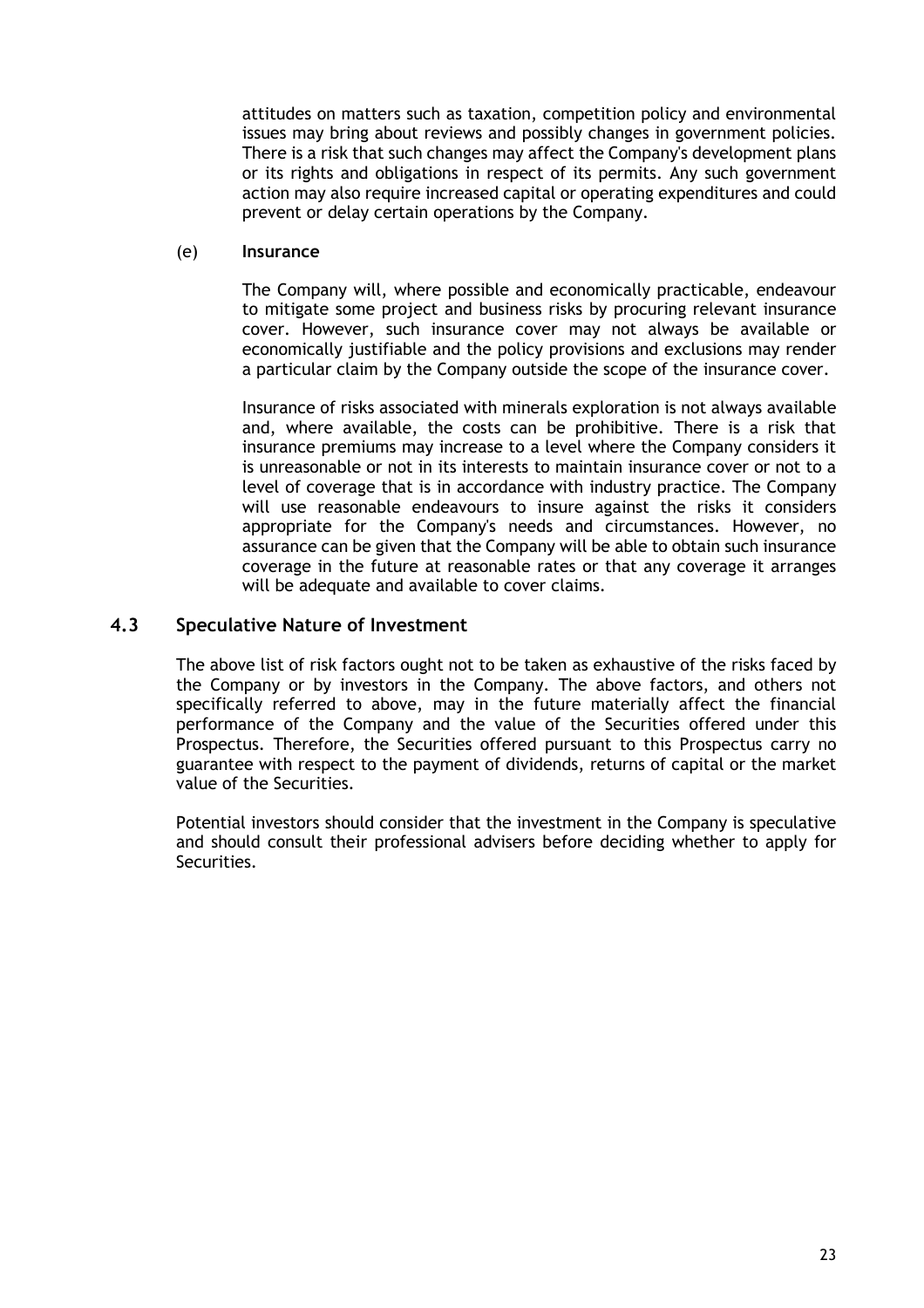# **5. Additional information**

# **5.1 Rights and liabilities attaching to Shares**

A summary of the rights attaching to Shares in the Company is below. This summary is qualified by the full terms of the Constitution (a full copy of the Constitution is available from the Company on request free of charge) and does not purport to be exhaustive or to constitute a definitive statement of the rights and liabilities of Shareholders. These rights and liabilities can involve complex questions of law arising from an interaction of the Constitution with statutory and common law requirements. For a Shareholder to obtain a definitive assessment of the rights and liabilities which attach to Securities in any specific circumstances, the Shareholder should seek legal advice.

(a) General meeting and notices

Shareholders are entitled to be present in person, or by proxy, attorney or representative to attend and vote at general meetings of the Company. Shareholders may requisition meetings in accordance with section 249D of the Corporations Act and the Constitution.

(b) Voting rights

Subject to any rights or restrictions for the time being attached to any class or classes of shares, at general meetings of shareholders or classes of shareholders:

- (i) each Shareholder entitled to vote may vote in person or by proxy, attorney or representative;
- (ii) on a show of hands, every person present who is a Shareholder or a proxy, attorney or representative of a Shareholder has one vote; and
- (iii) on a poll, every person present who is a Shareholder or a proxy, attorney or representative of a Shareholder shall, in respect of each fully paid Share held by him, or in respect of which he is appointed a proxy, attorney or representative, have one vote for each Share held, but in respect of partly paid shares shall have such number of votes as bears the same proportion to the total of such Shares registered in the Shareholder's name as the amount paid (not credited) bears to the total amounts paid and payable (excluding amounts credited).
- (c) Dividend rights

Subject to the rights of any preference Shareholders and to the rights of the holders of any shares created or raised under any special arrangement as to dividend, the Directors may from time to time declare a dividend to be paid to the Shareholders entitled to the dividend which shall be payable on all Shares according to the proportion that the amount paid (not credited) is of the total amounts paid and payable (excluding amounts credited) in respect of such Shares.

The Directors may from time to time pay to the Shareholders any interim dividends as they may determine. No dividend shall carry interest as against the Company. The Directors may set aside out of the profits of the Company any amounts that they may determine as reserves, to be applied at the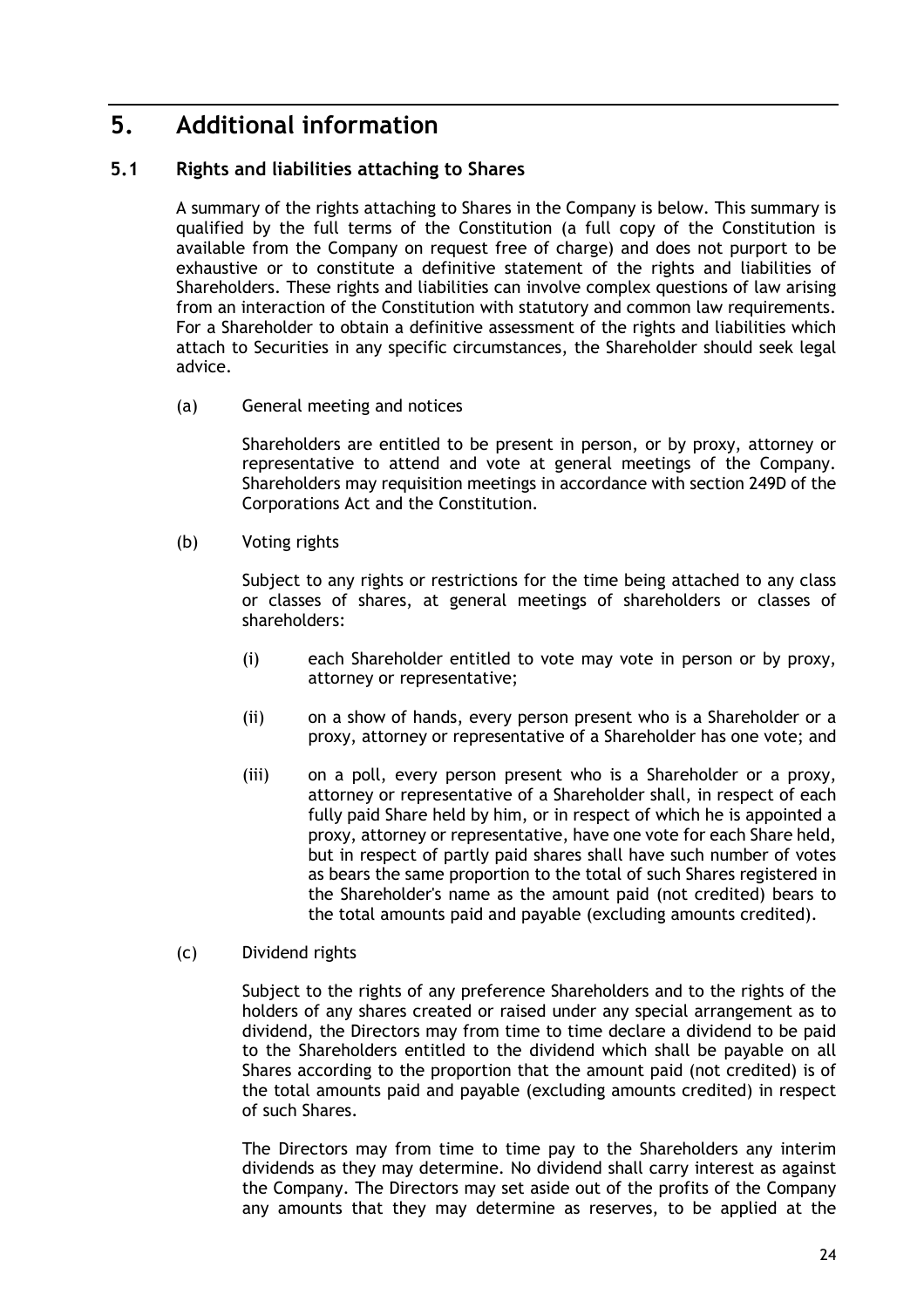discretion of the Directors, for any purpose for which the profits of the Company may be properly applied.

Subject to the Listing Rules and the Corporations Act, the Company may, by resolution of the Directors, implement a dividend reinvestment plan on such terms and conditions as the Directors think fit and which provides for any dividend which the Directors may declare from time to time payable on Shares which are participating Shares in the dividend reinvestment plan, less any amount which the Company shall either pursuant to the Constitution or any law be entitled or obliged to retain, be applied by the Company to the payment of the subscription price of Shares.

(d) Issues of further shares

The Directors may, on behalf of the Company, issue, grant Options over or otherwise dispose of unissued Shares to any person on the terms, with the rights, and at the times that the Directors decide. However, the Directors must act in accordance with the restrictions imposed by the Constitution, the Listing Rules, the Corporations Act and any rights for the time being attached to the shares in any special class of those shares.

(e) Winding up

If the Company is wound up, the liquidator may, with the authority of a special resolution, divide among the Shareholders in kind the whole or any part of the property of the Company, and may for that purpose set such value as he considers fair upon any property to be so divided, and may determine how the division is to be carried out as between the Shareholders or different classes of Shareholders.

The liquidator may, with the authority of a special resolution, vest the whole or any part of any such property in trustees upon such trusts for the benefit of the contributories as the liquidator thinks fit, but so that no Shareholder is compelled to accept any shares or other securities in respect of which there is any liability.

(f) Shareholder liability

As the Shares issued are fully paid shares, they are not subject to any calls for money by the Directors and will therefore not become liable for forfeiture.

(g) Transfer of shares

Generally, shares in the Company are freely transferable, subject to formal requirements, the registration of the transfer not resulting in a contravention of or failure to observe the provisions of a law of Australia and the transfer not being in breach of the Corporations Act and the Listing Rules.

(h) Future increase in capital

The issue of any new Securities is under the control of the Directors of the Company. Subject to restrictions on the issue or grant of Securities contained in the Listing Rules, the Constitution and the Corporations Act (and without affecting any special right previously conferred on the holder of an existing share or class of shares), the Directors may issue Securities as they shall, in their absolute discretion, determine.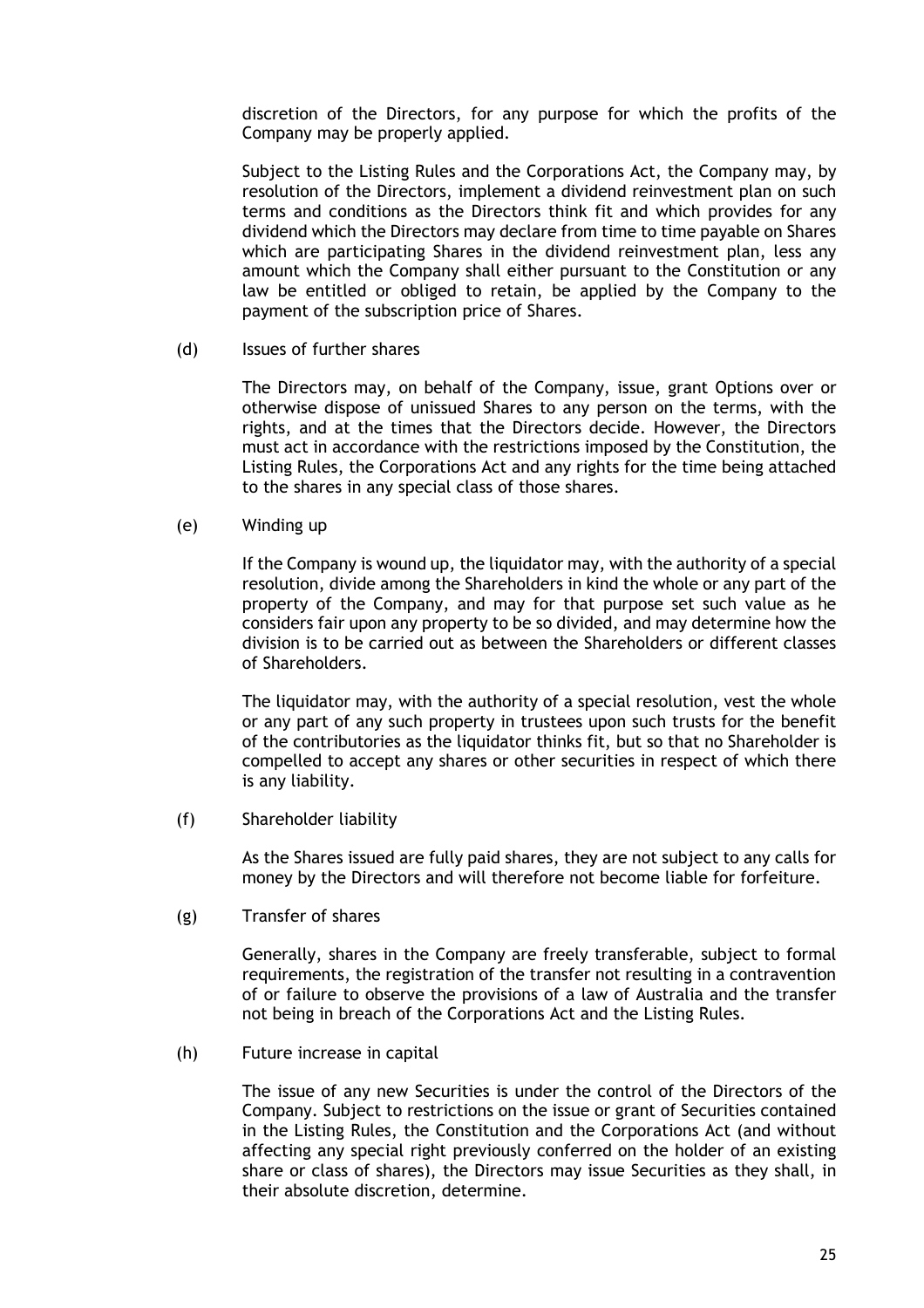(i) Variation of rights

Under section 246B of the Corporations Act, the Company may, with the sanction of a special resolution passed at a meeting of Shareholders vary or abrogate the rights attaching to shares.

If at any time the share capital is divided into different classes of shares, the rights attached to any class (unless otherwise provided by the terms of issue of the shares of that class), whether or not the Company is being wound up, may be varied or abrogated with the consent in writing of the holders of three quarters of the issued shares of that class, or if authorised by a special resolution passed at a separate meeting of the holders of the shares of that class.

(j) Alteration of constitution

In accordance with the Corporations Act, the Constitution can only be amended by a special resolution passed by at least three quarters of Shareholders present and voting at the general meeting. In addition, at least 28 days' written notice specifying the intention to propose the resolution as a special resolution must be given.

## **5.2 Terms and conditions of Quoted Options**

(a) Entitlement

Each Option entitles the holder to subscribe for one fully paid ordinary share upon exercise of the Option.

(b) Exercise Price

The amount payable upon exercise of each Option will be equal to 1.5 cents (**Exercise Price**).

(c) Expiry Date

The Options will expire at 5pm WST on 21 November 2020 (**Expiry Date**). Any Option not exercised by the Expiry Date will automatically expire.

(d) Exercise Period

The Options may be exercised at any time until the Expiry Date (**Exercise Period**).

(e) Exercise of Options

The Options may be exercised during the Exercise Period by:

- (i) notice in writing to the Company in the manner specified on the Option certificate specifying the number of Options being exercised (**Relevant Number**); and
- (ii) payment of the Exercise Price for each Option being exercised in Australian currency by electronic funds transfer or other means of payment acceptable to the Company (**Settlement Price**).

The Option holder may only exercise Options in multiples of 50,000 Options unless the Option holder exercises all Options held by the Option holder.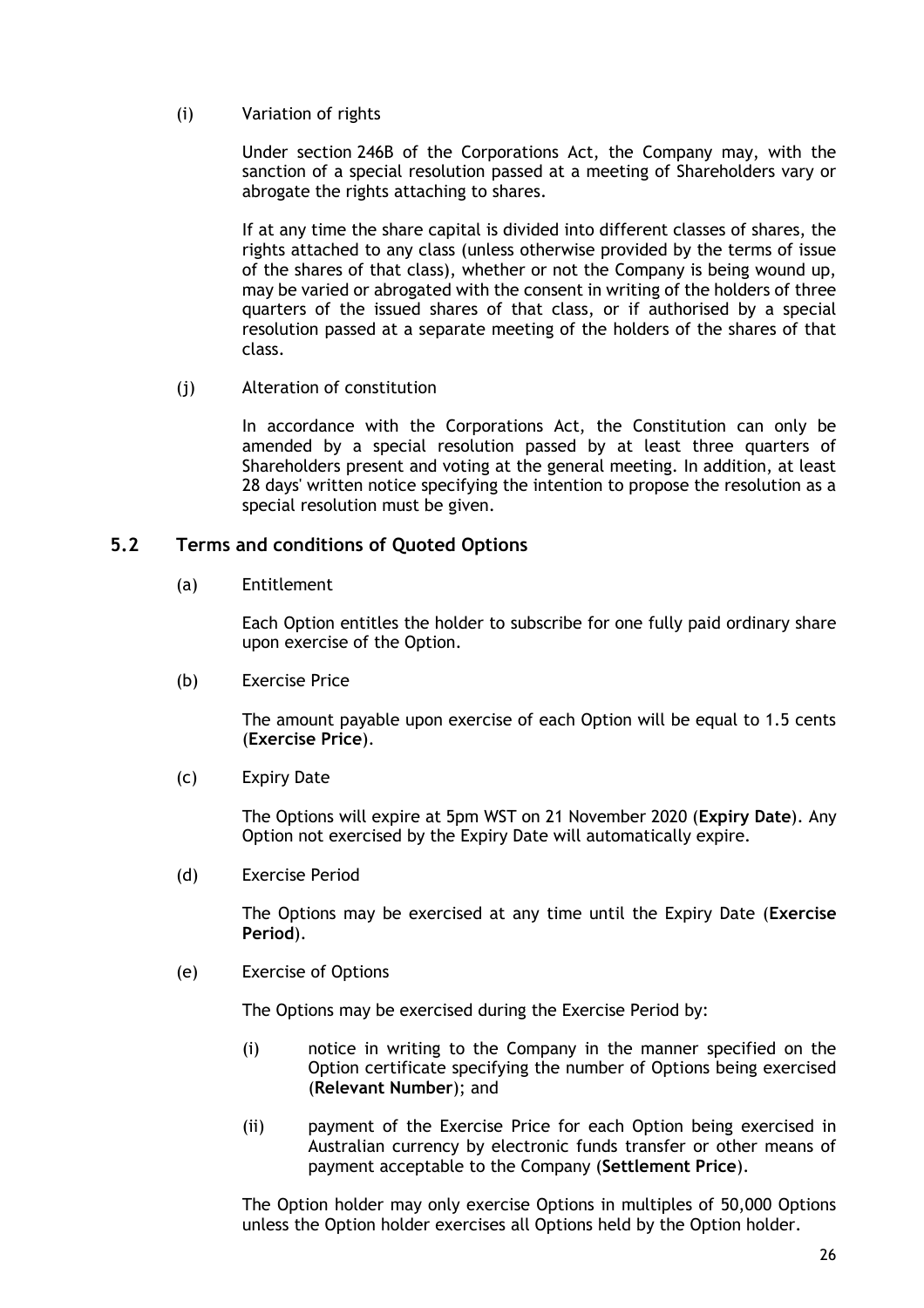(f) Timing of issue of Shares upon exercise

The Company must, within the time period specified by the ASX Listing Rules after receiving a notice for exercise of Options and subject to receipt by the Company of the Settlement Price:

- (i) issue the Option holder the Relevant Number of Shares;
- (ii) issue, or cause to be issued, to the Option holder a holding statement for the Relevant Number of Shares; and
- (iii) if applicable, issue a replacement Option certificate to the Option holder for the balance of any unexercised Options.
- (g) Share ranking

Shares issued on exercise of the Options rank equally with the then issued shares of the Company.

(h) Transferability

The Options are freely transferable from the date of issue, subject to any restriction or escrow arrangements imposed by ASX or under applicable Australian securities laws, and shall survive death of the recipient.

(i) Quotation of Options

The Company will apply to ASX for Official Quotation of the Options.

(j) Quotation of Shares on exercise

If admitted to the Official List of ASX at the time, the Company will apply to ASX for Official Quotation of the Shares issued on exercise of Options.

(k) Participation rights

The Option holder is not entitled to participate in any issue to existing Shareholders of Securities unless they have exercised their Options before the "record date" for determining entitlements to the issue of Securities and participate as a result of holding Shares. The Company must give the Option holder notice of the proposed terms of the issue or offer in accordance with the Listing Rules.

(l) Reorganisation

If there is a reorganisation (including consolidation, sub-division, reduction or return) of the share capital of the Company, then the rights of the Option holder (including the number of Options to which the Option holder is entitled to and the exercise price) will be changed to the extent necessary to comply with the Listing Rules applying to a reorganisation of capital at the time of the reorganisation.

(m) Amendments

The number and exercise price of the Options remains the same regardless of whether the Company makes a bonus issue of Shares or other securities to Shareholders.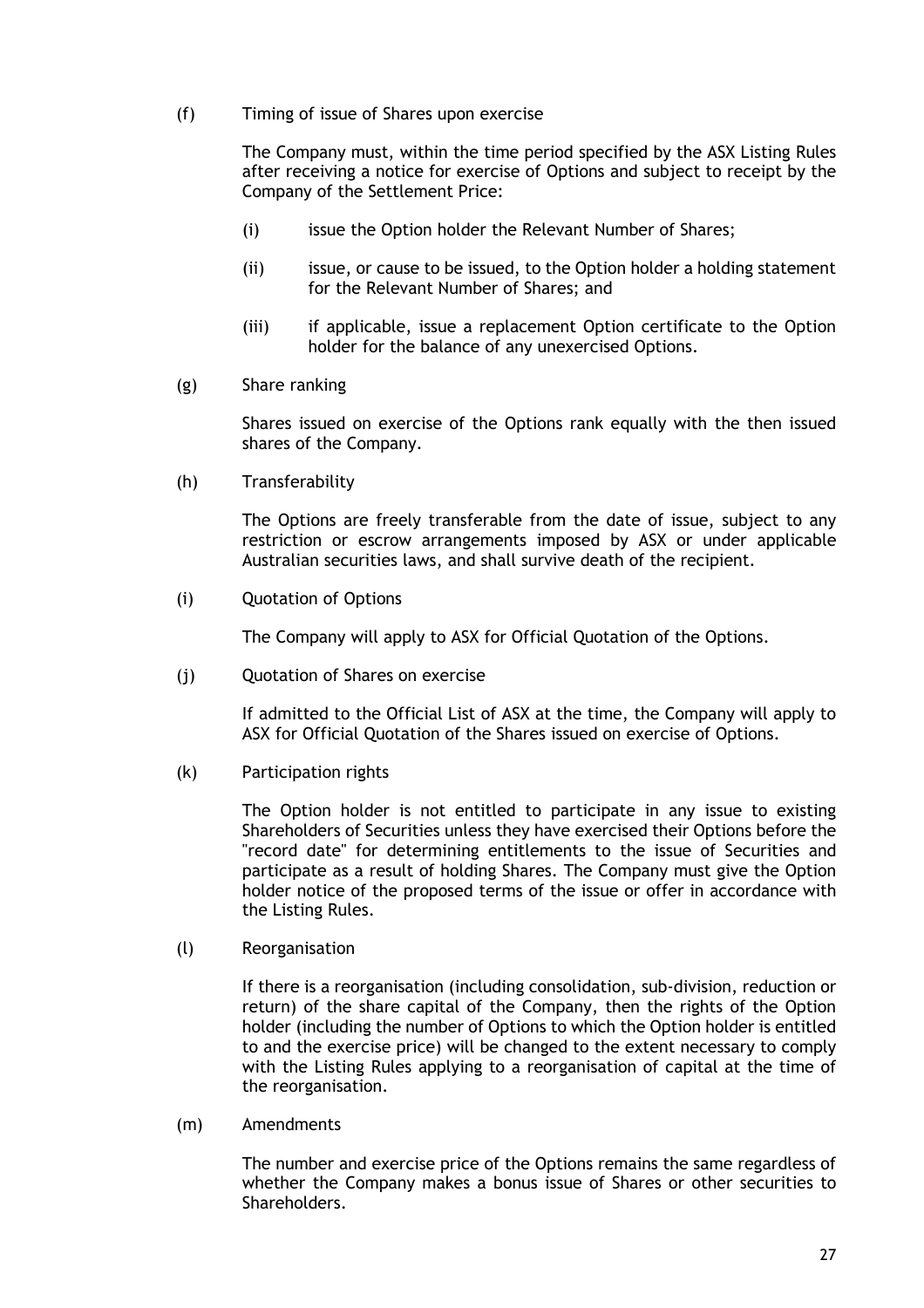(n) Adjustments

Any calculations or adjustments which are required to be made will be made by the Board and will, in the absence of manifest error, be final and conclusive and binding on the Company and the Option holder.

(o) Governing law

These terms and the rights and obligations of the Option holder are governed by the laws of Western Australia. The Option holder irrevocably and unconditionally submits to the non-exclusive jurisdiction of the courts of Western Australia.

# **5.3 Joint Lead Manager Mandate**

In August 2018, the Company entered into an agreement with Discovery Capital Partners and PAC Partners (**Joint Lead Managers**) for their provision of joint lead manager services to the Company in relation to the Placement, Entitlement Offer and Shortfall Offer (**JLM Mandate**).

The Joint Lead Managers are entitled to receive the following fees in accordance with the JLM Mandate:

- (a) a placement fee of 5% (plus GST, if applicable) on the total amount raised by the Joint Lead Mangers in relation to the Placement and the Shortfall Offer;
- (b) a management fee of 1% (plus GST, if applicable) on the total equity raised under the Placement and the Shortfall Offer; and
- (c) Broker Options, on the basis of 10 Quoted Options for every dollar raised under the Placement, Entitlement Offer and Shortfall Offer.

The Company will also reimburse the Joint Lead Managers for all reasonable out-ofpocket expenses (including GST) incurred in connection with the Placement, Entitlement Offer and Shortfall Offer, with the Company's prior written approval required for any individual expenses exceeding \$2,000 and all legal fees.

Under the JLM Mandate, the parties acknowledge that the Joint Lead Managers will seek a retainer with the Company at \$5,000 per month each for 6 months, extendable at the Company's election.

The JLM Mandate also contains warranties, representations and indemnities in favour of the Joint Lead Managers that are standard for services of the kind that the Joint Lead Managers are providing to the Company.

# **5.4 Company is a disclosing entity**

The Company is a disclosing entity under the Corporations Act. It is subject to regular reporting and disclosure obligations under both the Corporations Act and the Listing Rules. These obligations require the Company to notify ASX of information about specific events and matters as they arise for the purpose of ASX making the information available to the securities market conducted by ASX. In particular, the Company has an obligation under the Listing Rules (subject to certain limited exceptions), to notify ASX once it is, or becomes aware of information concerning the Company which a reasonable person would expect to have a material effect on the price or value of the Shares.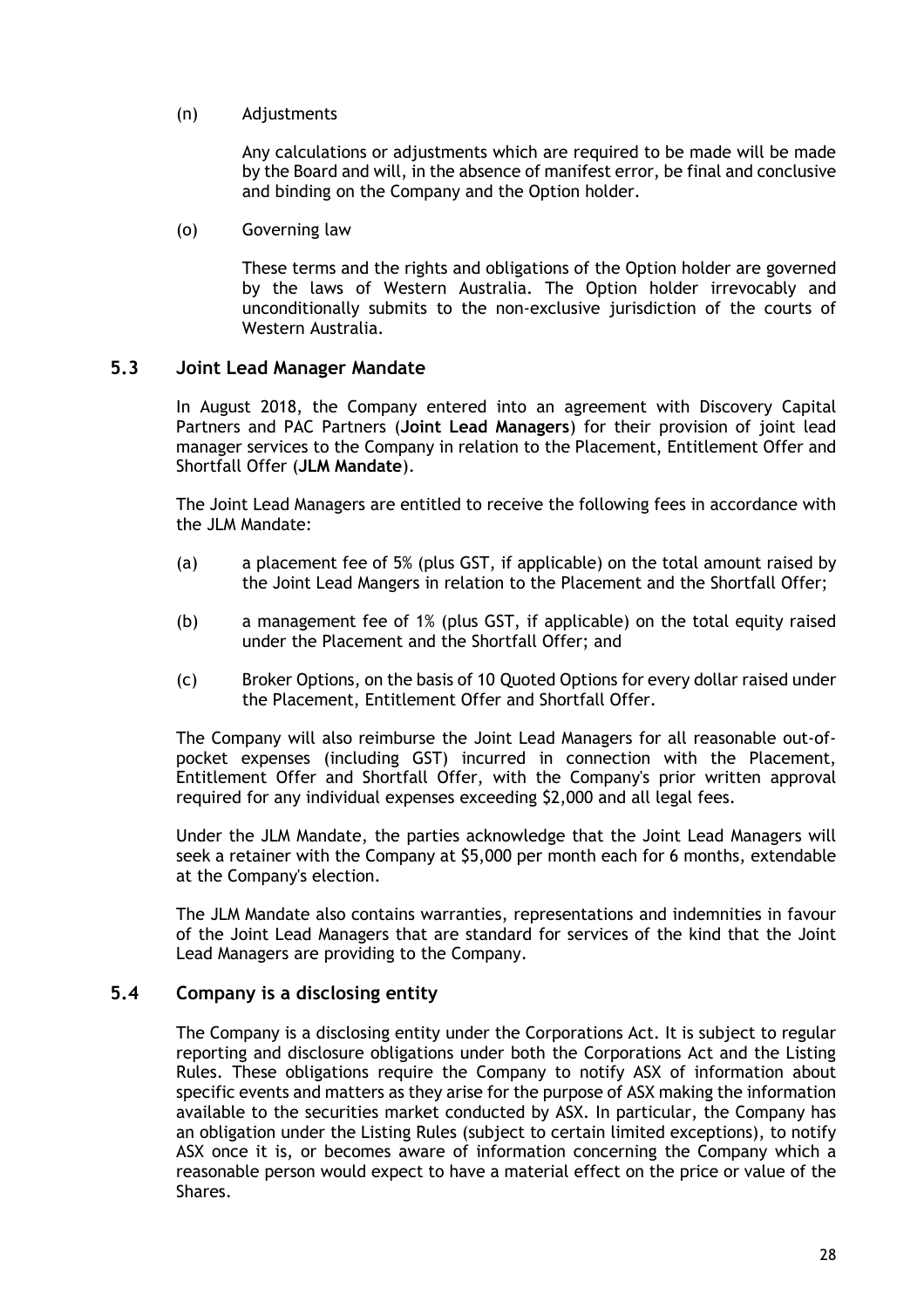The Company is also required to prepare and lodge with ASIC yearly and half-yearly financial statements accompanied by a Directors' statement and report, and an audit review or report. Copies of documents lodged with ASIC in relation to the Company may be obtained from, or inspected at, an ASIC office (see Section 5.5 below). Copies of all documents announced to the ASX can be found at www.pacificominerals.com.au.

# **5.5 Copies of documents**

Copies of documents lodged by the Company in connection with its reporting and disclosure obligations may be obtained from, or inspected at, an office of ASIC. The Company will provide free of charge to any person who requests it during the period of the Offers a copy of:

- (a) the financial statements of the Company for the financial year ended 30 June 2017 and the half-year ended 31 December 2017, being the last two financial statements of the Company lodged with ASIC before the issue of this Prospectus; and
- (b) the continuous disclosure notices given by the Company to notify ASX of information relating to the Company during the period from the date of lodgement of the financial statements referred to in Section 5.5(a) above until the date of this Prospectus:

| Date lodged | Subject of announcement                                      |  |  |  |
|-------------|--------------------------------------------------------------|--|--|--|
| 05/09/2018  | Completion of share placement                                |  |  |  |
| 29/08/2018  | Pacifico Minerals to raise up to \$4.12 million              |  |  |  |
| 27/08/2018  | <b>Trading Halt</b>                                          |  |  |  |
| 27/08/2018  | Successful Completion of Due Diligence - Sorby Hills Project |  |  |  |
| 24/08/2018  | <b>Corporate Presentation</b>                                |  |  |  |
| 24/08/2018  | Sorby Hills Resource Update to JORC 2012                     |  |  |  |
| 31/07/2018  | Quarterly Activities & Cashflow Reports                      |  |  |  |
| 31/07/2018  | Exploration Activities Update - Australia                    |  |  |  |
| 30/07/2018  | Sorby Hills acquisition update                               |  |  |  |
| 20/07/2018  | <b>Exploration Activities Update - Latin America</b>         |  |  |  |
| 4/07/2018   | Sorby Hills Lead-Silver-Zinc Updated                         |  |  |  |
| 4/07/2018   | Sorby Hills Lead - Silver - Zinc                             |  |  |  |
| 26/06/2018  | Reinstatement to Official Quotation                          |  |  |  |
| 26/06/2018  | Pacifico to Acquire Advanced Lead-Silver-Zinc Deposit in WA  |  |  |  |
| 25/06/2018  | Suspension from Official Quotation                           |  |  |  |
| 21/06/2018  | <b>Trading Halt</b>                                          |  |  |  |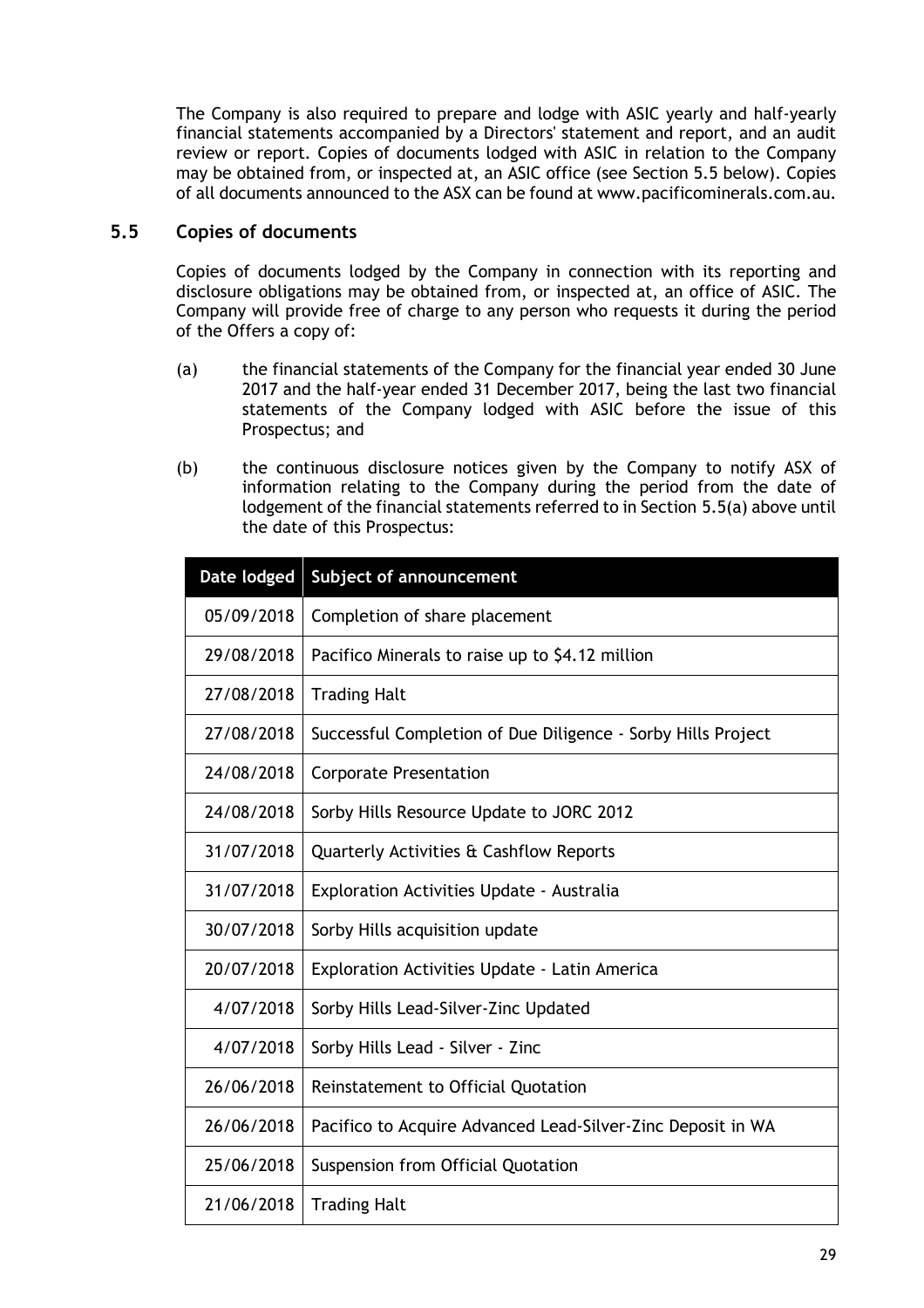| Date lodged | Subject of announcement                                    |
|-------------|------------------------------------------------------------|
| 8/06/2018   | High-Grade Cobalt and Manganese Tenements Granted          |
| 6/06/2018   | Top 20 shareholders                                        |
| 29/05/2018  | Corporate presentation                                     |
| 22/05/2018  | Exploration Update - Violin Gold-Copper Project            |
| 15/05/2018  | <b>Strategic Licence Granted</b>                           |
| 7/05/2018   | Option issue and cancellations                             |
| 3/05/2018   | <b>Results of General Meeting</b>                          |
| 30/04/2018  | Quarterly Reports - 31 March 2018                          |
| 26/04/2018  | Drilling underway at Lorella in McArthur Basin             |
| 26/04/2018  | Appendix 3B & Cleansing notice                             |
| 12/04/2018  | Cobalt-Copper-Manganese Mineralisation Confirmed           |
| 5/04/2018   | <b>Corporate Presentation</b>                              |
| 28/03/2018  | Notice of General Meeting                                  |
| 22/03/2018  | Appendix 3B                                                |
| 21/03/2018  | ELAs Secured Following Extensive Cobalt Review             |
| 15/03/2018  | Pacifico Signs Option to Acquire Major Gold-Copper Project |
| 15/03/2018  | Reinstatement to Official Quotation                        |
| 13/03/2018  | <b>Suspension Request</b>                                  |
| 13/03/2018  | Suspension from Official Quotation                         |
| 9/03/2018   | <b>Trading Halt</b>                                        |
| 7/03/2018   | <b>Half Year Accounts</b>                                  |
| 2/03/2018   | Upcoming Exploration Activities and Company Update         |
| 6/02/2018   | <b>Corporate Presentation</b>                              |
| 31/01/2018  | Cleansing statement and notice under Listing Rule 3.10.5A  |
| 31/01/2018  | Appendix 3B                                                |
| 31/01/2018  | <b>Quarterly Activities Report</b>                         |
| 31/01/2018  | <b>Quarterly Cashflow Report</b>                           |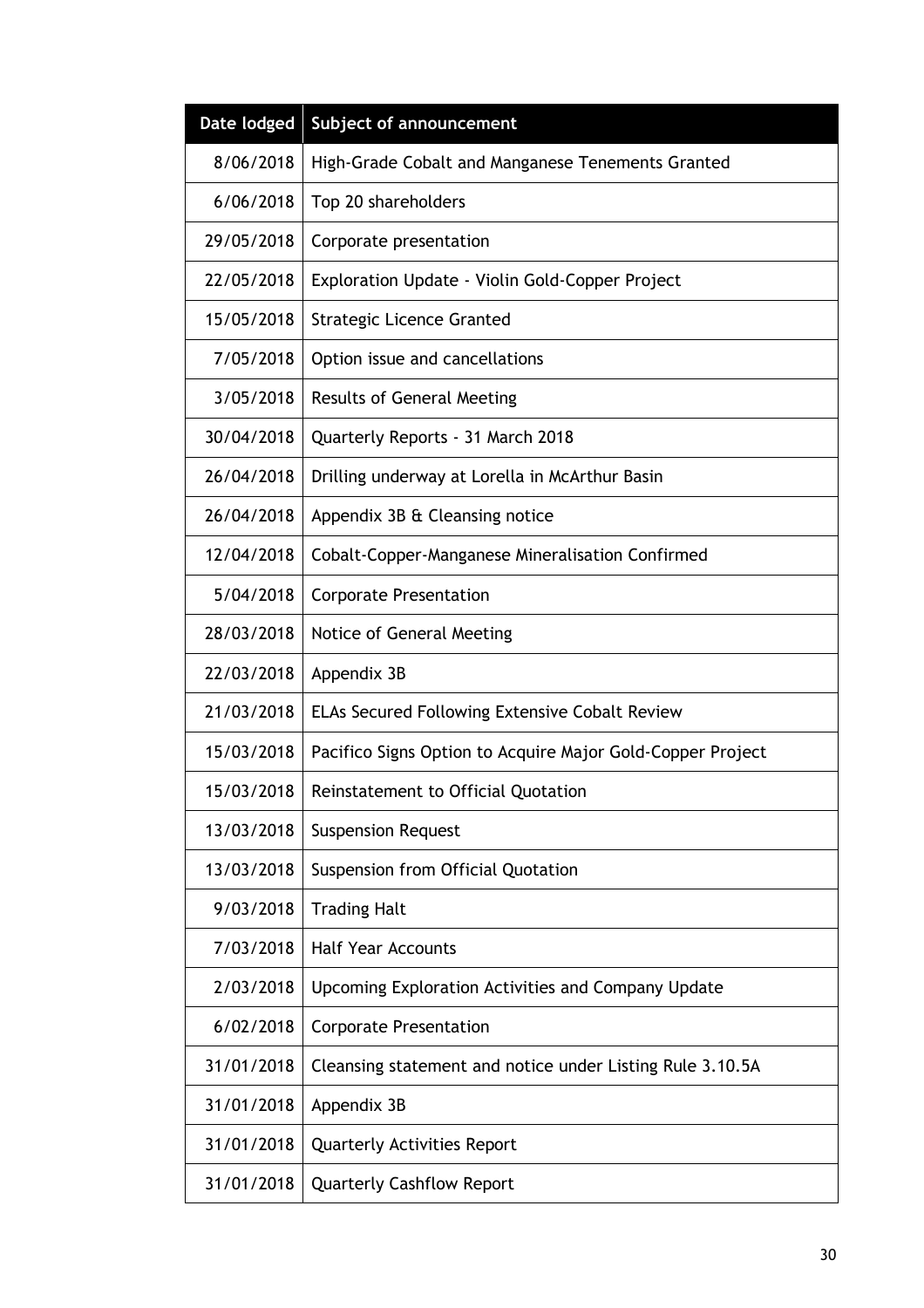| Date lodged | Subject of announcement                                 |
|-------------|---------------------------------------------------------|
| 24/01/2018  | Pacifico completes capital raising                      |
| 22/01/2018  | <b>Trading Halt</b>                                     |
| 17/01/2018  | Response to ASX Price and Volume Query                  |
| 29/12/2017  | <b>Exploration Activities Update</b>                    |
| 28/11/2017  | <b>Investor Presentation</b>                            |
| 22/11/2017  | Change of Director's Interest Notice (Parker)           |
| 22/11/2017  | Change of Director's Interest Notice (Harold)           |
| 22/11/2017  | Change of Director's Interest Notice (Monti)            |
| 22/11/2017  | Change of Director's Interest Notice (Noon)             |
| 22/11/2017  | Appendix 3B                                             |
| 22/11/2017  | Results of Annual General Meeting                       |
| 20/11/2017  | Exploration Target Defined for Oxide Copper at Lorella  |
| 6/11/2017   | Highly Positive Testwork Results - Lorella Oxide Copper |
| 30/10/2017  | <b>Quarterly Cashflow Report</b>                        |
|             |                                                         |
| 30/10/2017  | <b>Quarterly Activities Report</b>                      |
| 24/10/2017  | Exploration Update - Berrio Gold Project                |
| 20/10/2017  | Notice of Annual General Meeting/Proxy Form             |
| 17/10/2017  | Borroloola West Joint Venture NT update                 |

The following documents are available for inspection throughout the period of the Offers during normal business hours at the registered office of the Company:

- (a) this Prospectus;
- (b) the Constitution; and
- (c) the consents referred to in Section 5.13 and the consents provided by the Directors to the issue of this Prospectus.

### **5.6 Information excluded from continuous disclosure notices**

Other than as set out below, there is no information which has been excluded from a continuous disclosure notice in accordance with the Listing Rules, and which is required to be set out in this Prospectus.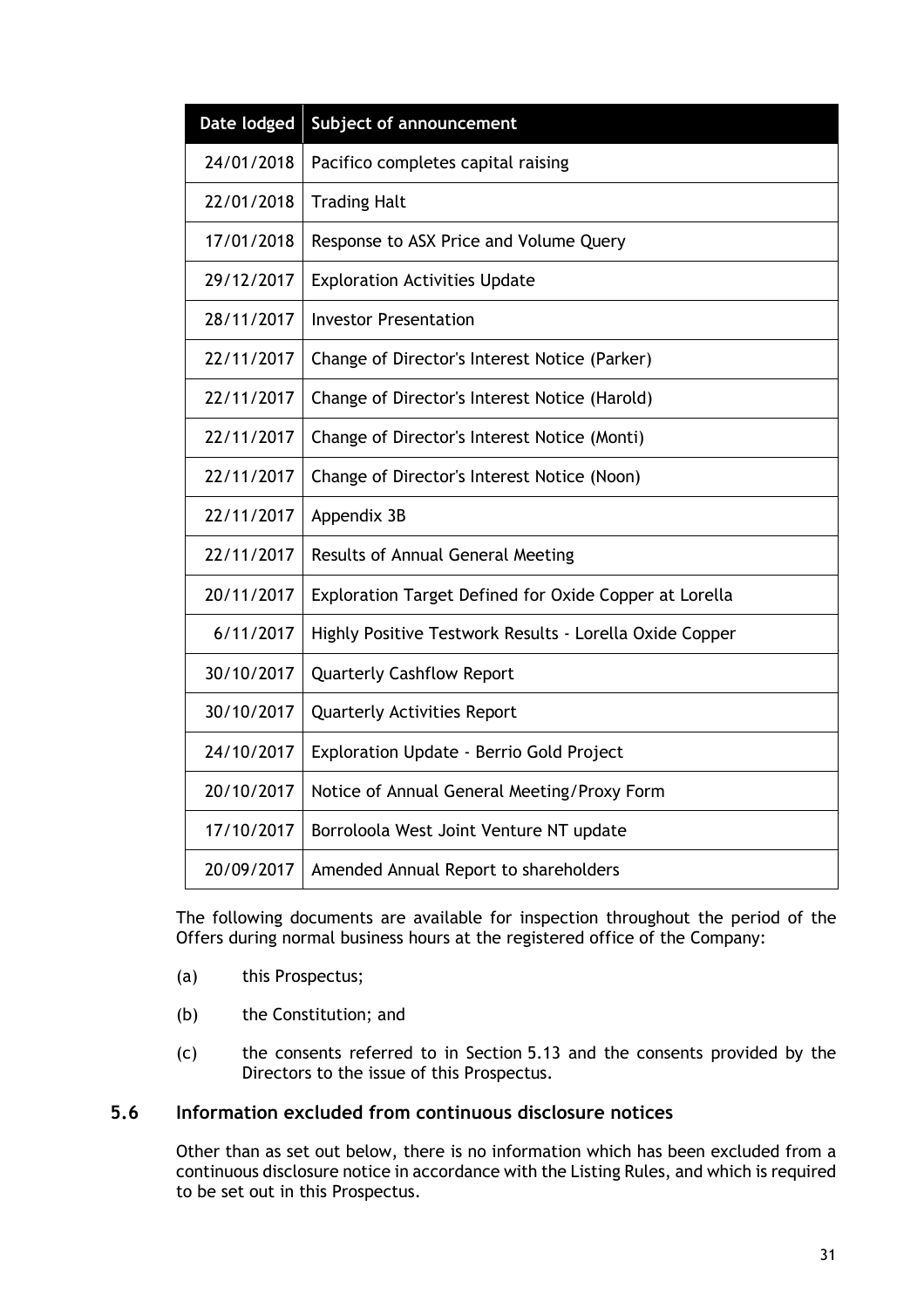The Company advises that, as announced on 20 July 2018 and 5 September 2018, several mining and development companies are currently evaluating the Company's Urrao and Natagaima Copper Gold projects in Colombia for potential joint venture/purchase however negotiations have not progressed further as at the date of this Prospectus, with discussions still ongoing and incomplete.

# **5.7 Determination by ASIC**

ASIC has not made a determination which would prevent the Company from relying on section 713 of the Corporations Act in issuing the Securities under this Prospectus.

## **5.8 Substantial Shareholders**

As at the date of the Prospectus, the Company is aware of the following Shareholders (and their associates) holding an interest in 5% or more of the Shares on issue:

| <b>Substantial Shareholder</b> | <b>Shares</b> I | Voting power (%) |
|--------------------------------|-----------------|------------------|
| Villiers Queensland Pty Ltd    | 58, 333, 333    | 5.27             |

# **5.9 Directors' interests**

## (a) **Security holdings**

The relevant interest of each of the Directors in the Securities of the Company as at the date of this Prospectus, together with their Entitlement under the Entitlement Offer is set out below:

| <b>Directors</b>     | <b>Existing</b> |      |                                         |                             | Entitlements <sup>1</sup> |  |
|----------------------|-----------------|------|-----------------------------------------|-----------------------------|---------------------------|--|
|                      | <b>Shares</b>   | %    | <b>Unquoted</b><br>Options <sup>2</sup> | <b>New</b><br><b>Shares</b> | Quoted<br><b>Options</b>  |  |
| Simon Noon           | 22,200,000      | 2.01 | 8,500,000                               | 9,514,285                   | 4,757,142                 |  |
| <b>Richard Monti</b> | 18,835,308      | 1.70 | 4,000,000                               | 8,072,274                   | 4,036,137                 |  |
| Peter Harold         | 4,250,495       | 0.38 | 4,000,000                               | 1,821,640                   | 910,820                   |  |
| Andrew Parker        | 3,717,596       | 0.34 | 4,000,000                               | 1,593,255                   | 796,627                   |  |

## **Notes:**

- 1. Assuming no Unquoted Options are exercised prior to the Record Date. At the time of lodging the Prospectus, Directors eligible to participate have indicated that they or their nominees intend to take up part or all of their Entitlement.
- 2. Unquoted Options exercisable at \$0.015 each on or before 21 November 2020.

## (b) **Remuneration of Directors**

The Constitution provides that the Directors shall be paid out of the funds of the Company by way of remuneration for their services as Directors such sum as may from time to time be determined by the Company in general meeting, to be divided among the Directors in such proportions as they shall from time to time agree or, in default of agreement, equally. The remuneration of the Directors shall not be increased except pursuant to a resolution passed at a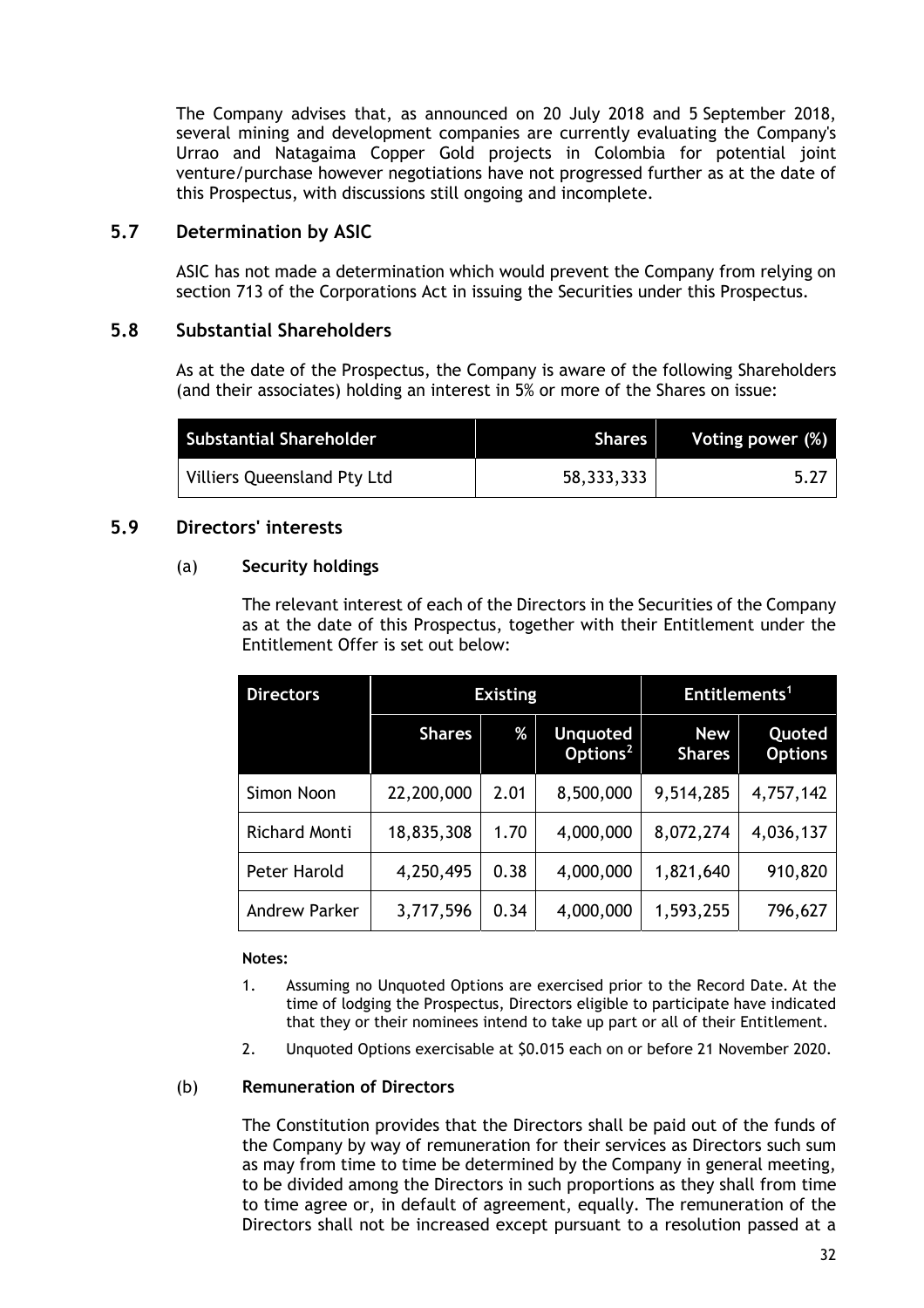general meeting of the Company. The current aggregate amount to be paid to non-executive Directors is \$200,000 as approved by the Shareholders at the general meeting held 3 May 2018.

A Director may also be paid fees or other amounts as the Directors determine where a Director performs special duties or otherwise performs services outside the scope of the ordinary duties of a Director. A Director may also be reimbursed for out of pocket expenses incurred as a result of their directorship or any special duties.

The Directors received the following remuneration for the preceding two financial years:

| <b>Director</b>             | FY   | Salary,<br>fees &<br>leave | Super-<br>annuation | Share-<br>based<br>payments | <b>TOTAL</b> |
|-----------------------------|------|----------------------------|---------------------|-----------------------------|--------------|
| <b>Simon</b><br><b>Noon</b> | 2018 | 176,539                    | 16,771              | 18,360                      | 211,670      |
|                             | 2017 | 183,462                    | 17,429              | ۰                           | 200,891      |
| <b>Richard</b><br>Monti     | 2018 | 43,200                     | 4,104               | 8,640                       | 55,944       |
|                             | 2017 | 43,200                     | 4,104               | ۰                           | 47,304       |
| Peter                       | 2018 | 32,400                     | 3,078               | 8,640                       | 44,118       |
| <b>Harold</b>               | 2017 | 32,400                     | 3,078               |                             | 35,478       |
| Andrew<br>Parker            | 2018 | 32,400                     | 3,078               | 8,640                       | 44,118       |
|                             | 2017 | 32,400                     | 3,078               | ۰                           | 35,478       |

## (c) **Other Director interests**

Except as disclosed in this Prospectus, no Director and no firm in which a Director or proposed director is a partner:

- (i) has any interest nor has had any interest in the last two years prior to the date of this Prospectus in the formation or promotion of the Company, the Securities offered under this Prospectus or property acquired or proposed to be acquired by the Company in connection with its formation or promotion or the Securities offered under this Prospectus; or
- (ii) has been paid or given or will be paid or given any amount or benefit to induce him or her to become, or to qualify as, a Director, or otherwise for services rendered by him or her in connection with the formation or promotion of the Company or the Securities offered under this Prospectus.

## **5.10 Related party transactions**

Other than as set out in this Prospectus, there are no related party transactions involved in the Offers.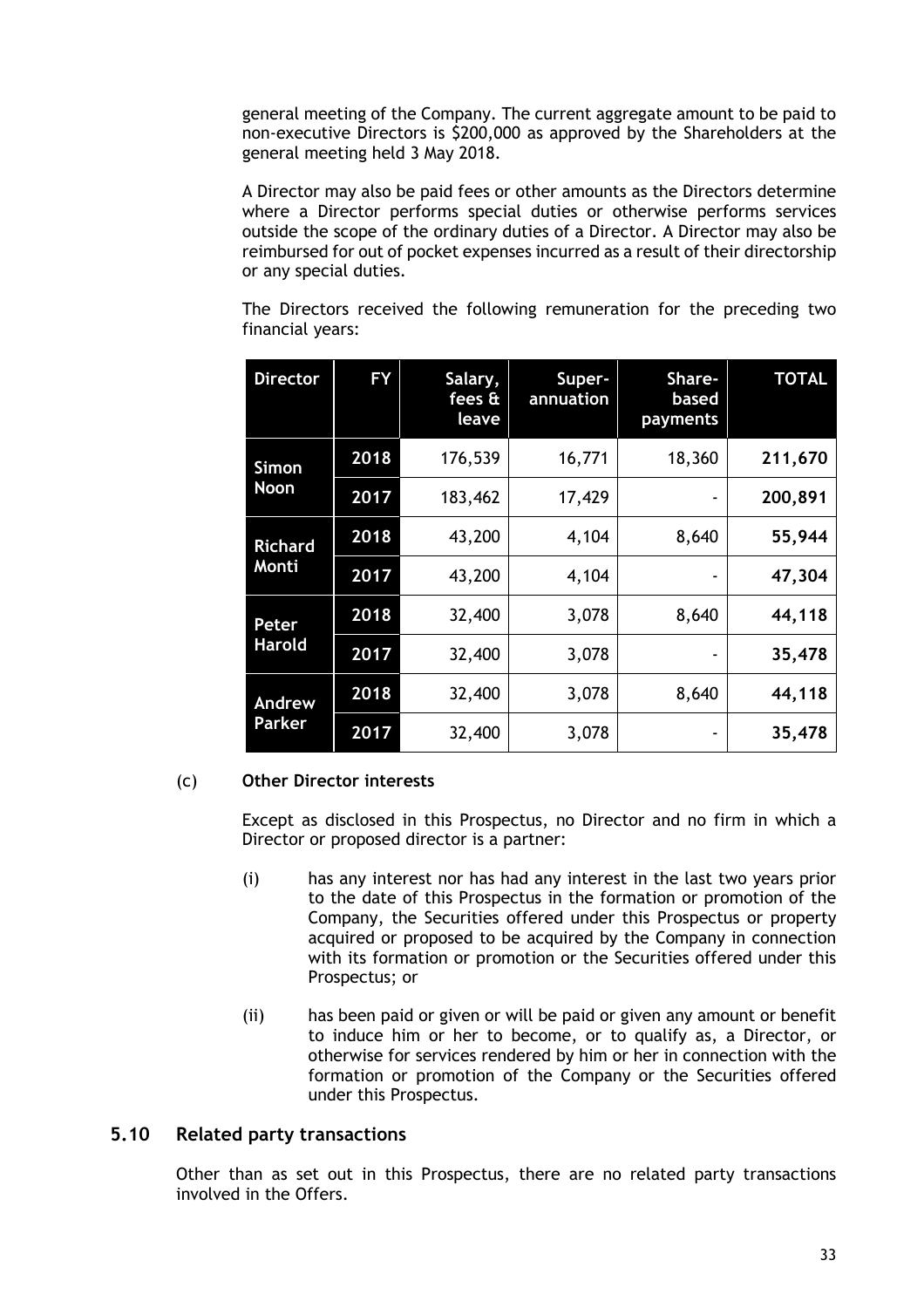# **5.11 Interests of other persons**

Except as disclosed in this Prospectus, no expert, promoter or other person named in this Prospectus as performing a function in a professional, advisory or other capacity:

- (a) has any interest nor has had any interest in the last two years prior to the date of this Prospectus in the formation or promotion of the Company, the Offers or property acquired or proposed to be acquired by the Company in connection with its formation or promotion or the Offers; or
- (b) has been paid or given or will be paid or given any amount or benefit in connection with the formation or promotion of the Company or the Offers.

Discovery Capital Partners and PAC Partners have been appointed as Joint Lead Managers by the Company in relation to the Placement and the Shortfall Offer. The Company is to pay the Joint Lead Managers the fees described in Section 5.3, including the Broker Options offered under the Broker Offer. The Joint Lead Managers, or their related entities, participated in the Placement as Placement Subscribers, and may therefore participate in the Entitlement Offer as Eligible Shareholders.

Bellanhouse Lawyers will be paid approximately \$15,000 (plus GST) in fees for legal services in connection with the Offers.

Security Transfer Australia Pty Ltd has been appointed to conduct the Company's share registry functions and to provide administrative services in respect to the processing of Applications received pursuant to this Prospectus, and will be paid for these services on standard industry terms and conditions.

| Estimated expenses of the Offers <sup>1</sup> |        |
|-----------------------------------------------|--------|
| ASIC lodgement fee                            | 3,200  |
| ASX quotation fee                             | 26,300 |
| Legal, jurisdiction and preparation expenses  | 30,000 |
| Printing, mailing and other expenses          | 10,500 |
| TOTAL                                         | 70,000 |

# **5.12 Expenses of the Offers**

#### **Notes:**

## **5.13 Consents**

Chapter 6D of the Corporations Act imposes a liability regime on the Company (as the offeror of Securities under this Prospectus), the Directors, any persons named in the Prospectus with their consent having made a statement in the Prospectus and persons involved in a contravention in relation to the Prospectus, with regard to misleading and deceptive statements made in the Prospectus. Although the Company bears primary responsibility for the Prospectus, the other parties involved in the preparation of the Prospectus can also be responsible for certain statements made in it.

<sup>1.</sup> An aggregate placement and management fee of up to 6% (plus GST, if applicable) is payable to the Joint Lead Managers in the event that any Shortfall Securities are issued under the Shortfall Offer (see Section 5.3 for further details).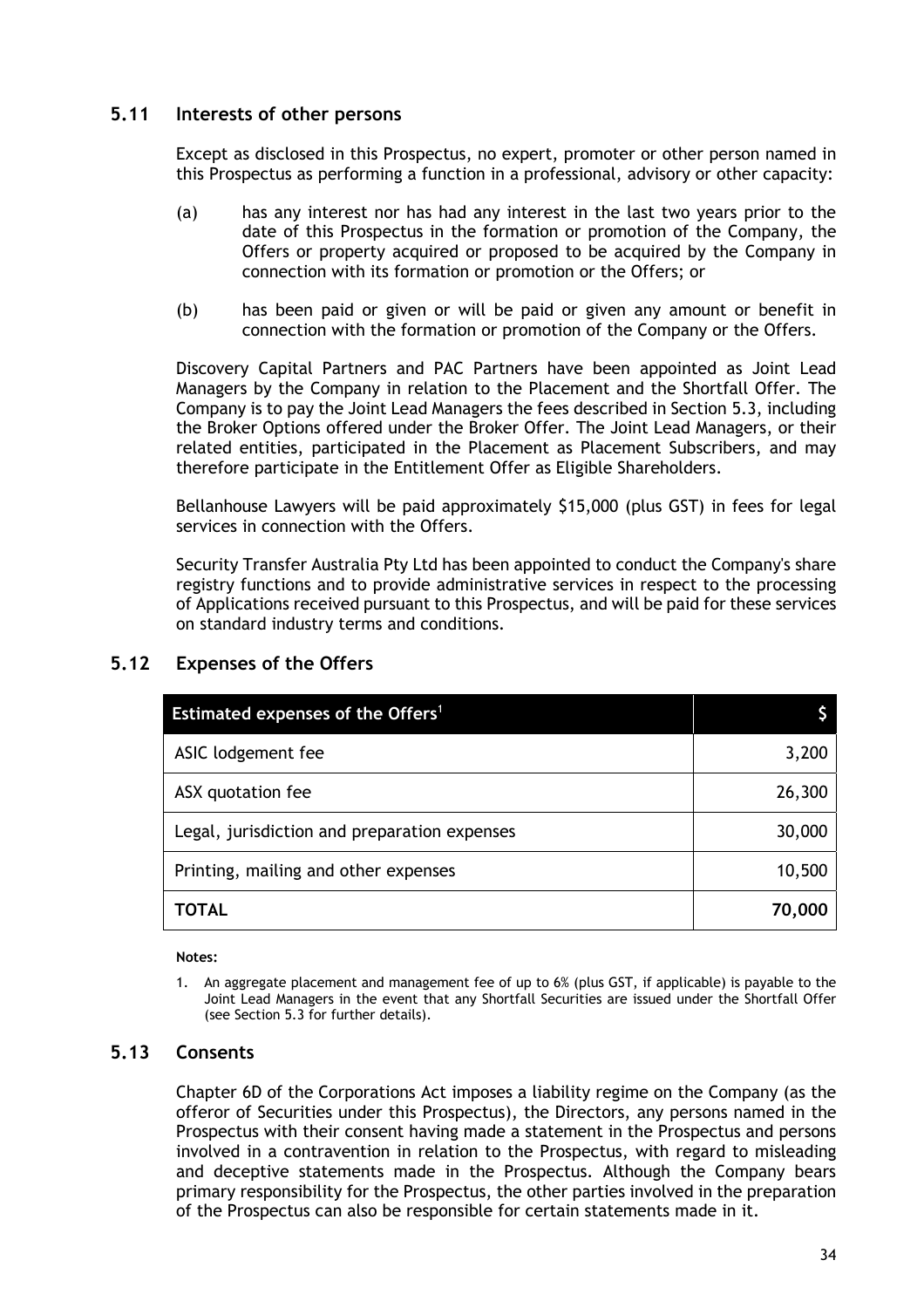Each of the parties referred to in this Section 5.13:

- (a) does not make, or purport to make, any statement in this Prospectus other than those referred to in this Section; and
- (b) in light of the above, only to the maximum extent permitted by law, expressly disclaim and take no responsibility for any part of this Prospectus other than a reference to its name and a statement included in this Prospectus with the consent of that party as specified in this Section.

Bellanhouse Lawyers has given its written consent to being named as the solicitors to the Company in this Prospectus. Bellanhouse Lawyers has not withdrawn its consent prior to the lodgement of this Prospectus with ASIC.

Discovery Capital Partners and PAC Partners have given their written consent to being named as the Joint Lead Managers to the Offers in this Prospectus. Discovery Capital Partners and PAC Partners have not withdrawn their consent prior to the lodgement of this Prospectus with ASIC.

Security Transfer Australia Pty Ltd has given its written consent to being named as the Share Registry to the Company in this Prospectus. Security Transfer Australia Pty Ltd has not withdrawn its consent prior to the lodgement of this Prospectus with ASIC.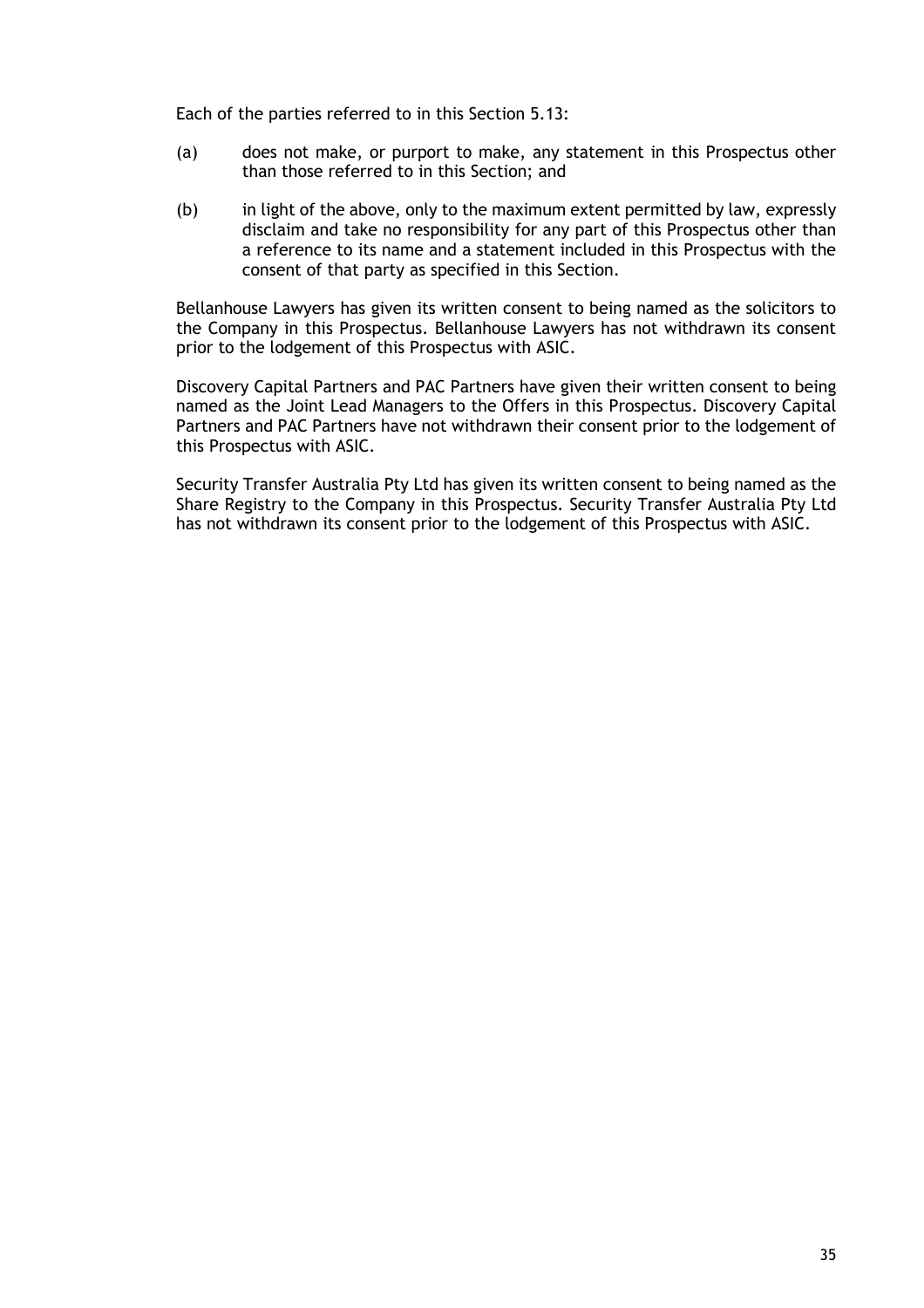# **6. Authorisation**

This Prospectus is authorised by each of the Directors of the Company.

This Prospectus is signed for and on behalf of Company by:

 $\overline{\phantom{a}}$ 

**Patrick Holywell**  Company Secretary Pacifico Minerals Limited

Dated: 6 September 2018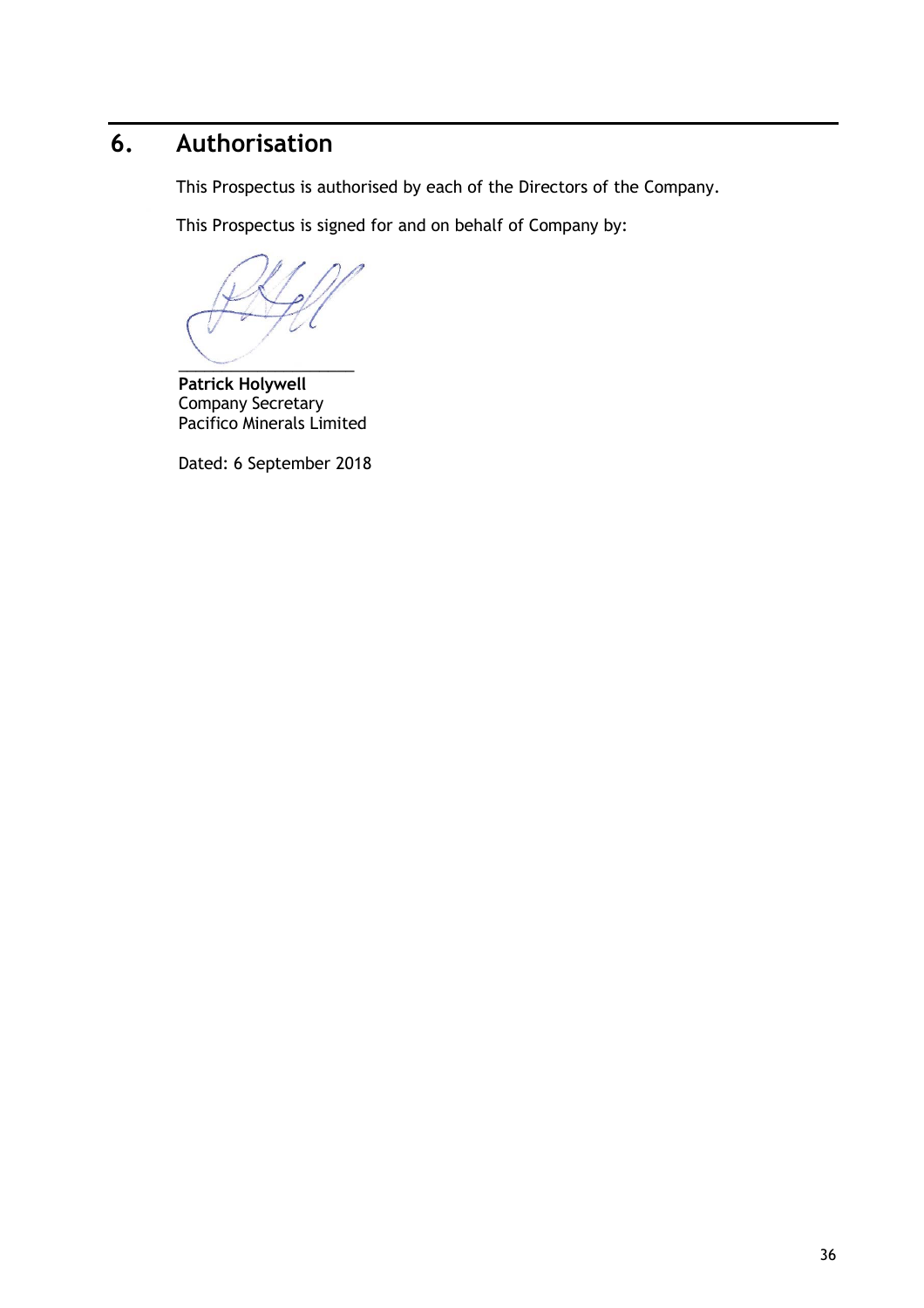# **7. Glossary of Terms**

These definitions are provided to assist persons in understanding some of the expressions used in this Prospectus.

**\$** means Australian dollars.

**Applicant** means a person who submits an Application Form.

**Application** means a valid application for Securities made on an Application Form.

**Application Form** means the relevant application form for an Offer provided by the Company with a copy of this Prospectus, including an Entitlement and Acceptance Form.

**Application Monies** means the amount of money in dollars and cents payable for New Shares at \$0.006 per New Share pursuant to the Entitlement Offer.

**ASIC** means Australian Securities and Investments Commission.

**ASX** means ASX Limited ACN 008 129 164 and where the context permits the Australian Securities Exchange operated by ASX Limited.

**Board** means the Directors meeting as a board.

**Broker Offer** means the offer under this Prospectus of up to 41,250,211 Broker Options to the Joint Lead Managers (or their respective nominee/s) on the basis of 10 Quoted Options for every dollar raised under the Placement, Entitlement Offer and Shortfall Offer.

**Broker Options** means the Quoted Options to be issued to the Joint Lead Managers (or their respective nominee/s) under the Broker Offer.

**Business Day** means Monday to Friday inclusive, other than a day that ASX declares is not a business day.

**CHESS** means ASX Clearing House Electronic Sub-register System.

**Company** means Pacifico Minerals Limited ACN 107 159 713.

**Constitution** means the constitution of the Company as at the date of this Prospectus.

**Corporations Act** means *Corporations Act 2001* (Cth).

**Directors** mean the directors of the Company as at the date of this Prospectus.

**Discovery Capital Partners** means Discovery Capital Partners Pty Ltd (ACN 615 635 982) AFSL 500 223.

**Eligible Shareholder** means a person registered as the holder of Shares on the Record Date whose registered address is in Australia, New Zealand or Hong Kong.

**Entitlement** means the number of Securities for which an Eligible Shareholder is entitled to subscribe under the Entitlement Offer, being 3 New Shares for every 7 existing Shares held on the Record Date, together with 1 free-attaching Quoted Option for every 2 New Shares issued.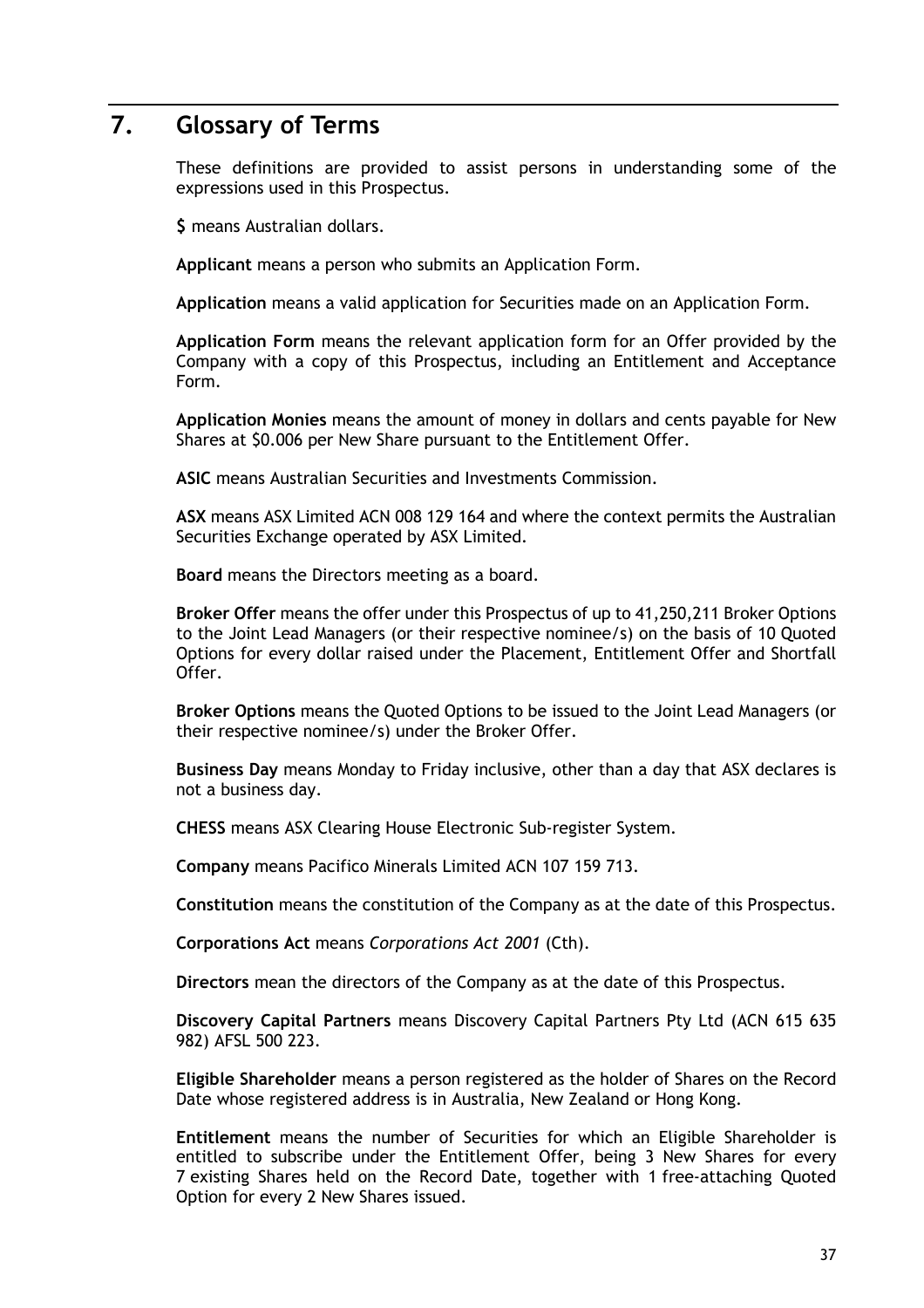**Entitlement and Acceptance Form** means the entitlement and acceptance form sent with this Prospectus that sets out the Entitlement of Shareholders to subscribe for New Shares and Quoted Options pursuant to the Entitlement Offer.

**Entitlement Offer** means the offer under this Prospectus of New Shares and Quoted Options to Eligible Shareholders in accordance with their Entitlements.

**Entitlement Offer Closing Date** has the meaning given in Section 1.7.

**General Meeting** means the general meeting of Shareholders to be convened shortly to approve the issue of the Placement Options and Broker Options, amongst other things.

**Ineligible Foreign Shareholder or Investor** means:

- (a) a person registered as the holder of Shares as at 5:00pm (WST) on the Record Date who is not an Eligible Shareholder; or
- (b) an investor whose residential address is not in Australia, New Zealand or Hong Kong.

**Issuer Sponsored** means Securities issued by an issuer that are held in uncertified form without the holder entering into a sponsorship agreement with a broker or without the holder being admitted as an institutional participant in CHESS.

**Listing Rules** means the official listing rules of ASX and any other rules of ASX which are applicable while any Securities are admitted to the Official List, each as amended or replaced from time to time, except to the extent of any express written waiver by ASX.

**JLM Mandate** has the meaning given in Section 5.3.

**Joint Lead Managers** means PAC Partners and Discovery Capital Partners.

**New Share** means a Share issued pursuant to the Entitlement Offer.

**Offers** means the Entitlement Offer, the Shortfall Offer, the Placement Options Offer and/or the Broker Offer, as applicable.

**Official List** means the official list of ASX.

**Official Quotation** means quotation of Securities on the Official List.

**Option** means an option to acquire a Share.

**PAC Partners** means PAC Partners Securities Pty Ltd (ACN 623 653 912), a corporate authorised representative of PAC Asset Management Pty Ltd (ACN 134 783 583) AFSL 335 374.

**Placement** has the meaning given in Section 1.4.

**Placement Options** means the Quoted Options to be issued to the Placement Subscribers under the Placement Options Offer.

**Placement Options Offer** means the offer under this Prospectus of up to 106,666,667 Placement Options to Placement Subscribers on the basis of 1 free-attaching Placement Option for every 2 Shares subscribed for and issued under the Placement.